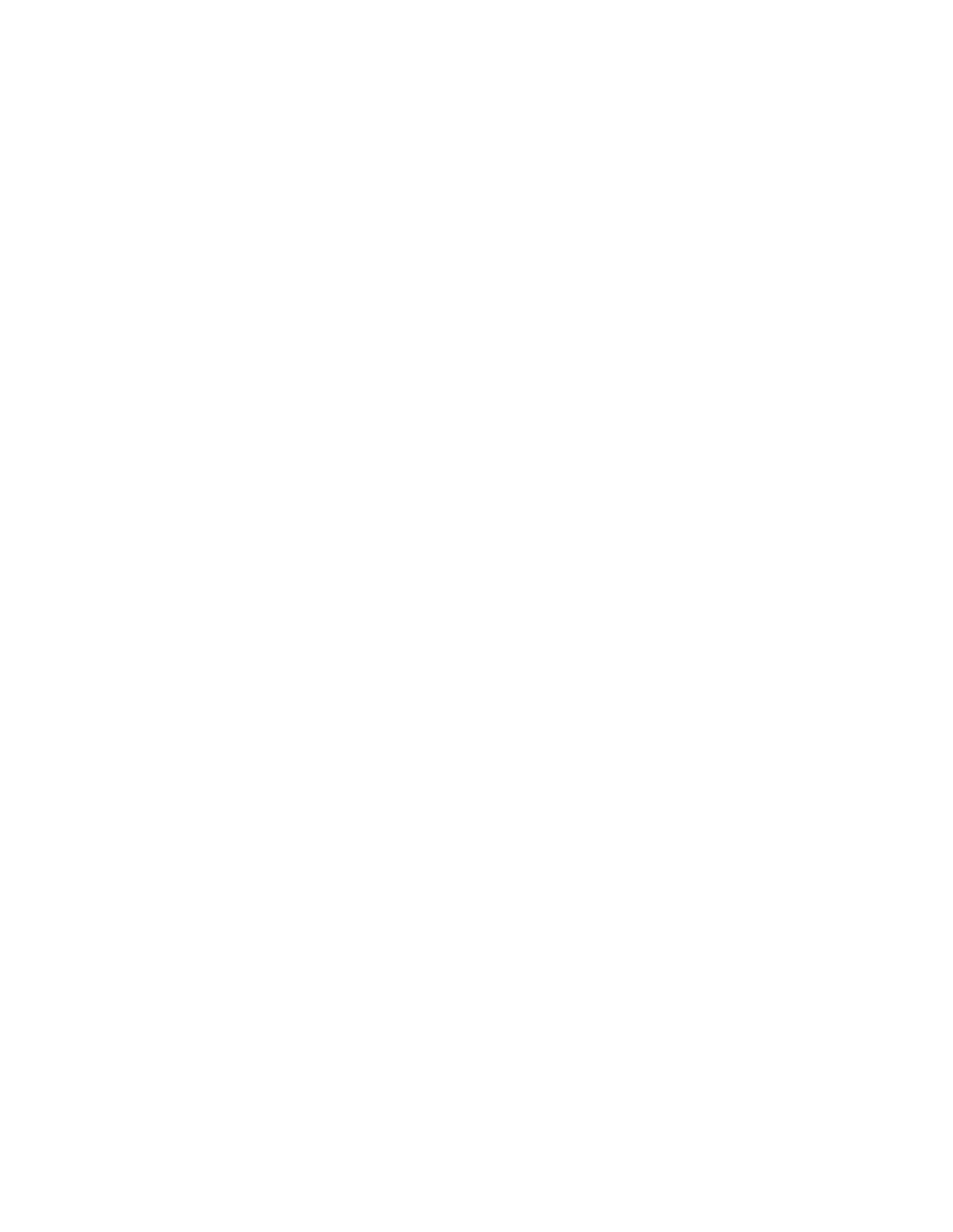**EUROPEAN UNIVERSITY INSTITUTE, FLORENCE MAX WEBER PROGRAMME**

*The Public-Private Wage Differential in the West Bank and Gaza Before and During the Second Intifada* 

**SAMI H. MIAARI**

EUI Working Paper **MWP** 2009/13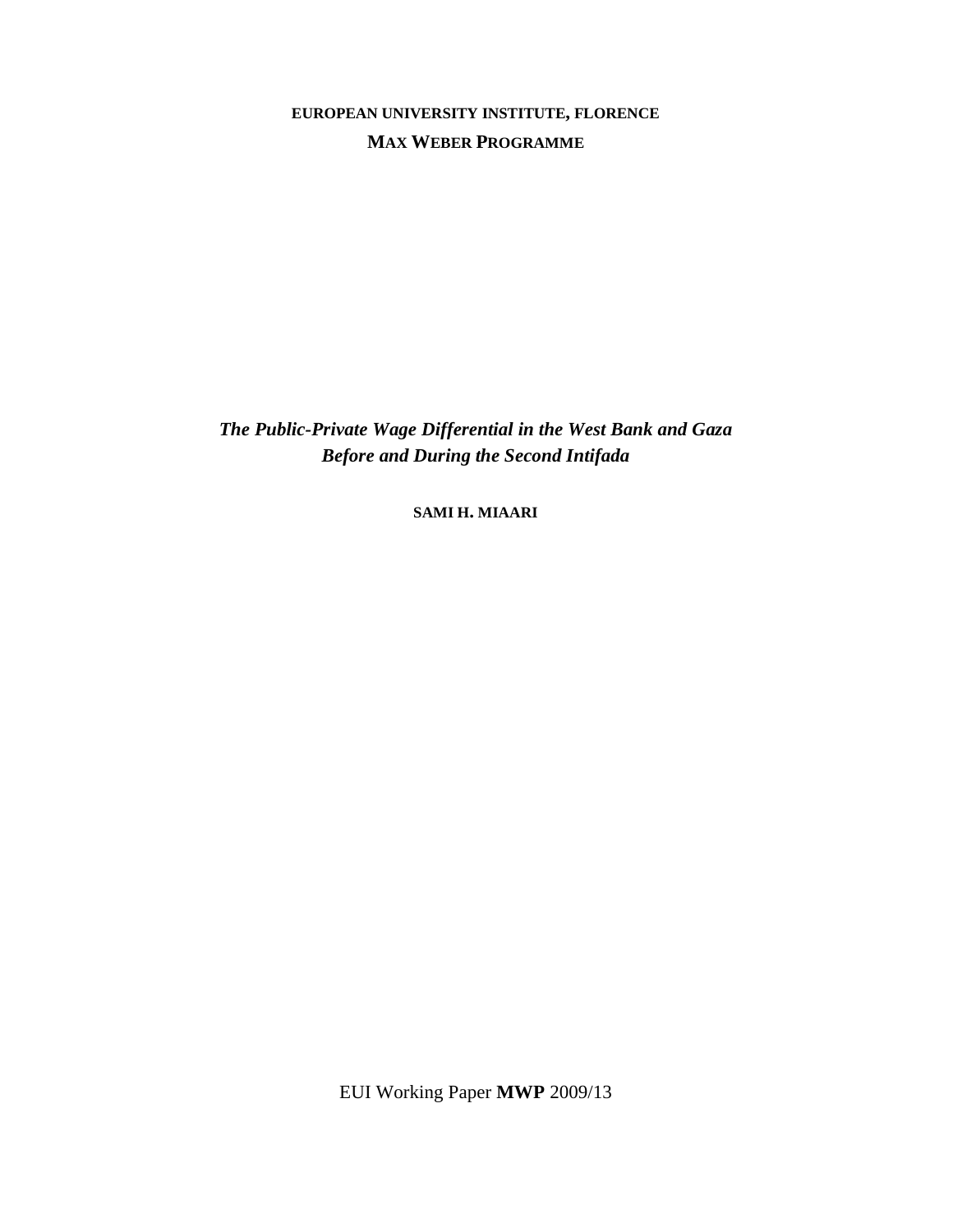This text may be downloaded for personal research purposes only. Any additional reproduction for other purposes, whether in hard copy or electronically, requires the consent of the author(s), editor(s). If cited or quoted, reference should be made to the full name of the author(s), editor(s), the title, the working paper or other series, the year, and the publisher.

The author(s)/editor(s) should inform the Max Weber Programme of the EUI if the paper is to be published elsewhere, and should also assume responsibility for any consequent obligation(s).

ISSN 1830-7728

© 2009 Sami H. Miaari

Printed in Italy European University Institute Badia Fiesolana I – 50014 San Domenico di Fiesole (FI) Italy www.eui.eu cadmus.eui.eu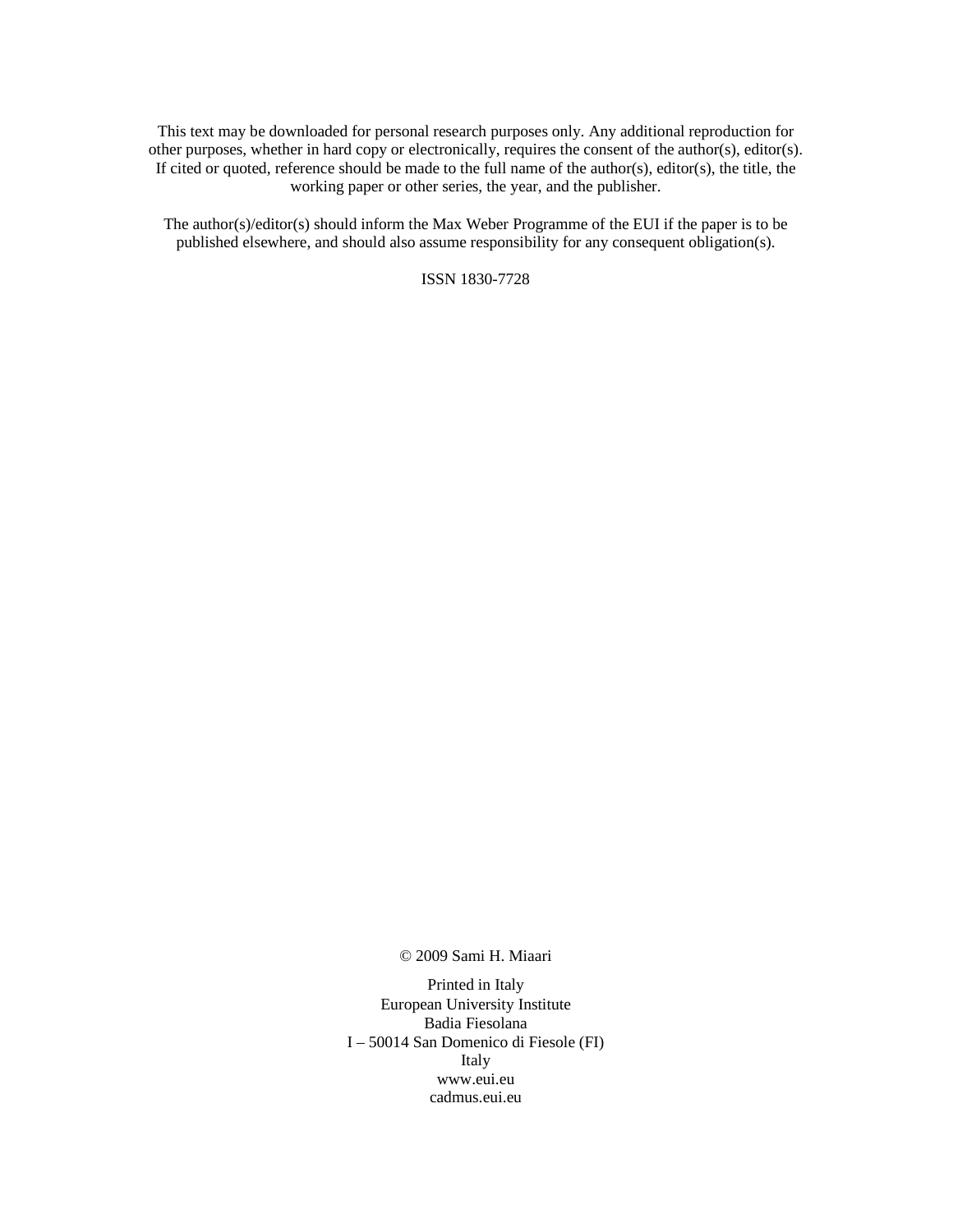#### **Abstract**

This paper measures the public-private wage differential in the West Bank and Gaza and describes its dynamics before and during the second Intifada using data from the Palestinian Labour Force Survey (PLFS) of the Palestinian Central Bureau of Statistics (PCBS). Because the distribution of individual characteristics and their returns might differ across workers, the wage differential is decomposed into two components: a "human capital" effect and an "unexplained" effect. The results show that in the pre-Intifada period, the wage gap between the public and private sectors had narrowed both in the West Bank and Gaza. However, a sharp increase is seen in the post-Intifada Period. Moreover, most of this increase comes from an increase in "returns" to skill composition in the public sector (unexplained effect), rather than a change in the skill composition of public sector workers (human capital effect). An analysis of the public-private sector wage gap from 1998 to 2006 at various points along the wage distribution using recent quantile regression econometric techniques shows that the wage premium (penalty) for the public sector varies across the distribution, being higher (lower) at the lowest end of the wage distribution and decreasing (increasing) along the wage distribution; it becomes negative in the top percentiles.

#### **Keywords**

Decomposition; Palestine; public sector; quantile; wage gap; West Bank and Gaza

**JEL Classification:** J31, J45, C14, C24

#### **Acknowledgements:**

I am deeply grateful to Luay Shabanch of the Palestinian Central Bureau of Statistics for providing the Palestinian Labour Force Survey data; I owe special thanks to Michael Beenstock, Daniele Paserman, Robert Sauer, Eytan Sheshinski, Asaf Zussman, and Noam Zussman for their helpful suggestions and comments.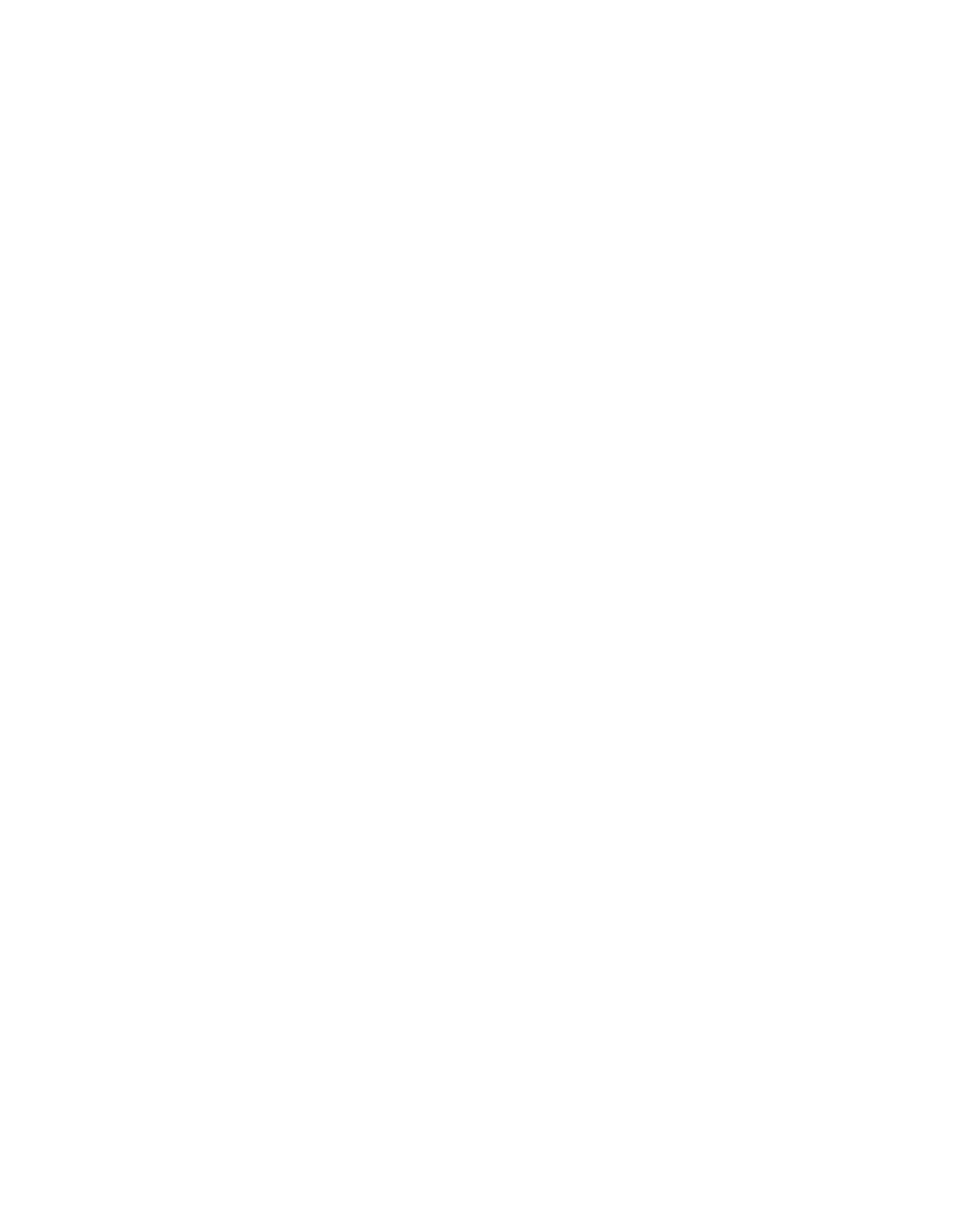#### **1. Introduction**

Public sector salaries have attracted much attention in the West Bank and Gaza in recent years. Salaries are by far the most important item of expenditure of the Palestinian Authority (PA), accounting for 62% of total expenditure in 2005. Labour market data from the last quarter of 2006 suggest that public sector employment accounts for nearly 25% of all full-time employment. As the largest employer in Palestine, the PA has both political and economic influence on Palestinian labour markets.

Historically, in the West Bank and Gaza, as in other developing countries, the processes of recruitment, promotion, and wage determination have differed substantially between the public and private sectors. Following the second Intifada, the public sector was perceived as a "buffer" against private sector job losses due to increased closures and movement restrictions. More recently, there have also been increases in public sector salaries, so that in 2005 the wage bill averaged  $SUS 85m$  per month<sup>1</sup>. Given that the net revenues of the PA were approximately  $SUS$ 101m per month in 2005 (Fig. 1), the commitment to public sector salaries and employment squeezes out all other expenditures, including those for critical infrastructure maintenance and development.

This situation has created a serious dilemma for a Palestinian government faced with the twin unenviable tasks of downsizing at a time when the economy has been stagnating from closure and /or reducing public sector salaries with the consequent risk of unpopularity at a time when it needs to convince the populace of its ability to carry out its electoral mandate. On the one hand, high public sector salaries can represent unsustainably high costs for the PA, while on

 $\overline{a}$ 

<sup>&</sup>lt;sup>1</sup> Source: International Monetary Fund data files.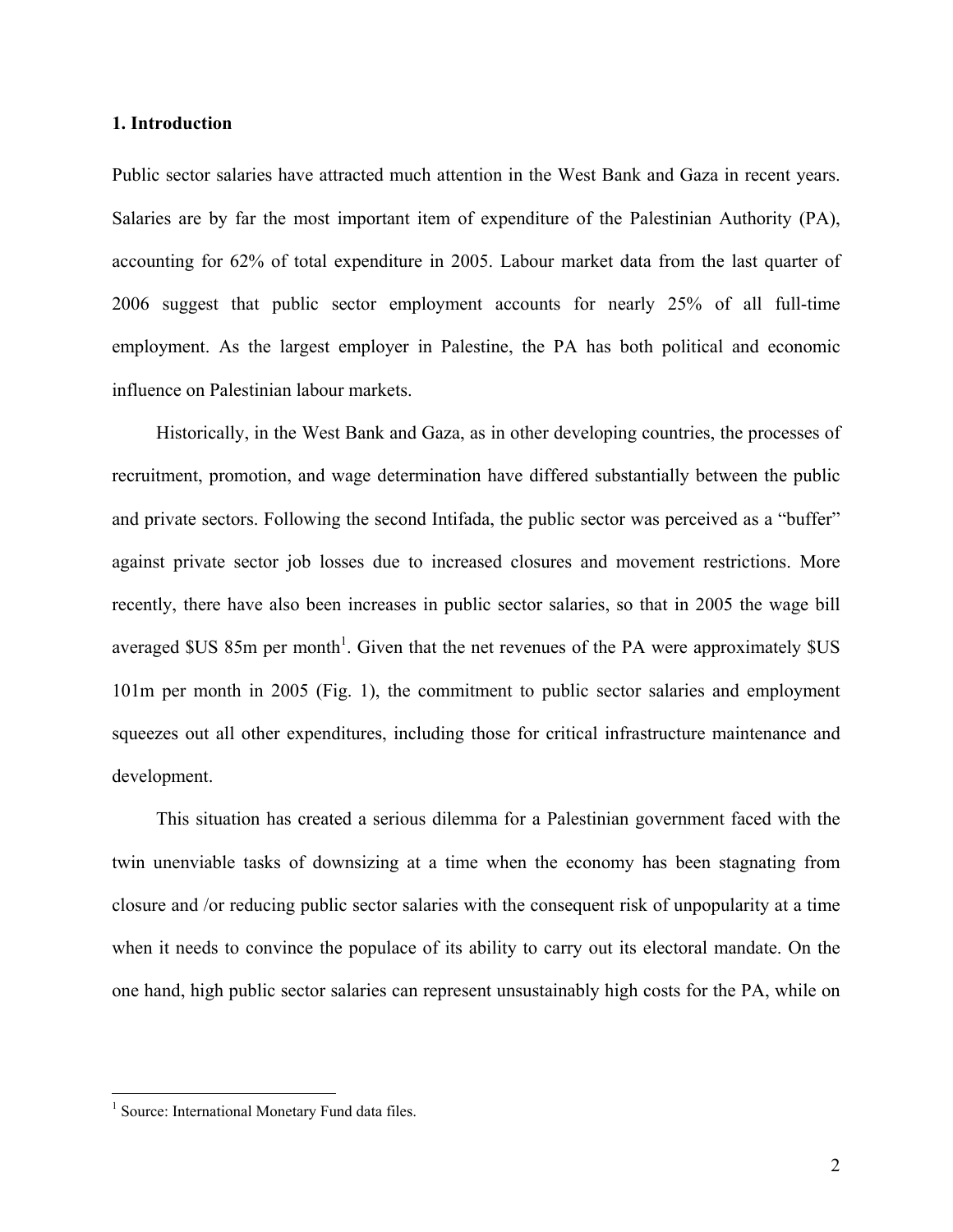the other, excessively low salaries can be expected to have a negative impact on employee motivation and productivity, also making it difficult for the PA to attract skilled professionals.

Theoretical and empirical research points to a number of reasons for the emergence of public-private wage differentials, the most obvious being the difference in the economic, political, and institutional environment surrounding these sectors. The public sectors of most countries are not bound by the profit-maximizing concerns of private sector firms and the consequent cost-consciousness that prevails in a competitive market. In most cases, particularly in developing countries, the public sector must compete with the private sector to attract the top professionals. This situation suggests that while there is a "floor" to public sector wages―often dictated by private sector wages―there might not be a "ceiling". Finally, wage differentials can also emerge as a part of the "electoral wage-cycle process", or because of the collective bargaining strength of the health care and education sectors (Disney 1998).

International data on wage differentials are mixed, and it is not easy to draw generalizations based on country patterns<sup>2</sup>. In some developing countries, such as India (Glinskaya and Lokshin 2005) and Pakistan (Hyder and Reilly 2005; Naser 2000), there is evidence of a modest wage premium in favour of the public sector. On the other hand, in cases such as France (Lucifora and Meurs 2004) and Estonia (Kristjan and Olari Lebing 2005), the bias seems to be in the other direction. Some recent studies find a gradual narrowing of the public sector premium in many OECD countries, as market forces have begun to influence public sector performance and decision-making.

An accurate understanding of public sector salaries vis-à-vis the private sector and how they vary across the wage distribution can greatly assist in setting correct wage and employment

 $\overline{a}$ 

 $2^2$  The Palestinian political and economic situation is unique in many ways, and international experience should be interpreted with care when applied to the Palestinian context.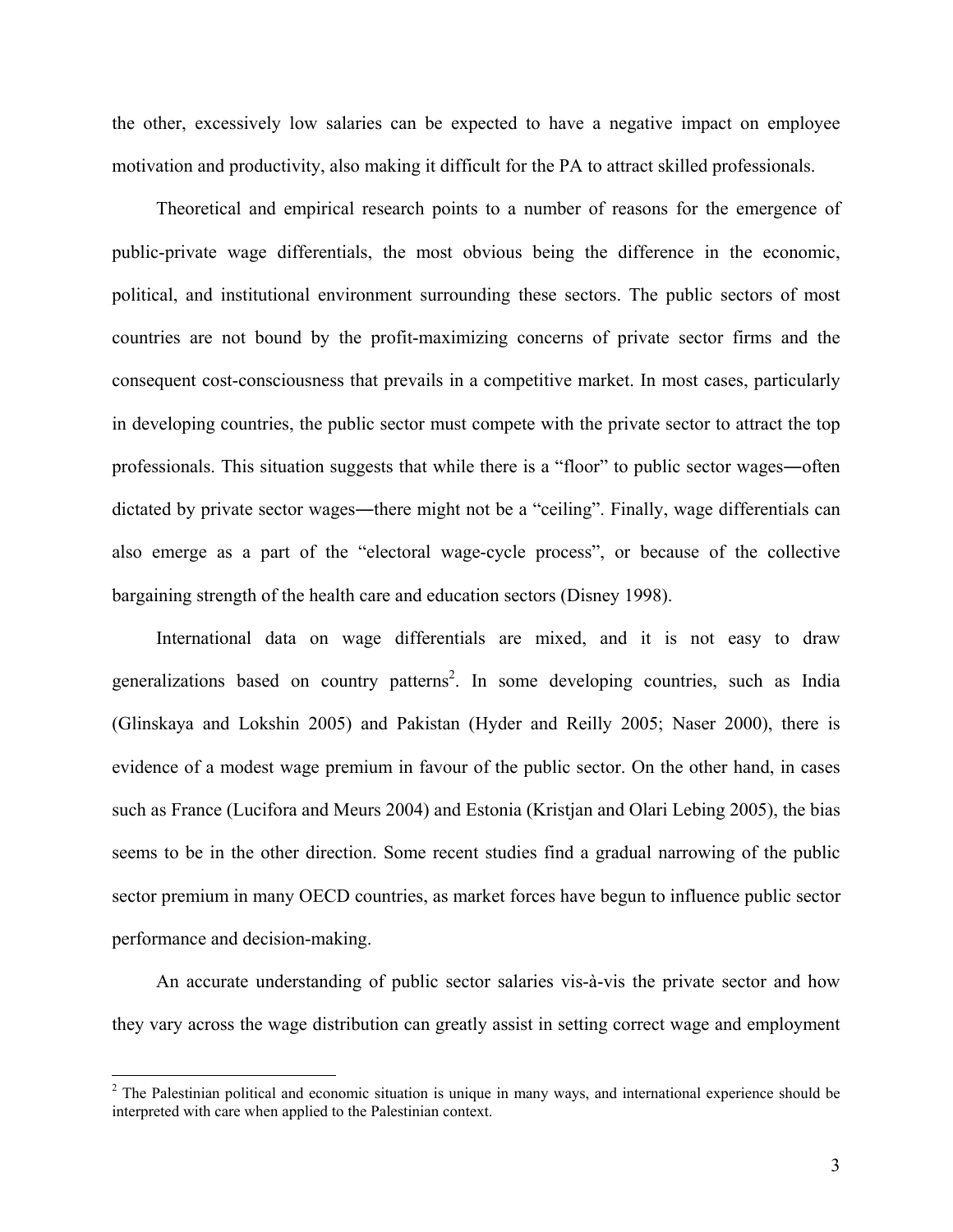policies. A sizeable public sector wage premium has been observed to lead to aberrant labour market behaviour, as individuals might prefer to "queue, or wait in unemployment" for a stable public sector job with an appealing pension plan, and eschew low-paid and/or uncertain jobs in the private sector. This tendency has immediate relevance to Palestine, where a growing number of young people are entering the pool of the unemployed.

The aim of this paper is to estimate the public-private wage differential in the West Bank and Gaza Strip, and to describe its dynamics between 1998 and 2006 using labour force surveys from the Palestinian Central Bureau of Statistics (PCBS). It is important to discover how much of the wage variation can be explained by differences in individual characteristics in the two sectors, and how much by differences in the returns of these characteristics across sectors.

 The econometric results are interesting for a variety of reasons: this is the first serious assessment of wage differentials in Palestine, and the data are rich enough to allow a dynamic analysis across both time and area. The results show that in the pre-Intifada period the wage gap between the public and private sectors narrowed in both the West Bank and Gaza. However, a sharp increase was seen in the post-Intifada Period. Moreover, most of the increase in the wage gap comes from an increase in the "returns" to skill composition in the public sector (unexplained effect), rather than a change in the skill composition of public sector workers (human capital effect). These findings have implications for the incentives to a growing work force to join either of the sectors.

Because of the possibility that the distribution of salaries in the public sector may differ from that in the private sector due to compression, focusing exclusively on the mean salary levels in the two sectors can be misleading. Instead, using recently developed regression techniques, it has been possible to compare the wage differential at various points along the distribution of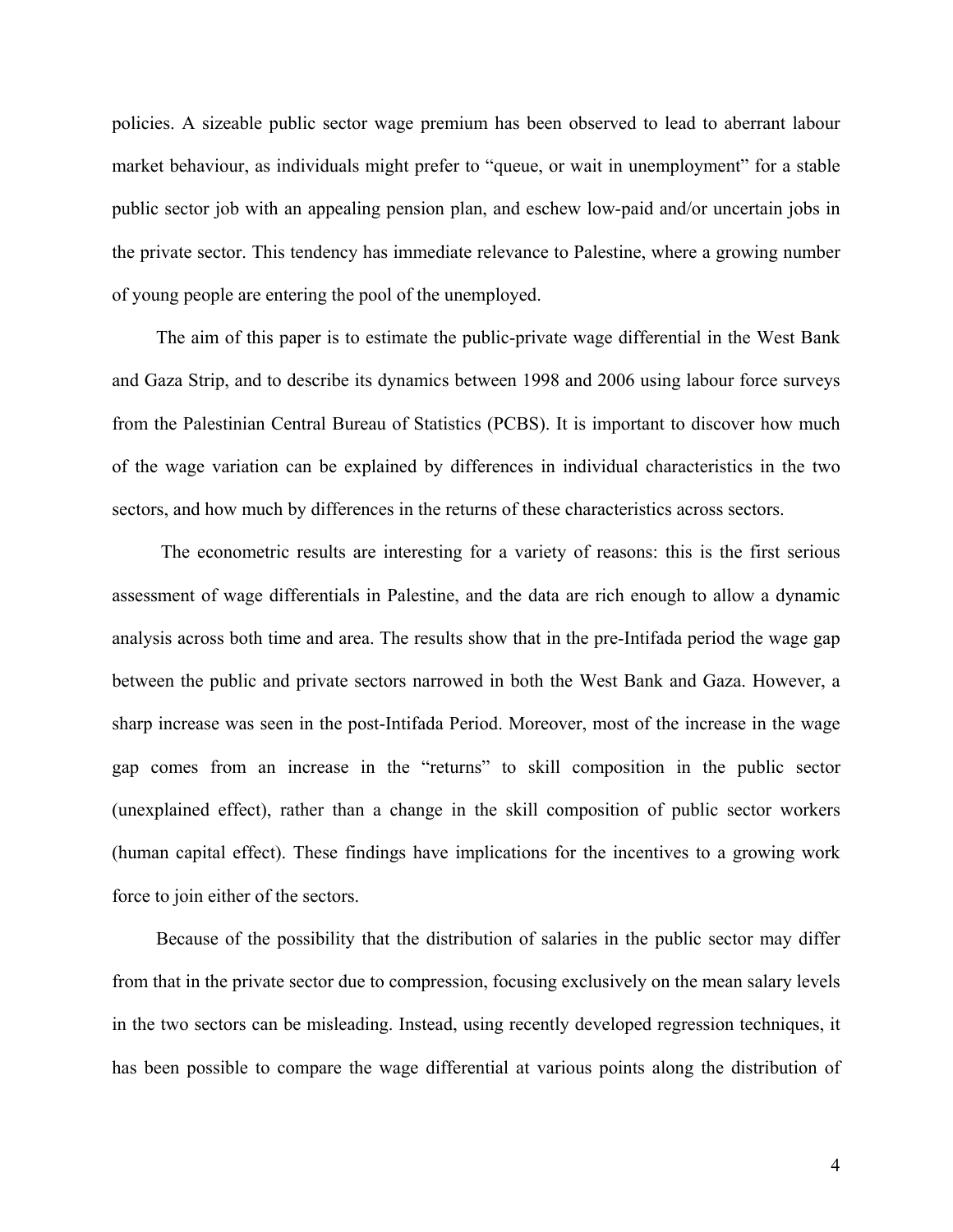salaries. This comparison provides a much richer description of the wage differential along the salary scale, and allows testing for whether there is a decrease or an increase in the differential at upper or lower levels of income respectively.

The wage premium (penalty) for the public sector varies across the distribution, being higher (lower) at the lowest end of the wage distribution and decreasing (increasing) along it; it becomes negative in the top percentiles. Over time, the lower quantiles of West Bank public sector wage earners have continued to earn a significant (log) wage premium, which increased particularly in the post-Intifada period. On the other hand, those in the very top income percentile (95<sup>th</sup>) continue to face a wage penalty that has attenuated over time. In Gaza, over time, especially during the post-Intifada period, the wage premium has increased for both low and high wage earners in the public sector. Comparing 2000 to 2006, the estimates indicate that for workers in the West Bank and Gaza in all percentiles there was a steady increase in the wage premium.

Given the inseparability of the political and economic factors facing the PA, this paper offers an interpretation of the wage gap phenomenon in terms of the changing demographic composition of the workforce over the period under study, during which the public sector was perceived as a "buffer" against private sector job losses due to increased closures and movement restrictions following the second *Intifada*. However, these results have important policy implications, and could explain whether or not public sector workers are underpaid, why they are reluctant to leave their jobs, and why the PA finds it consistently difficult to fill, and retain the staff in, top-level administrative and managerial positions.

The rest of this paper is organized as follows: the next section presents feature data on the Palestinian labour market. Section 3 describes the methodology, econometric specification, and

5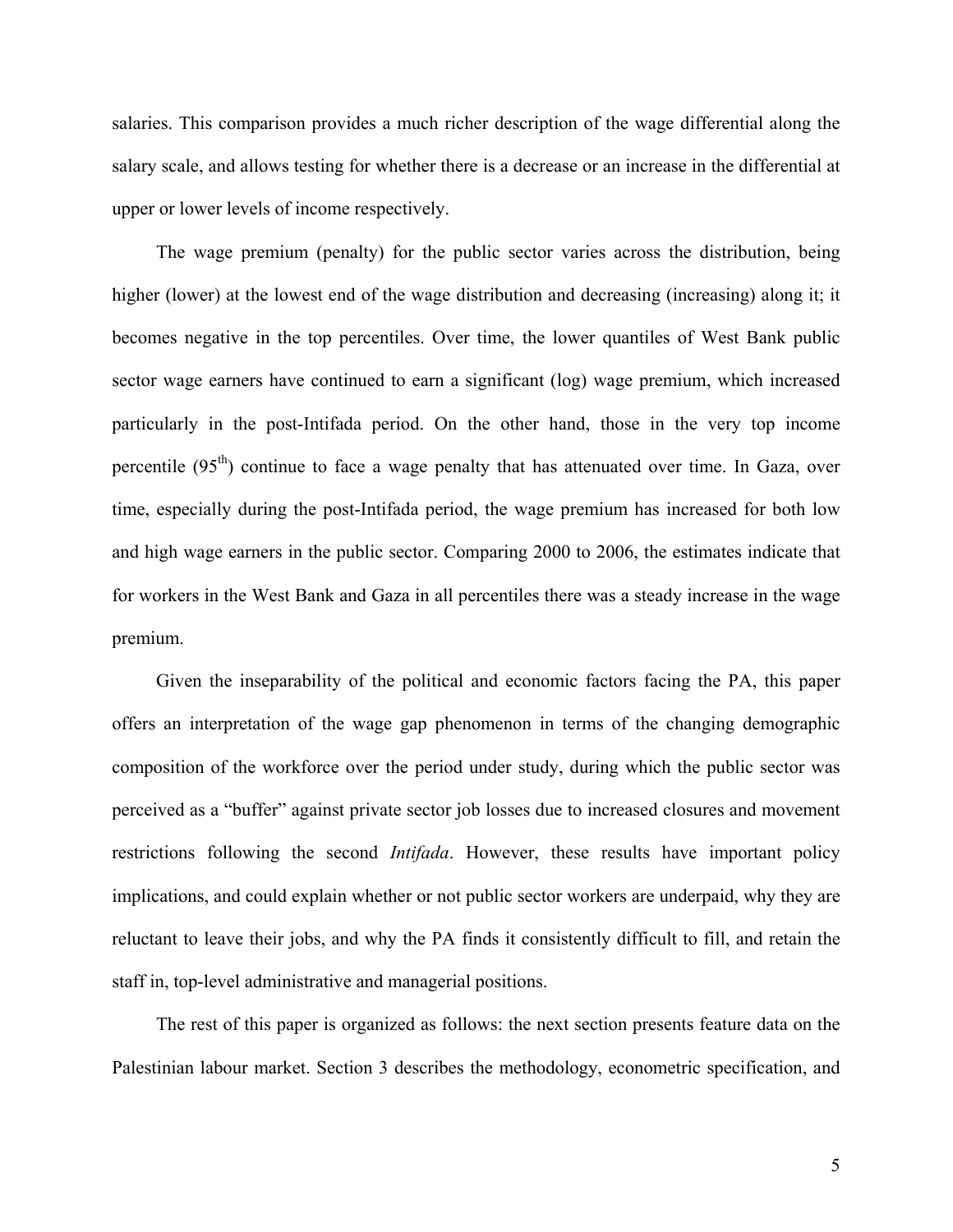techniques used to measure wage gaps. The main results of the study are reported in section 4. Section 5 provides further evidence on the wage gap using quantile regressions. The conclusion summarizes the findings and caveats.

## **2. Data**

 $\overline{a}$ 

This paper's data are drawn from the Palestinian Labour Force Survey (PLFS) of the West Bank and Gaza Strip, which is administered by the Palestinian Central Bureau of Statistics (PCBS). The PLFS was established in 1995, following the signing of the Oslo Accords and the creation of the Palestinian Authority (PA). In the PLFS, the same household is investigated four times over six quarters. Two investigations are conducted during two consecutive quarters, and then two more are conducted after a break of two quarters, after which the household is dropped from the sample. Each yearly survey round after 1998 contains approximately 7,600 households containing 22,000 individuals aged 15 years and above residing in the West Bank or Gaza. Nomads and persons living in institutions such as prisons or shelters are not included in the survey.

For the purpose of analyzing the public-private sector wage gap, the sample is restricted to male wage employees in the public and private sectors of the West Bank and Gaza local market between the ages of 18 and 64 who reported positive net hourly wages and positive days worked per month in the 1998 and 2006 surveys<sup>3</sup>. This excludes Palestinian workers employed in the

<sup>&</sup>lt;sup>3</sup> Wage employment represents approximately 55% of total employment in the West Bank, and two-thirds of total employment in Gaza, percentages that have remained fairly stable since the outbreak of the Intifada. The other three types of employment are "employer", representing approximately 5% of total employment in the West Bank and 3% in Gaza; "self-employed," amounting to roughly 28% in the West Bank and 23 percent in Gaza; and "unpaid family member," which accounts for approximately 11% of employment in the West Bank and 9% in Gaza. These three groups were not asked about their wages in the PLFS.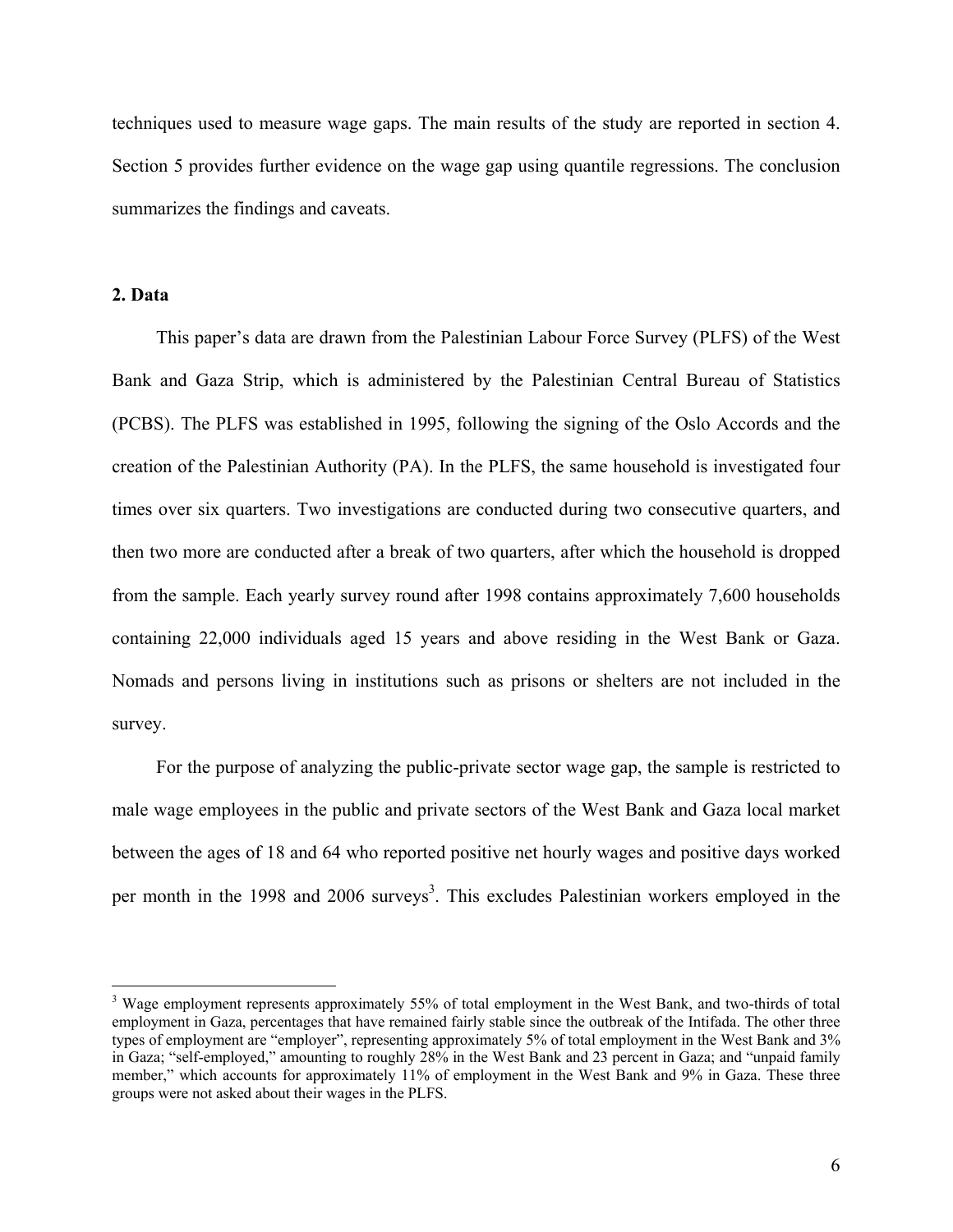Israeli labour market<sup>4</sup>. Palestinian women are excluded because their labour force participation rates have traditionally been low<sup>5</sup>. Workers' hourly wages are calculated by dividing daily income by hours worked per day<sup>6</sup>. Because a "simple average" can be strongly affected by large or extreme values, outliers in terms of hourly wage are dealt with by excluding observations below the  $1<sup>st</sup>$  and above the 99<sup>th</sup> percentile of the log hourly wage distribution for each year<sup>7</sup>.

Among the variables included in the analysis of the study data are age, age squared, years of schooling, tenure (total months in the same workplace), personal status (a dummy that takes the value 1 if the worker is married and zero otherwise), full-time employment (a dummy that takes the value 1 if the worker works at least 35 hours a week, and zero otherwise); urban area/refugee camp residence, and a set of occupational dummies.

Rounds of the survey prior to 1998 are not considered because in 1995 the survey was conducted in one quarter only, and it was an experimental sample. In 1996, the survey was conducted over three quarters. It was not until 1998, after the Palestinian census of 1997, that the survey was conducted in all four quarters of the year.

#### **2.1 Descriptive Statistics**

 $\overline{a}$ 

The share of West Bank male workers employed in the private sector, out of all employees in the West Bank labour market, decreased sharply between 1998 and 2006. This share fell by 10

<sup>&</sup>lt;sup>4</sup> Including Palestinians workers in Israel will render a confused public-private wage gap in the Palestinian local market, because Palestinian workers in Israel are generally paid more than those employed in the Palestinian local market.

<sup>&</sup>lt;sup>5</sup> The female labour force participation rate in 1998-2006 averaged 14.4% for females from the West Bank and  $8.4\%$ for females from Gaza.

<sup>&</sup>lt;sup>6</sup> The PLFS questionnaire on hours worked asks, "How many hours did the household member work in all jobs last week?" This number was multiplied by 4.35 weeks per month, and then divided by the number of reported workdays in the month to calculate hours worked per day.

 $<sup>7</sup>$  Thereby removing the most extreme responses, which in some cases are simply the results of incorrect data entry.</sup>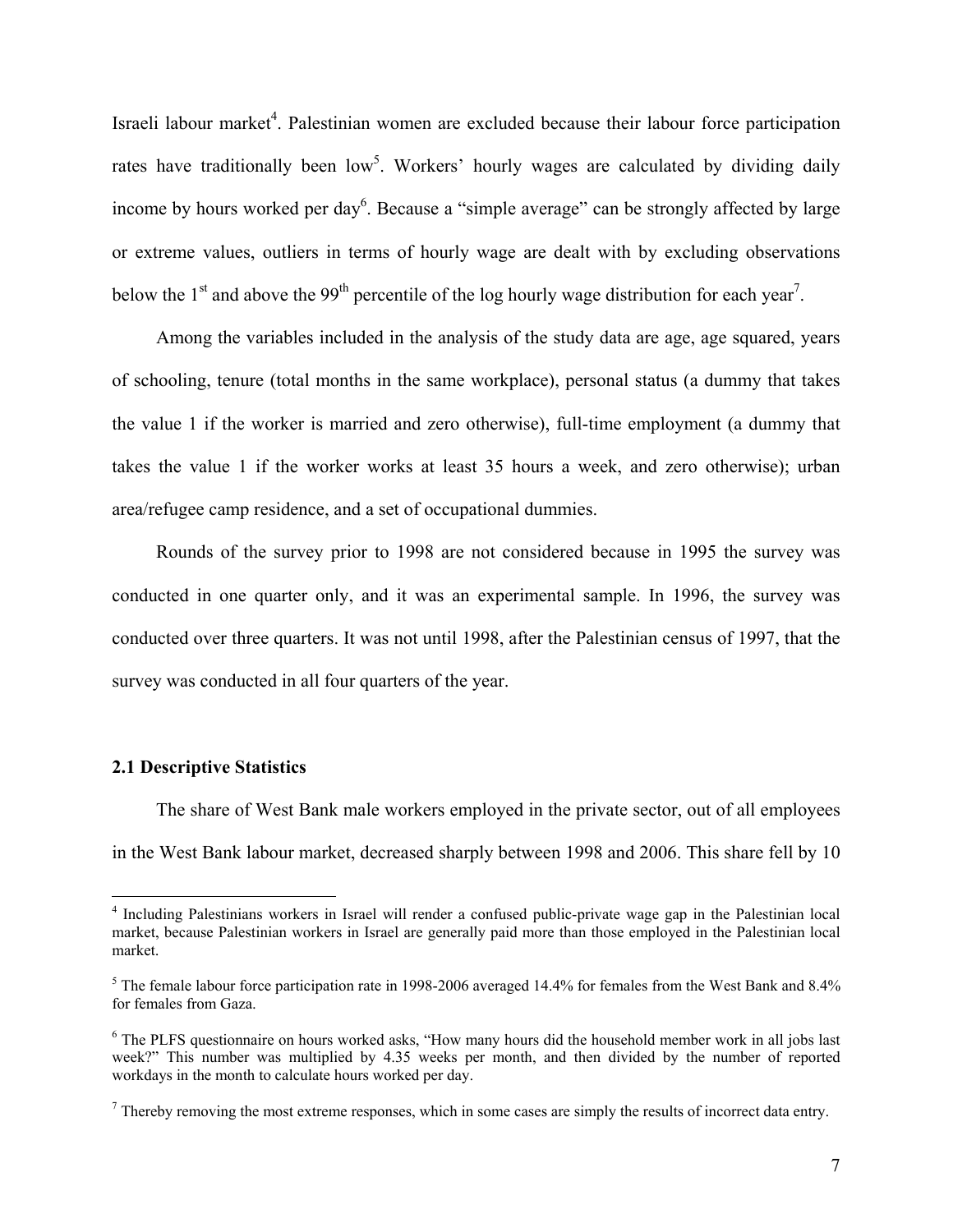percentage points, from a high of 67% in 1998 to 57% in 2006. Note the sharp drop in the employment rate in the private sector in 2002 (Fig. 2). This is a consequence of the second Intifada, which began in September 2000. In 1998, 45% of Gaza male employees worked in the private sector; by 2006, this proportion had dipped to 30% (Figure 3)<sup>8</sup>. While the share of workers in the private sector declined over the period 1998-2006, the role of the public sector in absorbing a new Palestinian labour force grew, especially following the second Intifada. In 1998, 30% of West Bank male employees, and 48% of Gaza male employees were working in the public sector; by 2006 the proportions had reached 39% for West Bank males and 60% for Gaza males (Figs. 2 and 3).

Two factors contributed to the growth of the Palestinian public sector: first, the external and internal closure regimes imposed by the Israeli authorities restricted the mobility of Palestinians and considerably contributed to a decline in the number of Palestinians employed in the Israeli labour market (increasing the supply of employees to the local private sector) and a fall in local economic activity in the West Bank and Gaza (low demand for employees in the local private sector)<sup>9</sup>. Consequently, the number of employees in the local (Palestinian) private sector decreased (Figs. 2 and 3).<sup>10</sup> As a result of the closure regime, the unemployment rate in

 $\overline{a}$ 

<sup>&</sup>lt;sup>8</sup> According to the World Bank report in 2006 "West Bank and Gaza Update": "Between Q3 of 2000 and Q4 of 2000, the number of wage employees working in the private sector in the West Bank fell by 28,500; by Q2 of 2002, a further 27,900 West Bank private sector wage employees were no longer working, a decline of 48% from the last quarter prior to the Intifada, when 117,600 workers enjoyed regular wage employment. In Gaza, the reduction was more sudden: Whereas 43,000 Gazans held regular wage employment in Q3 of 2000, that number fell to 22,600 in Q4 of 2000; a further 2,900 were without regular private sector wage jobs by Q3 of 2002, a decline of 59%."

<sup>&</sup>lt;sup>9</sup> For instance, the UNSCO database shows that the number of comprehensive closure days imposed in the West Bank increased from 53 in 1998 to 260 in 2006; and in Gaza from 28 days to 77 days during the same period.

 $10$  According to the World Bank report in May 2003, "The negative impact on domestic employment of job losses in Israel was aggravated by the difficulties in conducting business within the West Bank and Gaza: Internal closures and curfews are attended by significant transaction costs, disruption in production cycles, losses of perishable output, and lower economies of scale. Regional variations in unemployment and labor participation between the West Bank and Gaza are significant. By Q3/2002, 51,000 of the 327,000 eve-of-intifada private sector jobs had been lost in the West Bank (16%), and 54,000 of 164,000 in Gaza (33%)."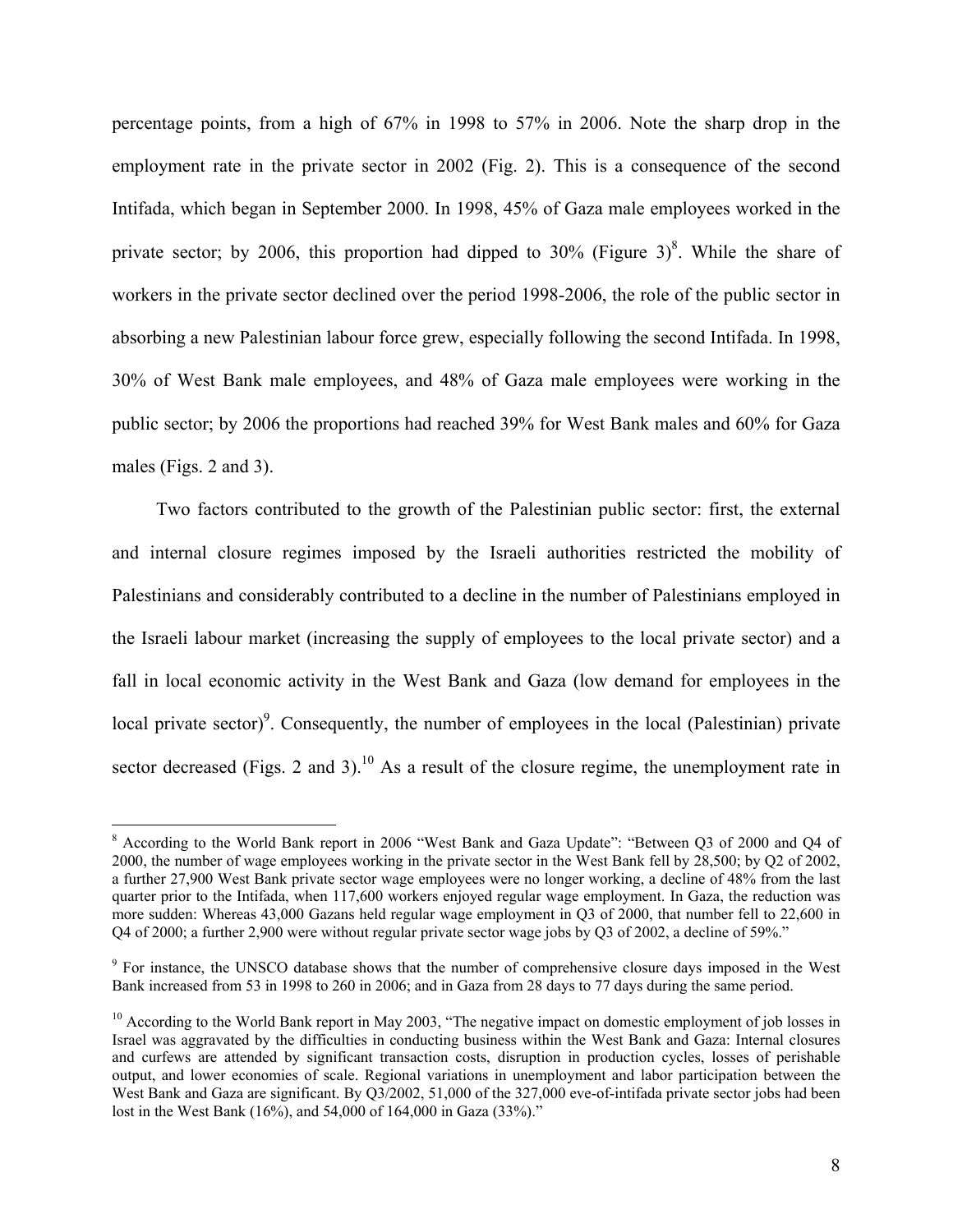the West Bank increased from 11% in 1998 to 28% in 2002, and in Gaza from 20% in 1998 to 38% in 2002. This increase forced the PA to absorb a large number of the unemployed―despite the unfavourable economic and administrative situation―in order to minimize the negative effect of unemployment. Second, the PA's desire to control both individuals and security in general, caused by the political instability, meant the employment of a great number of workers in the its military and law enforcement establishment.

Table 1 summarizes the means of the labour force attributes observed in the period 1998- 2006 for West Bank male workers in the public and private sectors respectively. The labour force profile of workers in the samples changed over the study period. There was a small increase in the average age of private sector workers and their average years of schooling. The same averages among public sector workers, however, remained unchanged over the same period. Comparing 2006 to 2000, there was an increase in the proportion of married workers, and in average worker tenure in both the public and private sectors. Compared with private sector employees, the figures in Table 1 also show that public sector employees were on average better educated, older, more likely to be married, and more likely to be tenured.

However, the trend of real hourly wages differed considerably between the public and private sectors over the period in question. In the public sector, real hourly wages increased over the period 1998-2000, in 2001 they decreased, and from 2002 they again increased as a result of the high demand for public sector employees. On the other hand, in the private sector there was a decrease in salaries over the period 2001-2006 as a result of a sharp decrease in the number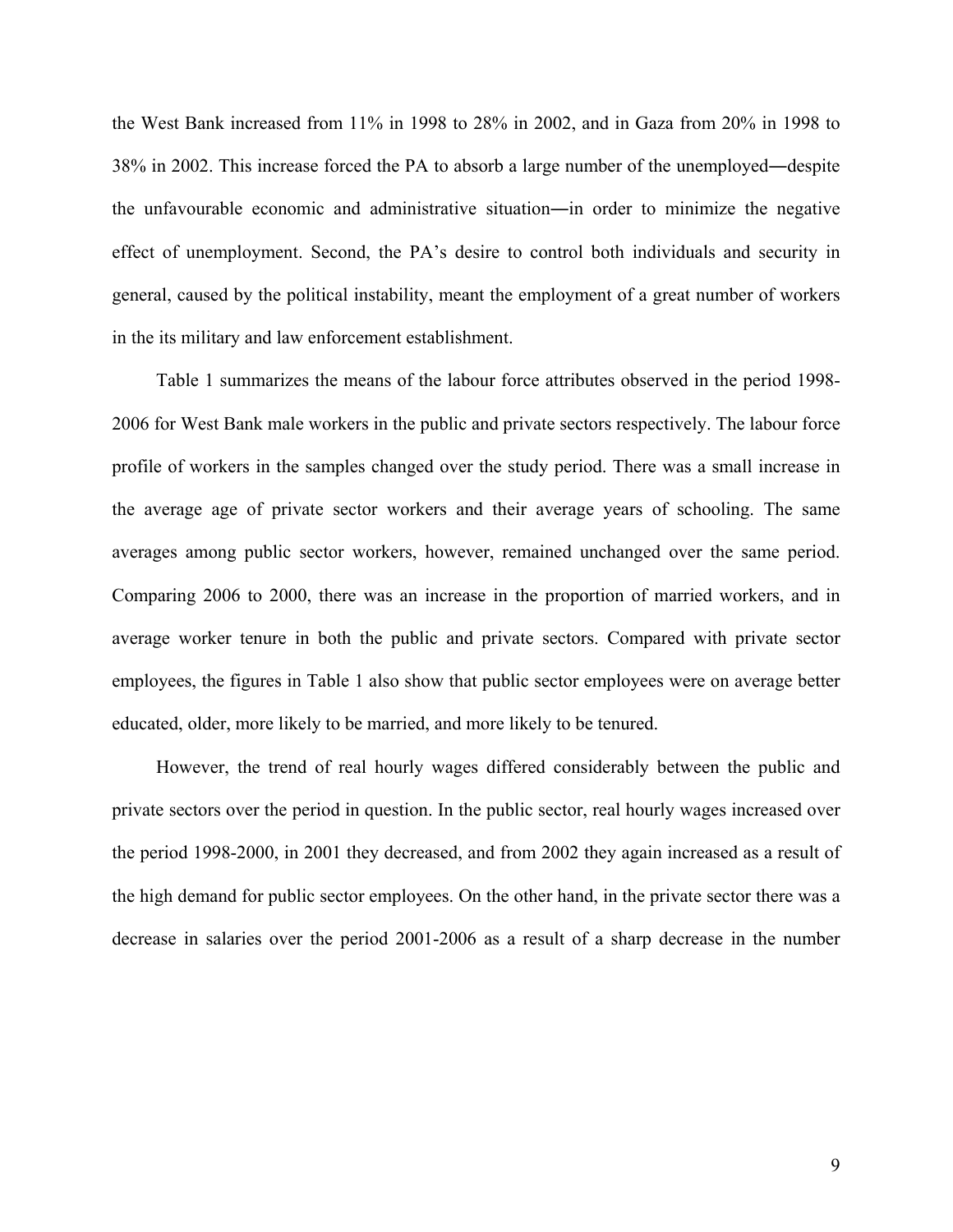employed in the Israeli labour market and low demand for employees in the local private  $sector<sup>11</sup>$ .

A comparison between real hourly wages in the public and private sectors reveals that the unadjusted wage gap between the two sectors decreased between the years prior to the second Intifada, from 3% in 1998 to -4% in 2000. However, it increased after the beginning of the second Intifada, from -1.8% in 2001 to 29 % in 2006.

Table 2 describes the mean characteristics of the Gaza male sample. The labour force profile of males in Gaza shows a slight shift in the average age of private sector workers and their average years of schooling. These averages among public sector workers remained steady over the same period. The proportion of married workers in the public sector remained more or less unchanged, but increased in the private sector. A significant increase in the average tenure of public sector employees is observed, while there is a decrease among private sector employees. The figures in Table 2 also show that public sector employees are on average better educated, older, more likely to be married, and more likely to be tenured. The unadjusted wage gap between the public and private sectors decreased between 1998 and 2001, from 73% in 1998 to 46% in 2001. However, it increased from 57% in 2002 to 135% in 2006.

It is evident from Tables 1and 2 that over the sample period real wages in the private sector remained below those in the public sector**.** Apart from the years 2000 and 2001 in the West Bank male sample, the wage gap was in favour of the private sector. Moreover, the decrease in the real hourly wage in the West Bank was faster than that in Gaza, because internal and external

 $\overline{a}$ 

 $11$  Miaari and Sauer (2006) document the large and statistically significant negative effects of the Israeli-Palestinian conflict on Palestinian employment rates in Israel and mean monthly earnings, regardless of work location (Israel or the West Bank and Gaza) following the outbreak of the Intifada.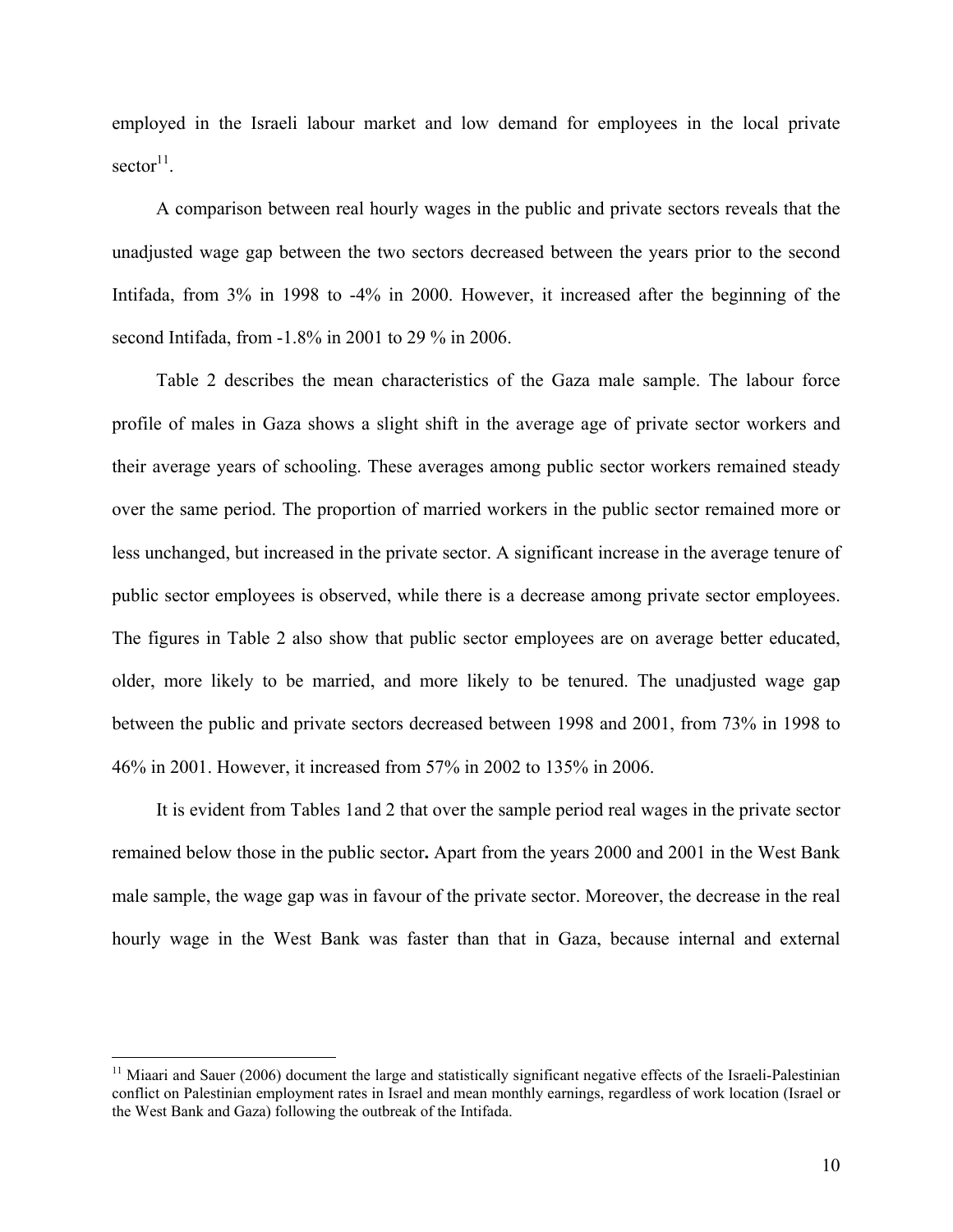closures imposed in the West Bank after the beginning of the second Intifada were more widespread than those in  $Gaza^{12}$ .

#### **3. Methodology**

 $\overline{a}$ 

#### *3.1 Basic specification of model*

A convenient starting point for estimating the magnitude of the public-private wage gap is to use ordinary least squares with a dummy variable for public sector participation on a pooled sample of workers. In this approach, an individual *i* has (log) real hourly wage  $\ln W_i$ , conditional on observed characteristics  $X_i$  and a dummy variable  $D_i$  that takes the value of 0 or 1 depending on whether the individual works in the private sector or public sector. Adding an error term  $\varepsilon_i$ distributed with a mean of zero leads to the least squares (OLS) specification:

$$
Ln W_i = X_i^2 \beta + D_i \delta + \varepsilon_{i}
$$
 (1)

where  $\beta$  is a vector of unknown parameters whose estimates would provide the influence or "return" of the observed qualitative variables  $X_i$  on  $\ln W_i$ , and  $\delta$  is the unknown parameter whose estimates provide the *ceteris paribus* impact of working in the public sector.

While simple and intuitive, the foregoing approach is problematic for several reasons. The OLS estimate of  $\delta$  captures only a pure "shift" effect of working in the public sector, and ignores the fact that salaries could well differ because of differences in observed characteristics such as education and age across the two sectors. The pooled OLS dummy variable specification

 $12$  External closures consist of restrictions on the movement of Palestinians and Palestinian goods between the West Bank, Gaza, and Israel (as well as third countries). Internal closures consist of restrictions on the movement of Palestinians within the territories.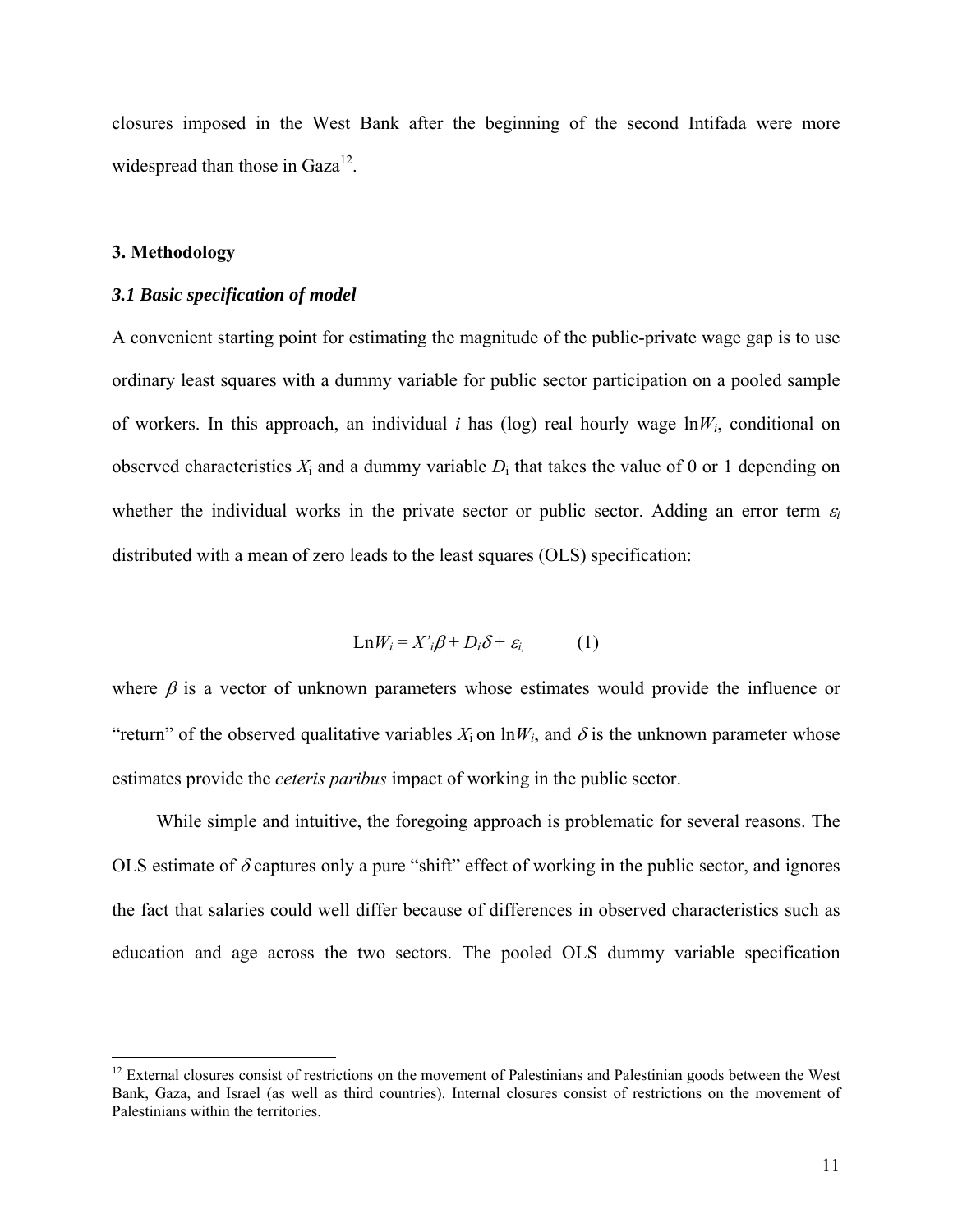assumes that the returns to all the observable characteristics are the same in the public and private sectors.

Secondly, the least squares procedure as specified above does not control for endogenous selectivity bias; that is, the distribution of workers between the public and private sectors may not be completely random in the West Bank and Gaza.

Finally, since the public sector compresses the distribution of earnings of employees in the sector relative to the private sector, the least squares estimates are likely to be biased and produce an incomplete picture of the conditional distribution of  $\ln W_i$  (see Disney and Gosling 1998; Nielsen and Rosholm 2001).

The approach employed to correct for these problems was to adopt the Oaxaca-Blinder decomposition method with modifications: a) for decomposing the wage gap according to observed characteristics; and b) implementing a correction for endogenous selectivity bias. Moreover, a quantile regression framework that examines the wage gap at various points along the wage distributions is appropriate to accommodate differing distributions of wages between the two sectors. It is important to correct for these in any econometric specification within the context of Palestine, where the public sector continues to attract workers in an environment where the private sector is buffeted by considerable uncertainty and exogenous shocks.

#### *3.2 Decomposing the wage gap within the OLS framework*

While the preceding section calculates the wage premium/penalty for working in the public sector, it does not allow for a control for the fact that individual attributes or their returns might vary across workers and sectors. Thus, the dummy variable estimates of the preceding section show the "shift" or *ceteris paribus* effect of working in the public sector, and provide no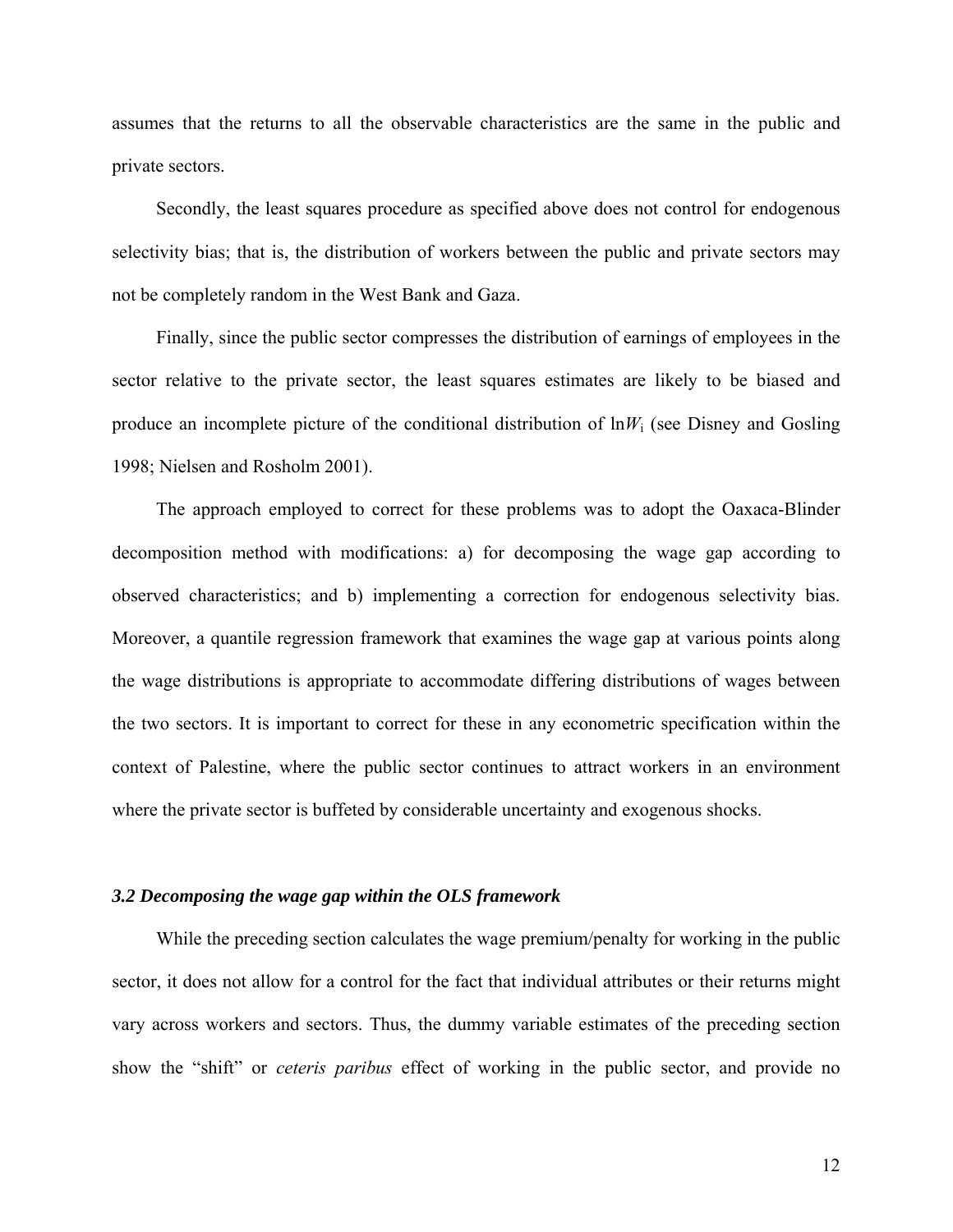information as to whether the observed differentials are due to differences in attributes or to differences in the returns on these attributes. The focus of this section is on decomposing the observed wage differential in order to better understand how much of it is caused by differences in the distribution of attributes, and how much is due to differences in the returns to these attributes.

Within the OLS framework, a convenient way of decomposing observed pay gaps is to run separate regressions for each sector. Letting the subscript  $j$  ( $j = 1, 0$ ) denote the public and private sectors respectively, and *i* individuals, the following regression specification is estimated for each sector:

$$
Ln W_{ij} = X'_{ij}\beta_j + \varepsilon_{ij}, \qquad (2)
$$

where  $W_{ij}$  is the hourly wage,  $X_{ij}$  is a vector of worker characteristics, and  $\varepsilon_{ij}$  a zero-mean constant-variance error term. Then, the wage equations, estimated by OLS at the mean point, will be:

$$
\overline{\text{Ln}W_j} = \overline{X}^{\prime}j\hat{\beta}_j \quad \text{for} \quad j = 1, 0, \tag{3}
$$

where  $\hat{\beta}_i$  is the OLS estimate of the marginal effects, or returns of observed characteristics  $X_{j}$ , on salaries, and  $\overline{X}_i$  is the mean level of observed characteristics across sector *j*. The regressors vector  $X'_{ij}$  includes age, age squared, years of schooling, tenure (total months in the same workplace), personal status (dummy which takes value 1 if the worker is married and zero otherwise), full-time employment (dummy which takes value 1 if the worker works at least 35 hours a week and zero otherwise); urban area/refugee camp residence, and a set of occupational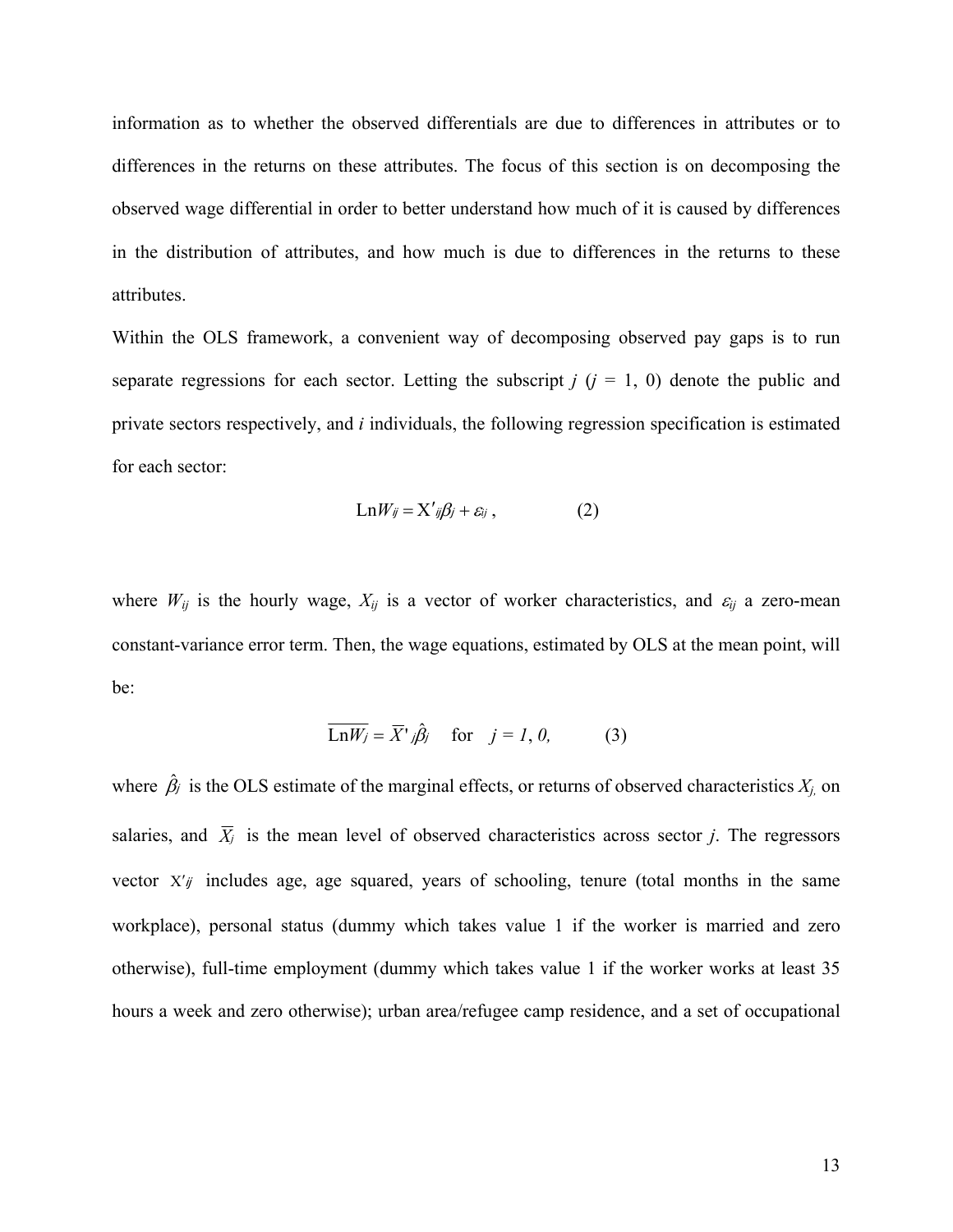dummies<sup>13</sup>. The average public-private gross wage gap  $ln(1+G)$  is the difference between the average salaries in the two sectors $^{14}$ :

$$
\overline{\ln W_1} - \overline{\ln W_0} = \ln(1+G) = \underbrace{(\overline{X}_1 - \overline{X}_0 \ \hat{S})^*}_{E} + \underbrace{\overline{X}'_1 \ \hat{\varnothing}_1 - \hat{\beta}^* \ \hat{S}^* \ \hat{\pi}^*_{0} \ \hat{\varnothing}^* - \hat{\beta}_0}{T}, \tag{4}
$$

where  $\hat{\beta}^*$  is the estimate of the non-discriminatory wage coefficients. Equation (4) is the general Oaxaca decomposition, as per Oaxaca and Ransom (1994). It disentangles the average gross wage differential ln(1+G) across the two sectors into two terms: the first term, *E*, is the human capital component of the overall wage gap: the differential due to differences in the distribution of average characteristics (the endowment effect). The second, *T*, is the unexplained component of the overall wage gap: the differences in the estimated coefficients or "returns" between the two sectors (the treatment effect). If we assume that  $\hat{\beta}^* = \hat{\beta}_1$ , then the general Oaxaca decomposition reduces to the classical Oaxaca-Blinder (1973) decomposition. In this case, the first term will be evaluated at the returns in the public sector, and the second at the mean set of private sector characteristics.

The study was conducted under two differing assumptions regarding the nondiscriminatory wage coefficients  $\hat{\beta}^*$ . First, the estimated wage structure of the public sector was adopted as the non-discriminatory standard, i.e.  $\hat{\beta}^* = \hat{\beta}_1$  as per Oaxaca-Blinder (1973). Second,  $\hat{\beta}^*$  is assumed to be equal to the estimated wage coefficients from a pooled regression that includes both public and private sectors, as per Oaxaca and Ransom (1994).

1

<sup>&</sup>lt;sup>13</sup> Controlling for occupational affiliation in the wage regressions would eliminate inter-occupational wage gaps.

<sup>&</sup>lt;sup>14</sup> Adding and subtracting the term  $(\overline{X}t - \overline{X}\omega)\hat{\beta}^*$  in Equation (3).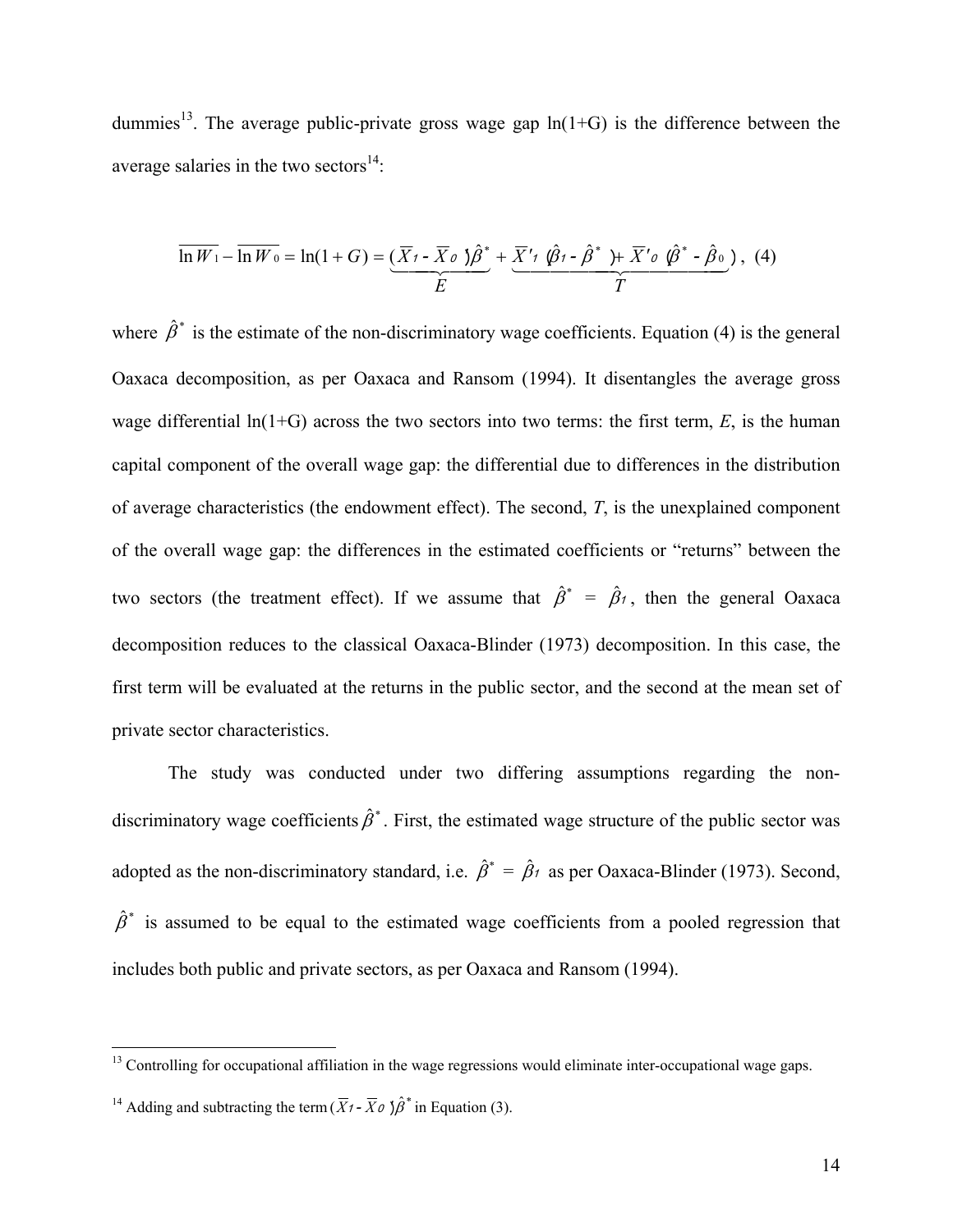#### *3.3 Selectivity-Corrected Wage Gap Decomposition*

Estimates of wage gaps are potentially afflicted by sample selection bias arising from selfselection into sector (Heckman 1979). This section explores the possible impact of this source of bias on the estimate of the public-private wage differential. In order to obtain selectivitycorrected decompositions, the selectivity effect as a whole was calculated, then the corrected gross wage gap was decomposed to endowment effect, treatment effect, and selectivity effect. In other words, the decomposition in Equation 4 is generalized as follows<sup>15</sup>:

$$
\ln(1+G) = \underbrace{(\overline{X}_{1} - \overline{X}_{0})\hat{\beta}^{*}}_{E} + \underbrace{\overline{X}'_{1} \hat{\beta}_{1} - \hat{\beta}^{*}}_{T} + \overline{X}'_{0} \hat{\beta}^{*} - \hat{\beta}_{0}}_{P} + \underbrace{(\hat{\theta}_{1}\hat{\lambda}_{1} - \hat{\theta}_{0}\hat{\lambda}_{0})}_{Selection}, (5)
$$

where  $\hat{\theta}$  is the coefficient of the Inverse Mills Ratio  $(\hat{\lambda})$  in the modified wage equation. The selectivity-corrected wage equations are estimated by the Heckman two-step procedure.

The probability of working in the public or private sector depends on the individual's profile, and a number of factors may constitute the costs and benefits of employment in a particular sector, such as job security and working environment. Thus, the explanatory variables in the selection equation are: age, age squared, years of schooling, tenure, personal status, fulltime employment; urban area/refugee camp residence, a set of occupational dummies, and number of jobholders in the same household. The number of jobholders in a given household is an additional variable included only in the selection equation. This variable affects the worker's decision to join either the public or private sector in a secure job, yet does not affect his or her

1

<sup>&</sup>lt;sup>15</sup> See Reimers (1983) and Neuman and Oaxaca (2004a) for more details on choosing the "correct" selectivity decomposition.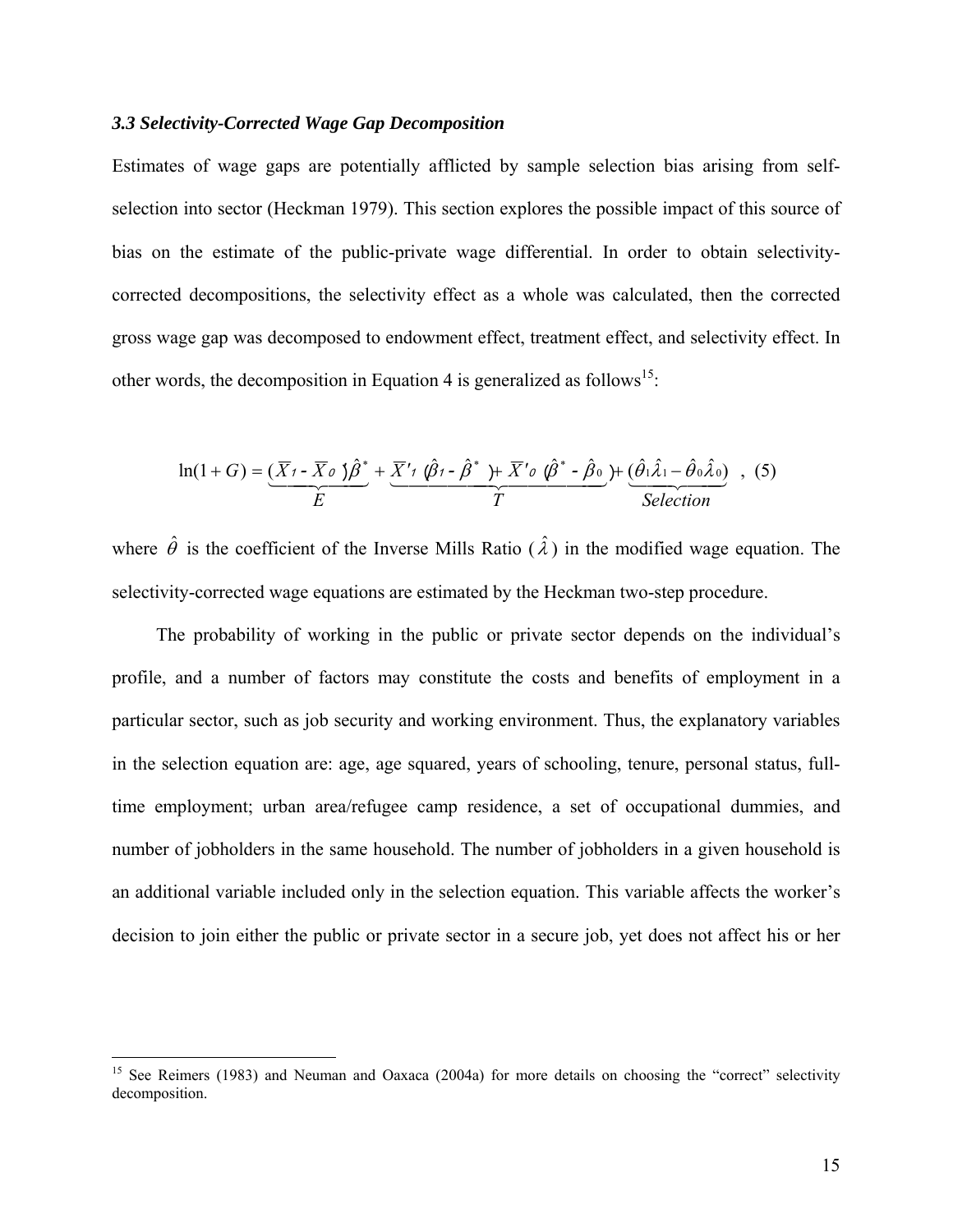wage<sup>16</sup>. That is, it accounts for the importance of a secure job and its associated benefits in sector choice $17$ .

#### **4. Results**

Table 3 summarizes the OLS results from estimating Equation (1) for each year of the PCBS labour force survey in two specifications for each of the West Bank and Gaza. Specifications 1 and 3 include only the public dummy variable; the reported coefficient therefore measures the overall unadjusted (logarithmic) wage gap. In Specifications 2 and 4, in addition to the public dummy variable, all of the explanatory variables as described in the previous section are included, hence the reported coefficient measures the adjusted wage gap.

For all years in the West Bank and Gaza Strip, the estimated coefficients of  $\delta$  are highly significant at the 95% confidence level, and increase over time. It is apparent from Table 3 that introducing the productivity-related variables into the wage equations greatly reduces the measured wage gap. This fact highlights the magnitude of the human capital components of the wage gap.

The estimates for West Bank male workers suggest that in the earlier phases of the second Intifada, public sector male workers in the West Bank faced a wage penalty vis-à-vis their private sector counterparts (controlling for differences in attributes or *ceteris paribus*), yet this effect disappears, then reverses over time. From the beginning of the second Intifada, the PA systematically addressed this issue through salary increases, so that by 2003 there is considerable evidence of an increase in the wage gap. In 1999, the public-private log wage differential was

<u>.</u>

<sup>&</sup>lt;sup>16</sup> See Lokshin, M. and B. Javanovic (2001).

<sup>&</sup>lt;sup>17</sup> A greater number of jobholders in the same household increases the probability of joining the private sector, without affecting the worker's wage.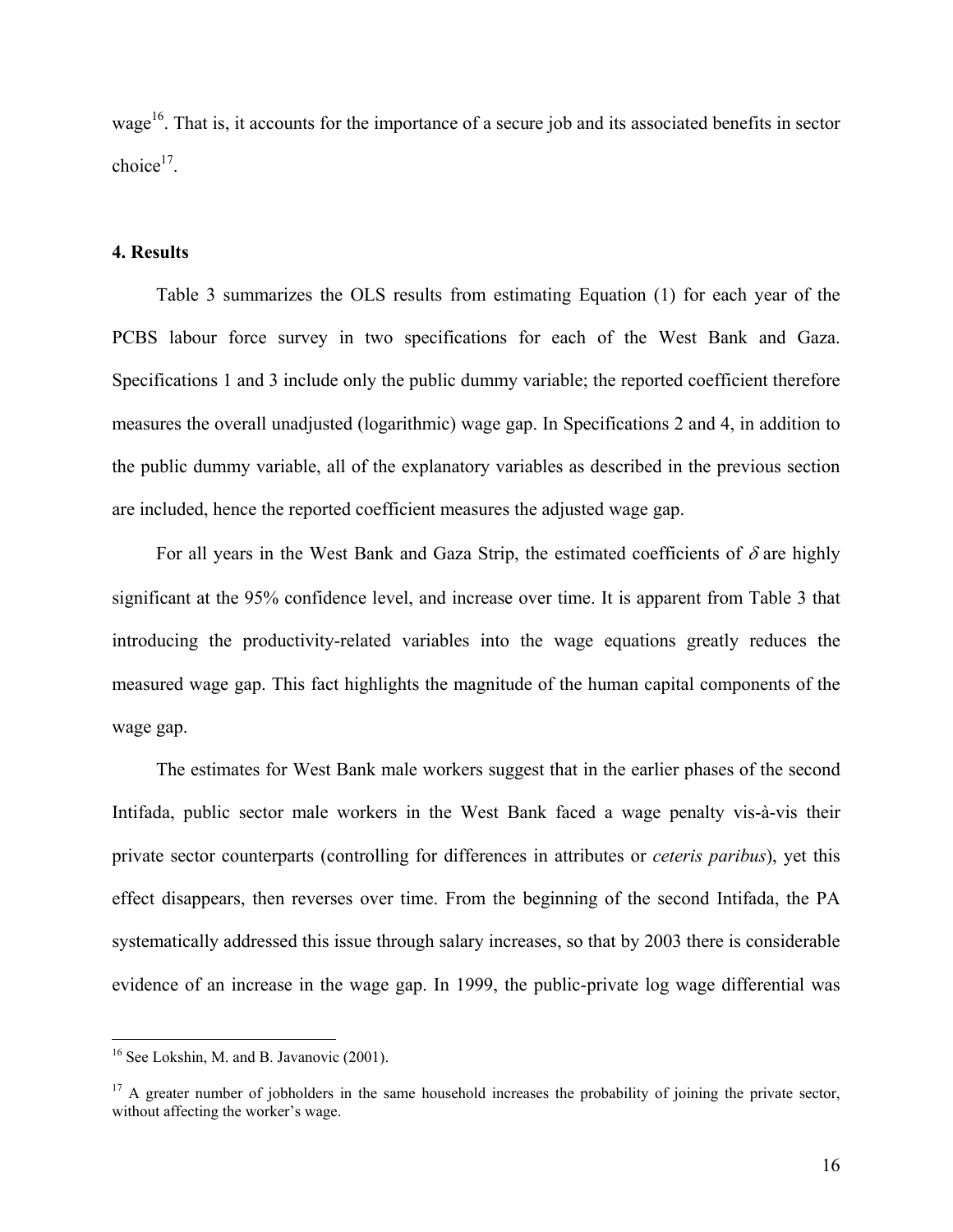estimated at -0.15. However, by 2004 a positive public sector pay premium emerged. In 2005, the public sector pay premium rose significantly as another salary increase was implemented. National elections were held in January 2006 (column 2). Among Gaza Strip male workers, the public sector pay premium declined between the years 1998 and 1999, while the period 2000- 2006 witnessed an increase (column 4).

Alongside the fiscal burden of providing the public sector with wage premiums in relation to the private sector and the equity issues it raises, this trend is also worrying for other reasons. Within an environment of high unemployment, particularly among the young, the trend creates an incentive for job seekers to "wait" for a secure job in the public sector (or engage in civil strife to acquire it) rather than be absorbed by a highly fragmented and uncertain private sector, what is known as *rent seeking*.

Although the simple empirical exercise can be revealing, the objective is to decompose the observed wage differential into two components: one is due to differences in individual worker characteristics, and the other is due to differences in returns to those characteristics. The econometric results for the Oaxaca decomposition are shown in Table 4, under the assumption that  $\hat{\beta}^* = \hat{\beta}_1$ . The analyses of Table 5 are performed under the assumption that  $\hat{\beta}^* = \hat{\beta}_{pooled}$ , i.e.  $\hat{\beta}^*$  is equal to the estimated wage coefficients from a pooled regression that includes both public and private sectors. The results under the two assumptions are reported for the sake of completeness, although the description of the data findings will be confined to the first assumption.

 The figures in Table 4, column (G), indicate the mean (log) wage differential between the public and private sectors. It is the *sum* or *aggregate* of the endowment effect (E) and the treatment effect (T). An interesting pattern emerges among West Bank male workers: the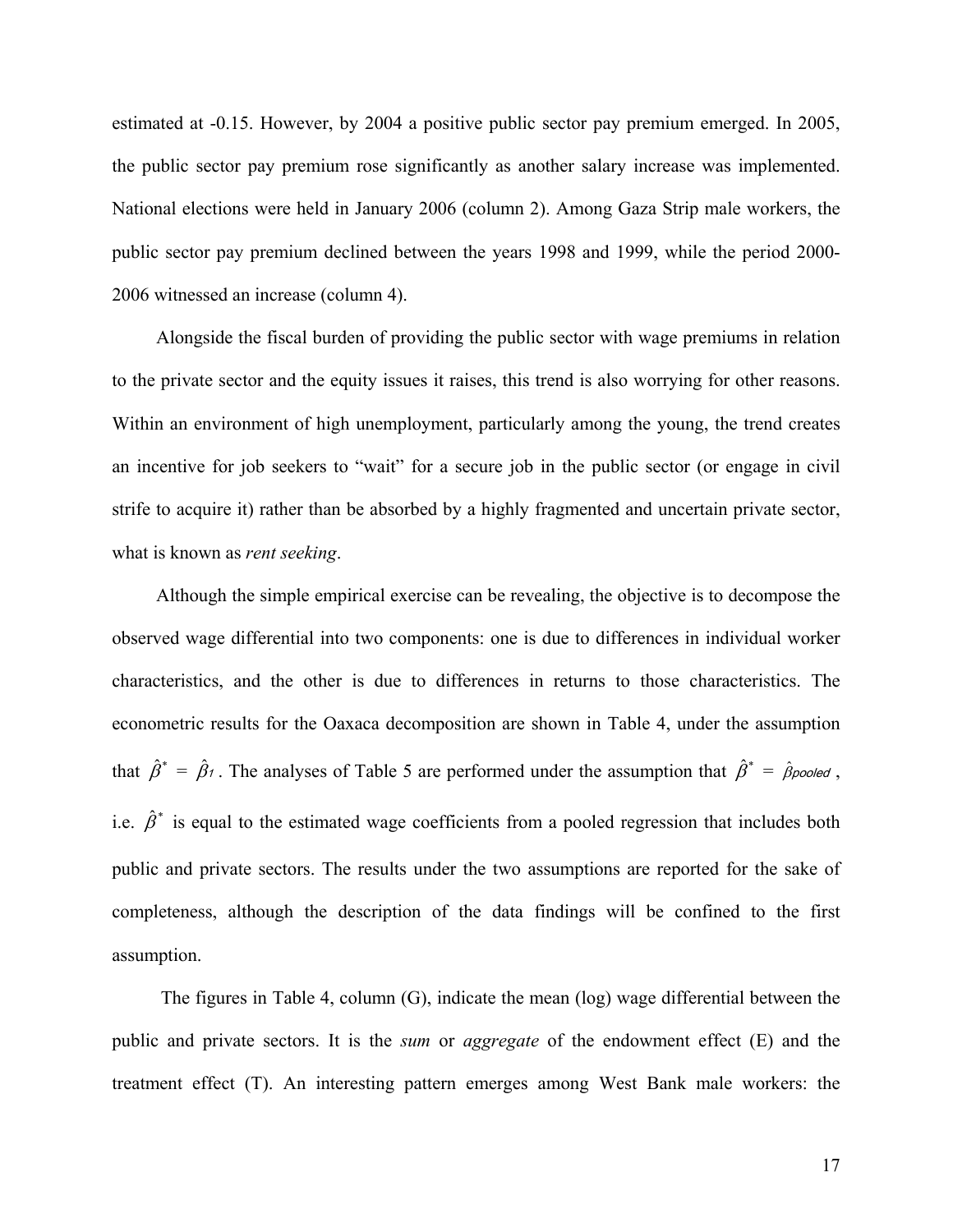treatment effect decreases over the period 1998-2000 and then increases rapidly over time, becoming positive in 2004, suggesting that returns on individual attributes were increasing in the public sector relative to the private sector. On the other hand, the endowment effect, which captures the impact of differences in the distribution of attributes in the two sectors, varied typically between 0.13 and 0.22. A greater weight for this component, assigned primarily to the public sector, can serve to reconcile these facts. In other words, the positive endowment impact in the public sector is offset by the large negative treatment effect in the early years, resulting in a *negative* wage differential or an overall wage penalty for working in the public sector by the year 2000. However, a rapid *rise* in the treatment effect over time generates a *positive* wage gap in favour of the public sector from 2001. In 2006, both the treatment effect and the endowment effect are positive and work in the same direction to provide a substantial wage premium to the public sector, about 50% of which is due to the endowment effect, and 50% to the so-called treatment effect, or *return effect*.

Among Gaza male workers, the treatment effect decreased over the period 1998-2000, and increased rapidly over the period 2001-2006. On the other hand, the endowment effect declined significantly between 1998-2001, and increased monotonously over the period 2002-2006. However, the decline in the endowment and treatment effects in the public sector in the early years of the study in turn result in a significant *decline* in the public-private wage differential. A rapid *rise* in the treatment and endowment effects over time generates a concurrent *increase* in the wage gap from 2002. In 2006, both the treatment effect and the endowment effect are positive and work in the same direction to provide a wage premium to the public sector, about 40% of which is due to the endowment effect and 60% to the return effect.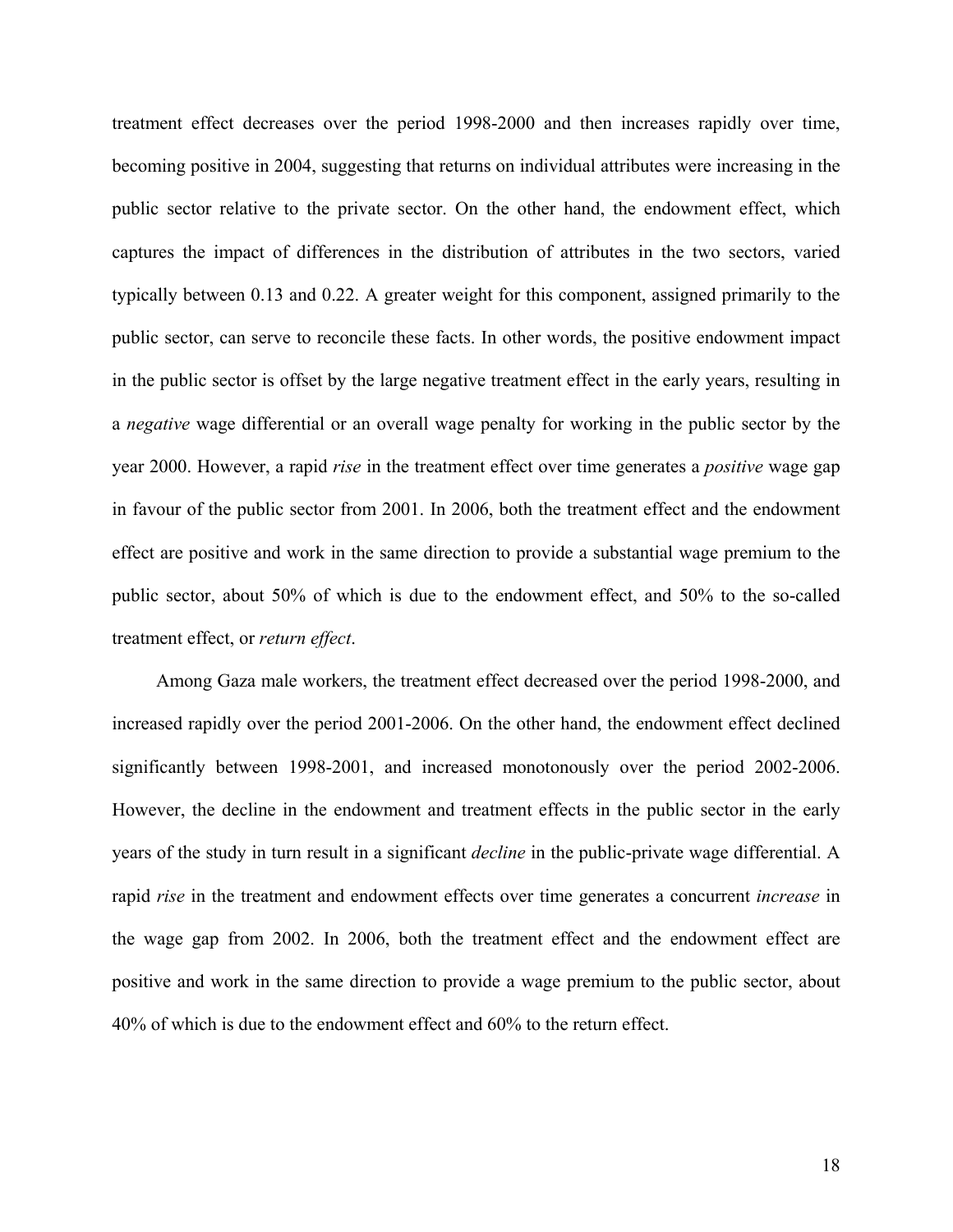The results show that in the pre-Intifada period, the wage gap between the public and private sectors narrowed in both the West Bank and Gaza. However, a sharp increase was seen in the post-Intifada period as a result of the increase in public sector wages brought on by a high demand for public sector employees, and a rapid decrease in private sector wages brought on by a sharp decrease in the number of Palestinians working in the Israeli labour market and low demand for employees in the local private sector<sup>18</sup>. This is not surprising given the disruptive influence the Intifada had on private-sector jobs. Moreover, most of the increase in the wage gap in both the West Bank and Gaza in the post-Intifada period stems from an increase in the "returns" to skill composition in the public sector (unexplained effect), rather than a change in the skill composition of public sector workers (human capital effect).

Palestinians working in Israel were less skilled (and lower paid) workers in the private sector, or workers with fewer years of schooling. Unskilled workers returning from Israel compete with locals for private sector jobs, often winning them at the expense of unskilled local workers. Consequently, for wage earners who continued to be employed in the local market, or who had obtained jobs in the local market, the impact was exacerbated by the decline in average real wages over much of the Intifada period, meaning a high gross public-private wage gap among unskilled workers during this period. Further, since the unskilled workers are homogenous, we would expect the endowment effect of the wage gap to be very low. In turn, we would expect the unexplained component of the wage gap to follow the pattern of the overall gross pay gap.

 $\overline{a}$ 

<sup>&</sup>lt;sup>18</sup> The number of Palestinian labourers in Israel falls from a high of  $146,000$  just prior to the start of the uprising (116,000 from the West Bank and 30,000 from Gaza), to around 50,000 in Q4 of 2004; since then, the number of Palestinian workers in Israel and in the settlements has been relatively stable, fluctuating with the extent of closure imposed by Israel.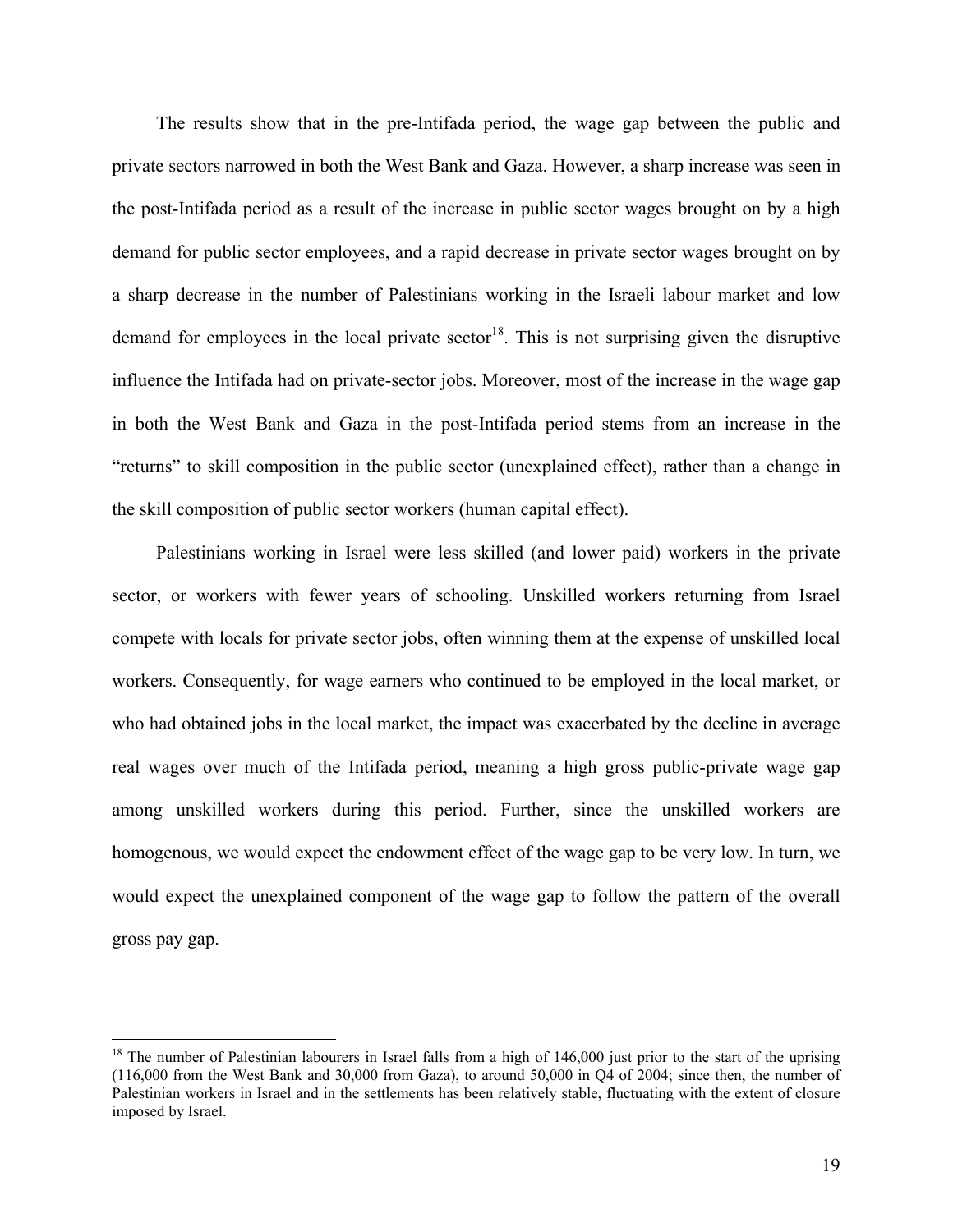Table 6 documents the decomposition of the wage gap for skilled and unskilled workers in the West Bank and Gaza respectively. The gross wage gap among unskilled workers in the West Bank decreased between 1998 and 2000, and afterwards increased, reaching 0.24 in 2006. Moreover, for most of that period the endowment effect contributed less than 0.06 to the overall wage gap. The treatment effect among unskilled workers made up the majority of the overall wage gap, and followed the pattern of the overall gross gap. In Gaza, the gross wage gap among unskilled workers decreased over 1998-2001, and increased over 2002-2006. The treatment effect among unskilled workers again made up the majority of the overall wage gap, and followed the pattern of the overall gross gap.

Table 7 reports the selectivity-corrected decomposition results. The results show that selfselection had a slight effect on the human capital components of the wage gap, because productivity-related variables are not affected by the measurement method. On the other hand, the unexplained components were greatly affected by the selectivity correction, since this entire component relies on the estimators in the wage regressions.

#### **5. Estimating the wage gap at various percentiles**

The simple OLS analysis has thus far focused exclusively on the average level of earnings differentials between the public and private sectors. It provides little information on the extent to which this differential varies across the wage distribution. Empirical evidence from many countries suggests that the pay gap,  $ln(1+G)$ , varies across the wage spectrum, and focusing on the mean could be misleading. Here, the dummy-variable approach is used in a quantile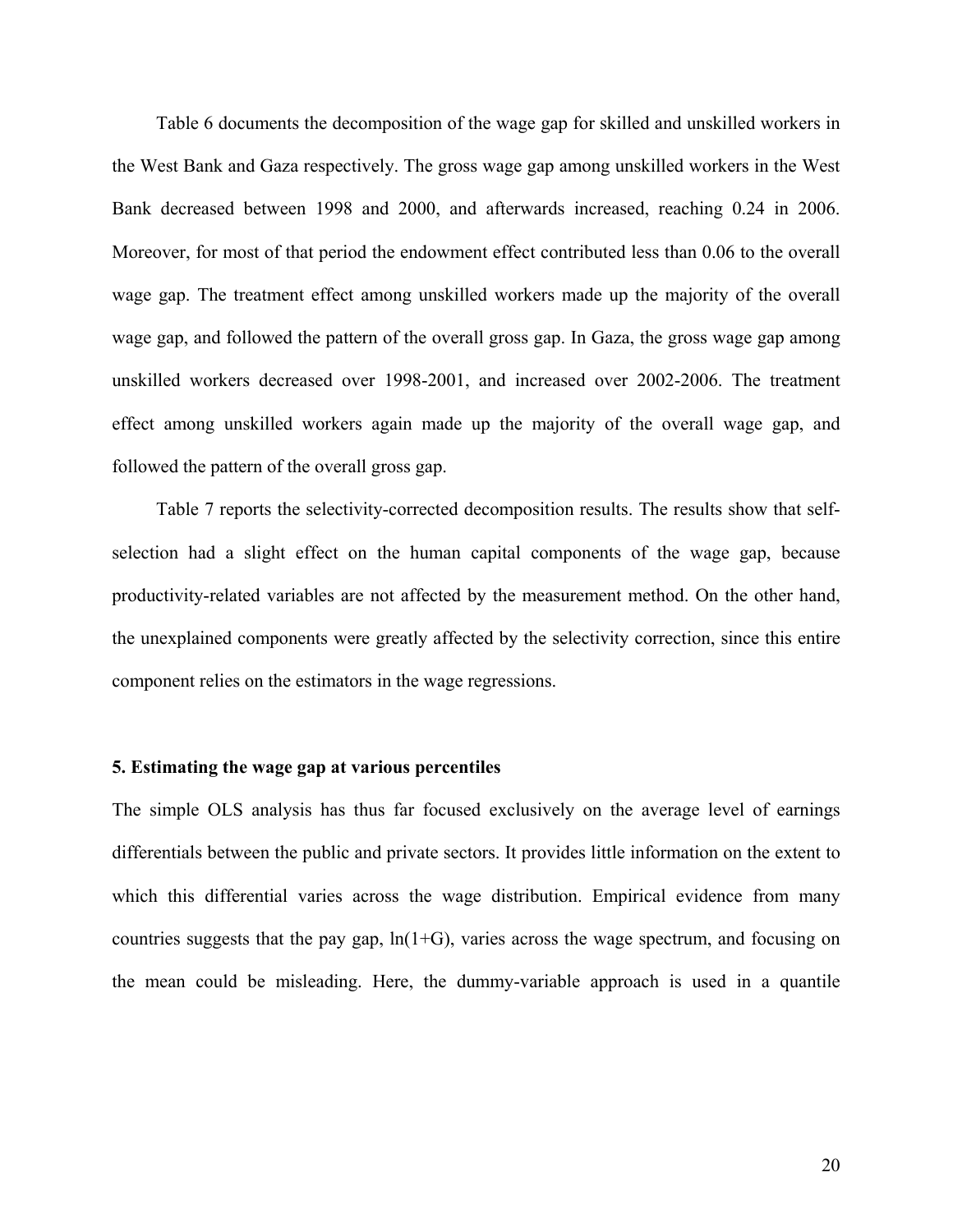regression model, where the estimates of  $\beta$  and  $\delta$  are computed at various points along the wage distribution. A series of quantile regressions is estimated, taking the form<sup>19</sup>:

$$
Q_{\theta}(\ln w_i \mid x_i) = x_i \beta_{\theta} + d_i \delta_{\theta}, \tag{6}
$$

where  $\theta$  is an arbitrary percentile between (0,1);  $Q_{\theta}(\ln w_i | x_i)$  is the " $\theta^{\text{th}}$ " quantile function of wages conditional on observed characteristics or attributes specified by  $x_i$ ;  $\beta_\theta$  is the vector specifying the "returns" or "effects" of individual characteristics; and  $\delta_{\theta}$  captures the unexplained gap of log earnings, all at the  $\theta^{\text{th}}$  quantile. Within the QR framework, for any given  $\theta$  and a sample size of *n*,  $\beta_\theta$  is derived as the argmin to

$$
n^{-1} \sum_{i=1}^{n} \mu_{\theta} (\ln w_{i} - x_{i} \beta_{\theta}), \qquad (7)
$$

where  $\mu_{\theta}$  is the "check" function and is defined as  $\mu_{\theta} = \theta \varepsilon$  if  $\varepsilon \ge 0$ , or  $\mu_{\theta} = (\theta - 1)\varepsilon$  if  $\varepsilon < 0$ .  $ε$  is the "error" term analogous to the OLS specification. The QR estimates of  $β$  at any given quantile can be interpreted as the "returns" to the attributes if  $Q_{\theta}(w_i | x_i)$  is assumed to be linear (or a linear approximation).

The usefulness of this technique can be seen from Table 8, which compares the OLS and quantile regression (QR) estimates of the dummy variable, or unexplained variation (or impact) of working in the public sector. While the OLS estimates only give information near the median or 50<sup>th</sup> percentile of the wage distribution, the QR technique also provides estimates at various points along the wage distribution.

 $\overline{a}$ 

 $19$  See Koenker and Bassett (1982) for details on quantile regressions.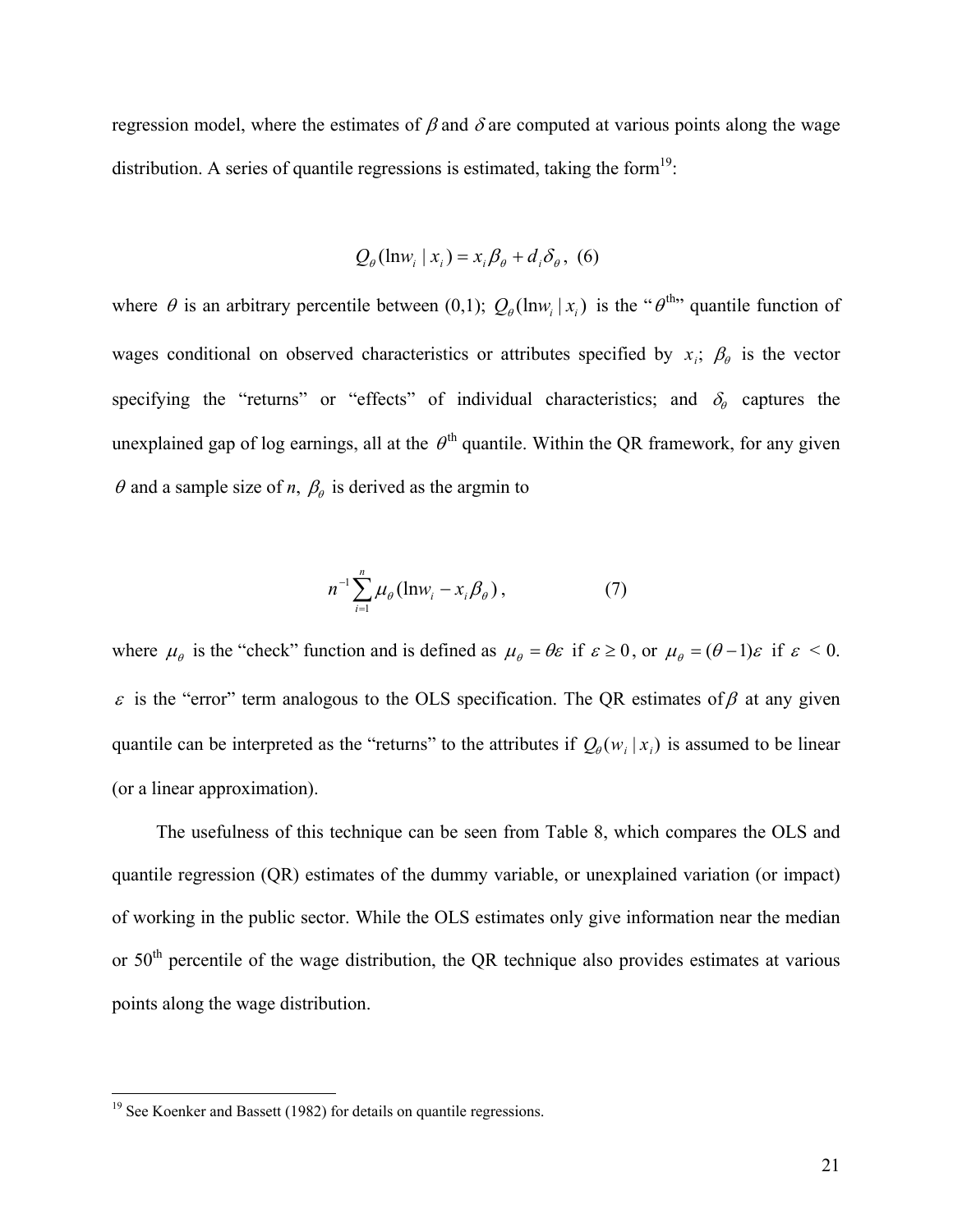Looking at the pay differential across the wage distribution suggests a distinct trend over time: the wage premium (penalty) for the public sector varies across the distribution, being higher (lower) at the lowest end of the wage distribution and decreasing (increasing) along the wage distribution. It becomes negative at the top percentiles. Over time, especially during the post-Intifada period, the wage premium increased for both low and high wage earners in the public sector, becoming less negative for high wage earners in the West Bank public sector and more positive for high wage earners in the Gaza public sector. With a job market ravaged by years of conflict, poorer workers in the public sector were able to earn a higher wage premium compared to those in their income bracket in the private sector.

West Bank workers in the lowest  $5<sup>th</sup>$  percentile earn significant wage premiums in the public sector compared to their private sector counterparts. The data suggest that from 2001 even those in the  $20<sup>th</sup>$  percentile of the wage distribution started to earn a positive pay premium in the public sector. The premium increased at the lower end of the distribution as 2004 salary increases were implemented, so that by 2004, in addition to the lowest  $5<sup>th</sup>$  and  $20<sup>th</sup>$  percentiles of the wage distribution, those near the median level of income (Q50) and even higher, earned a premium in the public sector. By 2006, the wage gap is high at the lower quantiles, and almost negligible at the  $75<sup>th</sup>$  percentile. However, those at the very top of the wage distribution (i.e. the 95<sup>th</sup> percentile or Q95) continue to be penalized in their salaries, though the penalty has decreased in recent years.

However, Gaza workers in the  $5<sup>th</sup>$ ,  $20<sup>th</sup>$ ,  $50<sup>th</sup>$ , and  $75<sup>th</sup>$  percentiles earn significant wage premiums in the public sector compared to their private sector counterparts, and from 2003 even those in the 95<sup>th</sup> percentile of the wage distribution started to earn a positive pay premium in the public sector (see Table 8).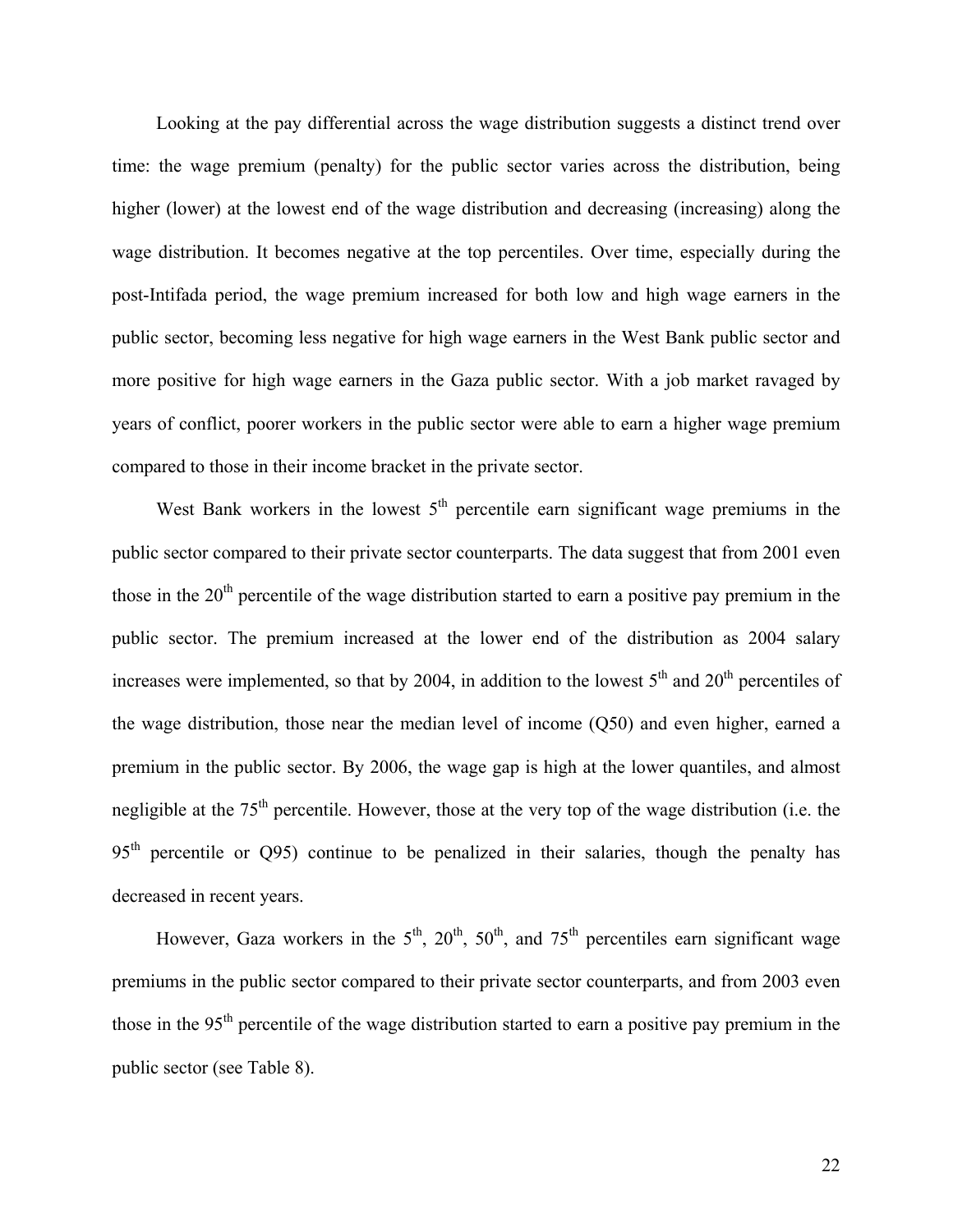#### **6. Conclusion**

Currently, Palestinian public sector salaries absorb at least 85% of net revenues, crowding out all other expenditure. The past five years have seen a series of wage increases in the public sector with the stated intention of bringing public sector salaries up to par with the private sector. This paper has measured the public-private wage differential in the West Bank and Gaza, and described its dynamics before and during the second Intifada using data from the PLFS of the PCBS. The paper is a first systematic analysis of the public-private wage gap in the context of the economic costs of political instability. While the public sector continues to attract workers, the private sector is buffeted by considerable uncertainty and exogenous shocks. As the public sector was seen as a "buffer" against private sector job losses due to increased closures and movement restrictions following the second Intifada, employment in it expanded as the political and economic situation worsened. Given the inseparability of political and economic factors in the PA, this paper offers an interpretation of the wage gap phenomenon in terms of the changing demographic composition of the Palestinian workforce over the study period. The paper has used Oaxaca-Blinder decomposition to estimate the human capital and unexplained components of the wage gap.

The estimates for West Bank workers suggest that in the earlier years of the analysis, particularly in the pre-Intifada period, the public sector suffered a penalty in (log) hourly wages, but this penalty disappeared, and then reversed over time. In 1999, the public-private log wage differential was estimated at -0.15. However, from 2004 a clear public sector premium emerges, which rises significantly in 2005, just prior to the Palestine national elections. Among Gaza Strip workers, the public sector pay premium declined between 1998 and 1999, and then increased between 2000 and 2006.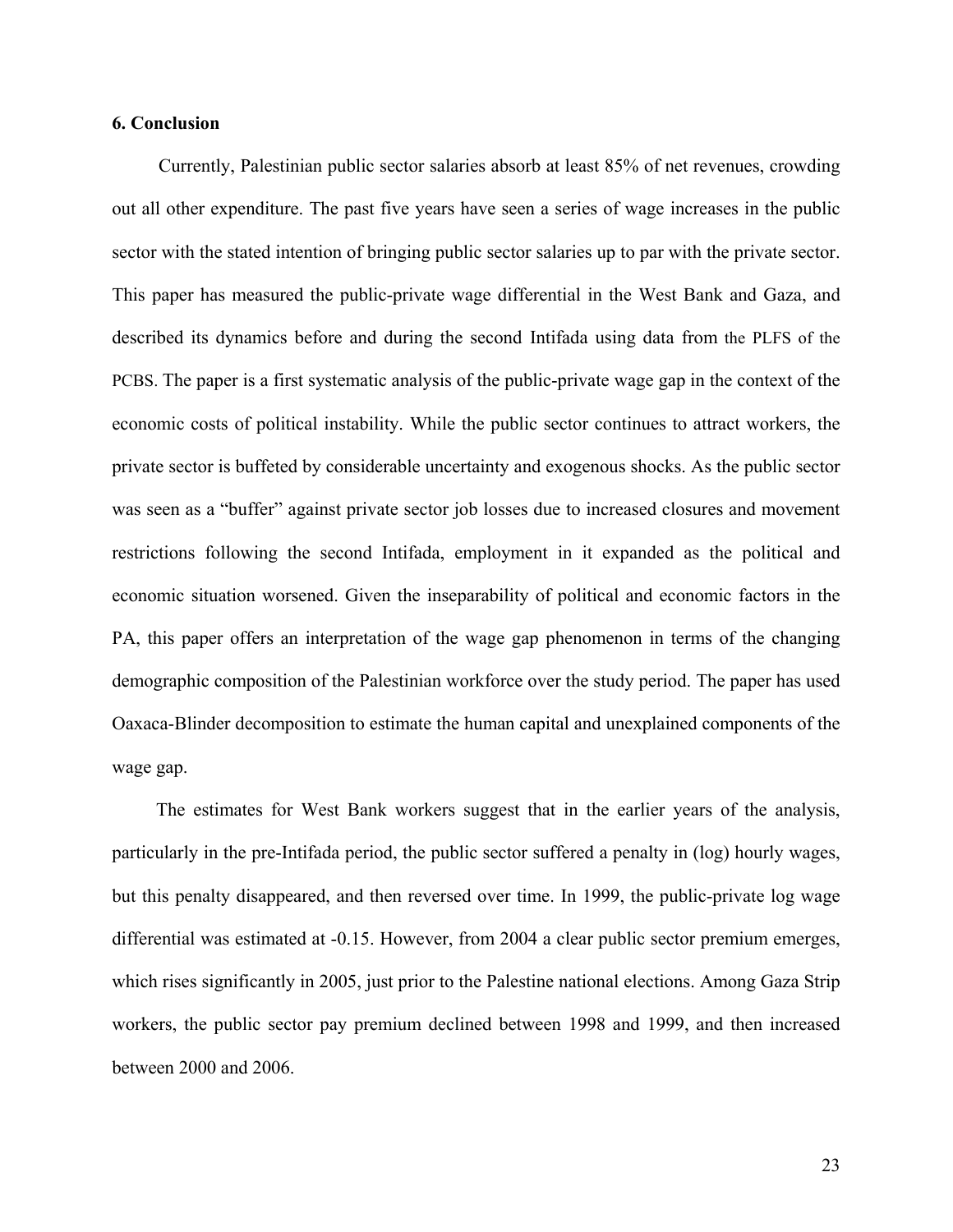The unadjusted wage gap between the public and private sectors among West Bank workers decreased in the years prior to the second Intifada, from 3% in 1998 to -4% in 2000. However, it increased after the beginning of the second Intifada, from -1.8% in 2001 to 29% in 2006. Among Gaza workers, the data show an unadjusted wage gap between the public and private sectors decreasing in the years 1998-2001, from 73% in 1998 to 46% in 2001. However, it increased from 57% in 2002 to 135% in 2006. Moreover, most of the increase in the wage gap in both the West Bank and Gaza in the post-Intifada period stems from an increase in the "returns" to skill composition in the public sector (unexplained effect), rather than a change in the skill composition of public sector workers (human capital effect).

The massive influx of Palestinians who had previously worked in the Israeli private sector before the second Intifada into the PA local private sector, and a fall in local economic activity in the West Bank and Gaza, both reduced the demand for and increased the supply of Palestinian unskilled workers at the same time. Therefore, the wage for private sector employees decreased over the Intifada period. Moreover, the high demand for public sector employees caused an increase in public sector wages. Consequently, although in the pre-Intifada period the wage gap between the public and private sectors narrowed, it has widened in the post-Intifada period.

Looking at the pay differential in the West Bank and Gaza across the wage distribution suggests a distinct trend over time: the wage premium (penalty) for the public sector varies across the distribution, being higher (lower) at the lowest end of the wage distribution and decreasing (increasing) along the wage distribution. It becomes negative at the top percentiles. Over time, the lower quantiles of West Bank wage earners have continued to earn a significant (log) wage premium, and this has increased particularly in the post-Intifada period. On the other hand, those in the very top income percentile  $(95<sup>th</sup>)$  continue to face a wage penalty, which has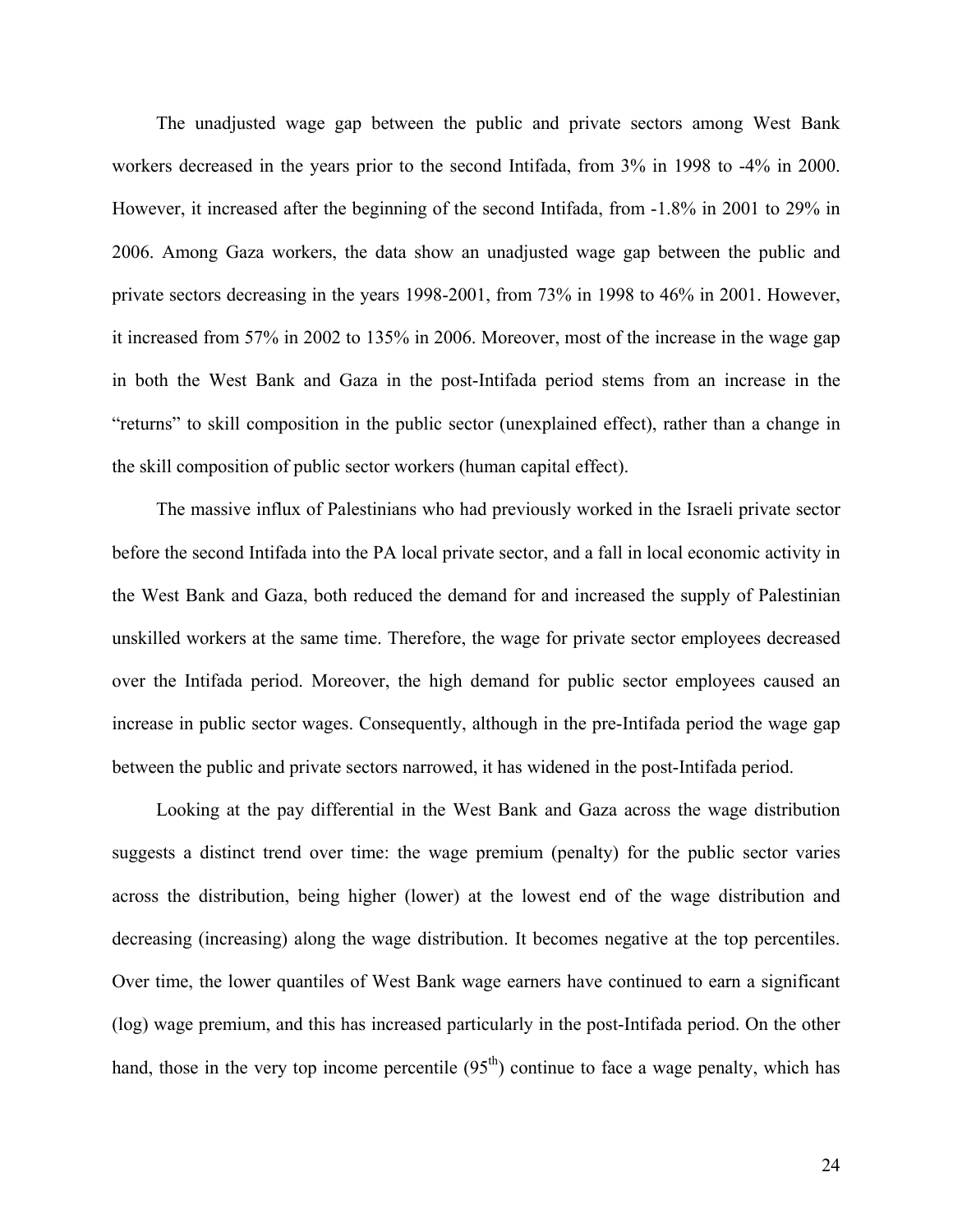attenuated over time. In Gaza, especially in the post-Intifada period, the wage premium increased for both low and high wage earners in the public sector. Comparing 2000 to 2006, estimates indicate that workers in the West Bank and Gaza in all percentiles showed a steady increase in the wage premium.

Besides the fiscal burden of providing the public sector with wage premiums vis-à-vis the private sector and the equity issues this raises, this trend is also worrying for other reasons. In an environment of high unemployment, particularly among the young, this trend creates an incentive for job seekers to "sit it out" and wait for a secure job in the public sector rather than become absorbed in a highly fragmented and uncertain private sector.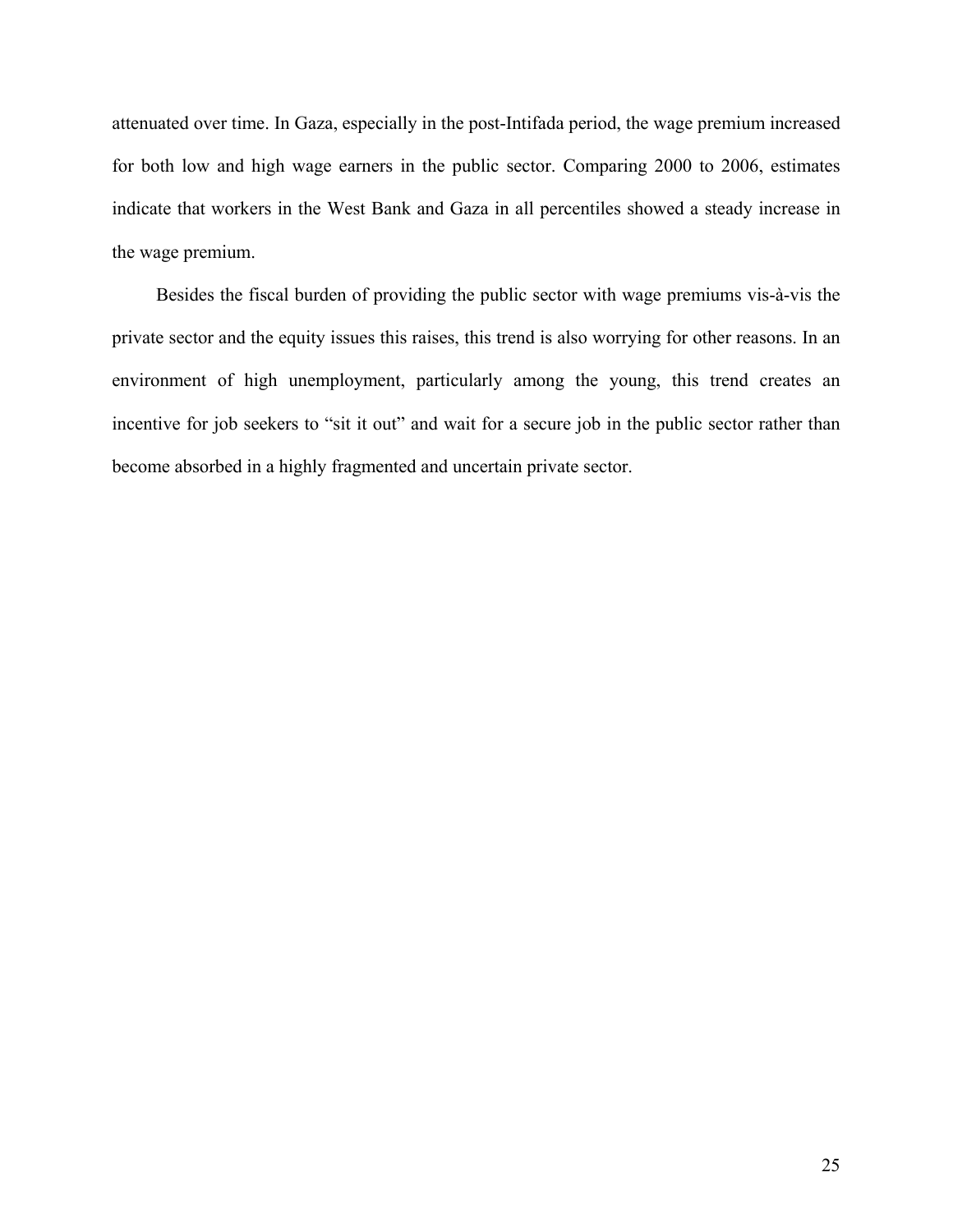#### **REFERENCES**

- Admachik, V. A. and A.S. Bedi (2000), "Wage Differentials Between the Public and Private Sectors: Evidence from an Economy in Transition", *Labour Economics*, vol. 7, pp. 203- 224.
- Al-Sammarai, S. and B. Reilly (2005), "Education, Employment, and Earnings of Secondary School-Leavers in Tanzania: Evidence from a Tracer Study", Poverty Research Unit at Sussex, working paper no. 31.
- Angrist, J.D. (1992), "Wages and Employment in the West Bank and the Gaza Strip: 1981- 1990", *Falk Institute for Economic Research in Israel Discussion Paper No. 92.02*, Jerusalem: Hebrew University, July 1992.
- Angrist, J.D. (1996), "Short-run Demand for Palestinian Labor", *Journal of Labor Economics*, 14, 425-453.
- Asmy, Hyder and B. Reilly (2005), "The Public Sector Pay Gap in Pakistan: A Quantile Regression Analysis", PRUS Working Paper No. 33.
- Bassett, G. and R. Koenker (1978), "Regression Quantile", *Econometrica* vol. 46 pp. 33-50.
- Bassett, G. and R. Koenker (1982), "An Empirical Quantile Function for Linear Models with i.i.d Errors", *Journal of the American Statistical Association* 77, pp. 407-415.
- Blackaby, D.; P. Murphy; and N. O'Leary (1996), "Public-Private Sector Hourly Earnings Differentials in the UK: A Decile-Based Decomposition of the QLFS", *Discussion Paper Series No. 96-16* University of Wales, Swansea, Department of Economics.
- Blinder, A.S. (1973), "Wage Differential: Reduced Form and Structural Variables", *Journal of Human Resources*, vol. 8, pp. 436-455.
- Buchinsky, M. (1991), "The Theory and Practice of Quantile Regression", Ph.D. dissertation, Harvard University.
- Buchinsky, M. (1994), "Changes in the U.S Wage Structure 1963-1987: An Application of Quantile Regressions", *Econometrica* vol. 62: pp. 405-458.
- Disney, R. and A. Gosling (2003), "A New Method for Estimating Public Sector Pay Premia: Evidence from Britain in the 1990s". *CEPR Discussion Paper No. 3787* (Feb).
- Disney, R. and A. Gosling (1998), "Does it Pay to Work in the Public Sector?" *Fiscal Studies*, 19, 4, pp. 347-374.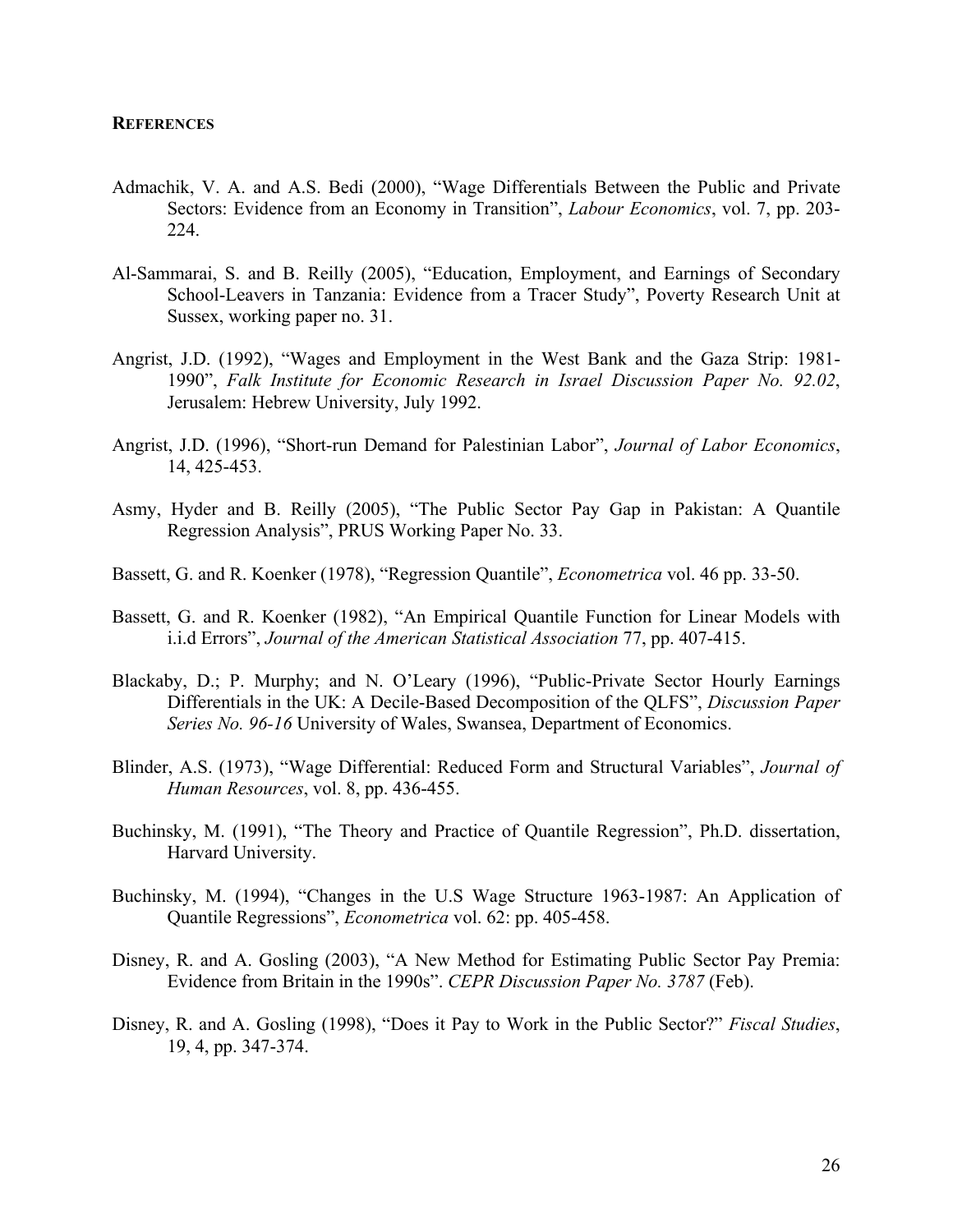- Fitzgerald, J. (2002), "The Macro-Economic Implications of Changes in Public Sector Pay Rates", *ESRI Quarterly Economic Commentary*, pp. 43-58 (Winter), Dublin.
- Glinskaya, Elena and Michael Lokshin (2005), "Wage Differential Between the Public and Private Sectors in India", *Mimeo*, Washington DC: World Bank.
- Gregory, R.G. and J. Borland (1999), "Public Sector Labor Markets", Ashenfelter, O. and D. Card, (eds.) *Handbook of Labor Economics*, vol. 3c, pp. 3573-3630.
- Gunderson, Morley (1979), "Earning Differentials Between the Public and Private Sectors", *Canadian Journal of Economics*, vol. 12 no.2 pp. 228-242.
- Hartog, J. and H. Oosterbeek (1993), "Public and Private Sector Wages in the Netherlands", *European Economic Review* 37, pp. 97-114.
- Heckman, James J. (1979), "Sample Selection Bias as a Specification Error", *Econometrica*, 47(1), pp. 153-162.
- Jurges, H. (2001), "The Distribution of the German Public-Private Wage Gap", *Mimeo*, Dortmund, Germany: Dept. of Economics, University of Dortmund.
- Kats L.F. and A.B. Krueger (1991), "Changes in the Structure of Wages in the Public and Private Sectors" in Ehrenberg, R. (ed.) *Research in Labor Economics*, vol. 12. Greenwich, CT: JAI Press, pp.137-172.
- Kristjan, Olari Lebing (2005), "Public-Private Sector Wage Differential in Estonia: Evidence from Quantile Regression", Faculty of Economic and Business Administration, University of Tartu.
- Krstic, G.; B. Reilly; and M-C Tabet (2005), "The Private Sector Wage Premium in Serbia (1995-2000): A Quantile Approach", *Ekonomska Misao*, forthcoming.
- Lassibille, G. (1998), "Wage Gaps Between the Public and Private Sectors in Spain", *Economics of Education Review*, 17(1), pp. 83-92.
- Lokshin, M. and B. Javanovic (2001), "Public-Private Sector Employment Choice and Wage Differential in Yugoslavia", *Mimeo*, Washington DC: World Bank.
- Lokshin, M. and B. Javanovic (2002), "Wage Differential Between the State and the Private Sector in Moscow", *Mimeo*, Washington DC: World Bank.
- Lucifora, C. and D. Meurs (2004), "The Public Sector Pay Gap in France, Great Britain, and Italy", *IZA Discussion Paper No. 1041*.
- Melly, B. (2002), "Public-Private Sector Wage Differentials in Germany: Evidence From Quantile Regression", *Mimeo*, SIAW, University of St. Gallen, Switzerland, p. 27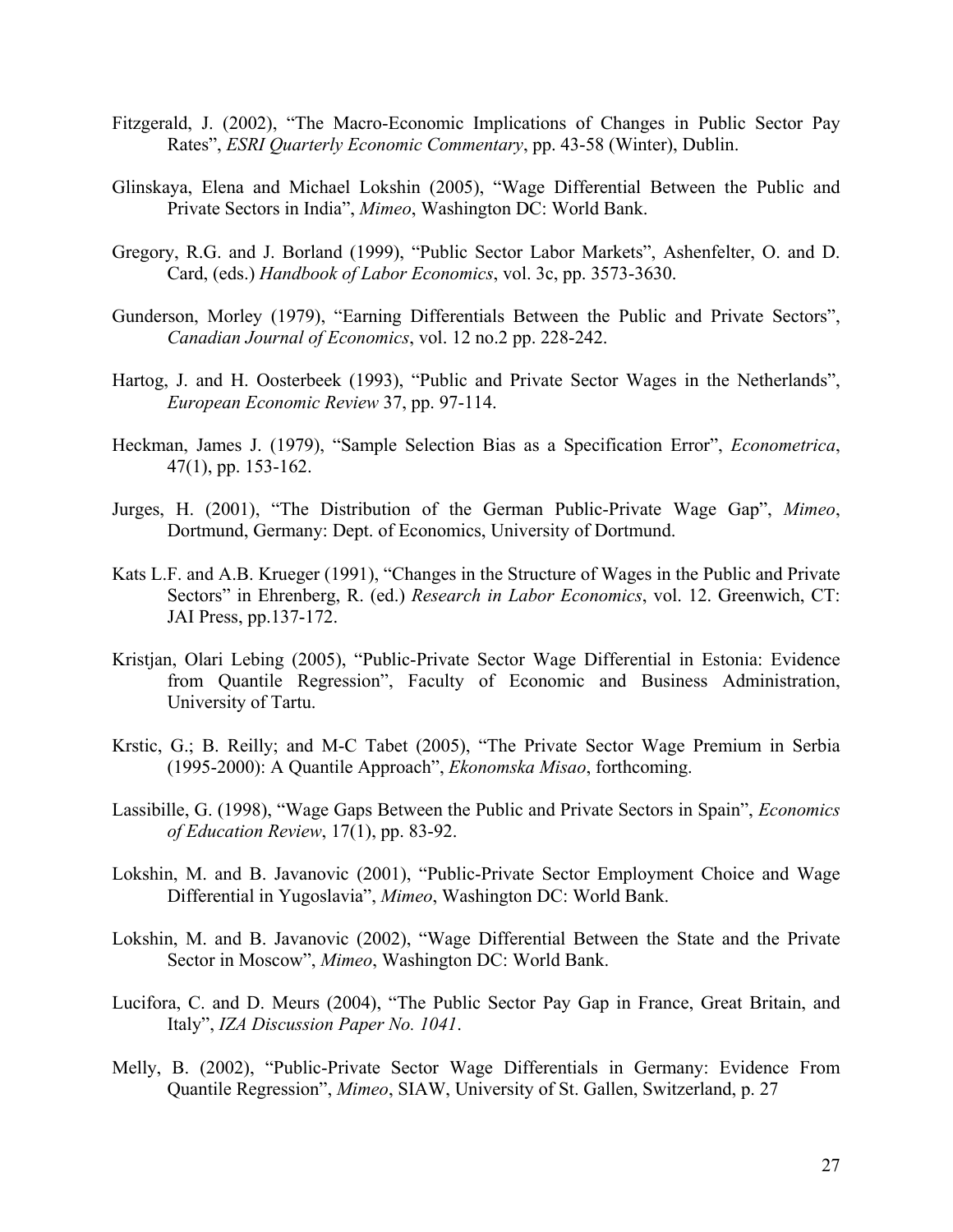- Melly, B. (2005), "Public and Private Sector Wage Distributions Controlling for Endogenous Sector Choice", *Mimeo*, SIAW, University of St. Gallen, Switzerland, p. 51
- Miaari, Sami H. and Robert M. Sauer (2006), "The Labor Market Costs of Conflict: Closures, Foreign Workers, and Palestinian Employment and Earnings", IZA discussion paper No. 2282.
- Naser, Z. M. (2000), "Earnings Differential Between Public and Private Sectors in Pakistan", *Pakistan Development Review*, vol.39, no.2. pp. 111-130.
- Neuman, Shoshana and Ronald L. Oaxaca (2004a), "Wage Decompositions with Selectivity-Corrected Wage Equations: A Methodological Note", *Journal of Economic Inequality*,  $2(1)$ , pp. 3-10.
- Nielsen, H. S. and M. Rosholm (2001), "The Public-Private Sector Wage Gap in Zambia in the 1990s: A Quantile Regression Approach", *Empirical Economics*, vol. 26: pp. 169-182.
- Oaxaca, Ronald L. (1973), "Male-Female Wage Differential in the Urban Labor Market", *International Economic Review* 14(3), pp. 693-709.
- Oaxaca, Ronald L. and Michael R. Ransom (1994), "On Discrimination and the Decomposition of Wage Differentials", *Journal of Econometrics*, 61(1), pp. 5-21.
- Poterba, J.M. and K.S. Rueben (1994), "The Distribution of Public Sector Wage Premia: New Evidence Using Quantile Regression Methods", NBER Working Paper No. 4734 (May).
- Reilly, B. (2003), "The Private Sector Wage Premium in Serbia (1995-2000): A Quantile Regression Approach", University of Sussex Working Paper No. 98, p. 40
- Reimers, Cordelia W. (1983). "Labor Market Discrimination Against Hispanic and Black Men", *Review of Economics and Statistics*, 65(4), pp. 570-579.
- Tansel, Aysit (1999), "Public / Private Employment Choice: Wage Differentials and Gender in Turkey", Economic Growth Center, Yale University Discussion Paper No 797.
- Terrell, K. (1993), "Public-Private Sector Wage Differential in Haiti: Do Public Servants Earn a Rent?" *Journal of Development Economics*, 42, pp. 293-314.
- Van Der Gaag, Jacques and W. Vijverberg (1988), "A Switching Regression Model for Wage Determinants in the Public and Private Sectors of a Developing Country", *Review of Economics and Statistics*, vol. 70 (2) pp. 244-252.
- Van Der Gaag, Jacques; W. Vijverberg ; and M. J. Stelcner (1989), "A Switching Regression Model of Public-Private Sector Wage Differential in Peru: 1985-1986", *Journal of Human Resources*, vol. 24(5) pp. 545-559.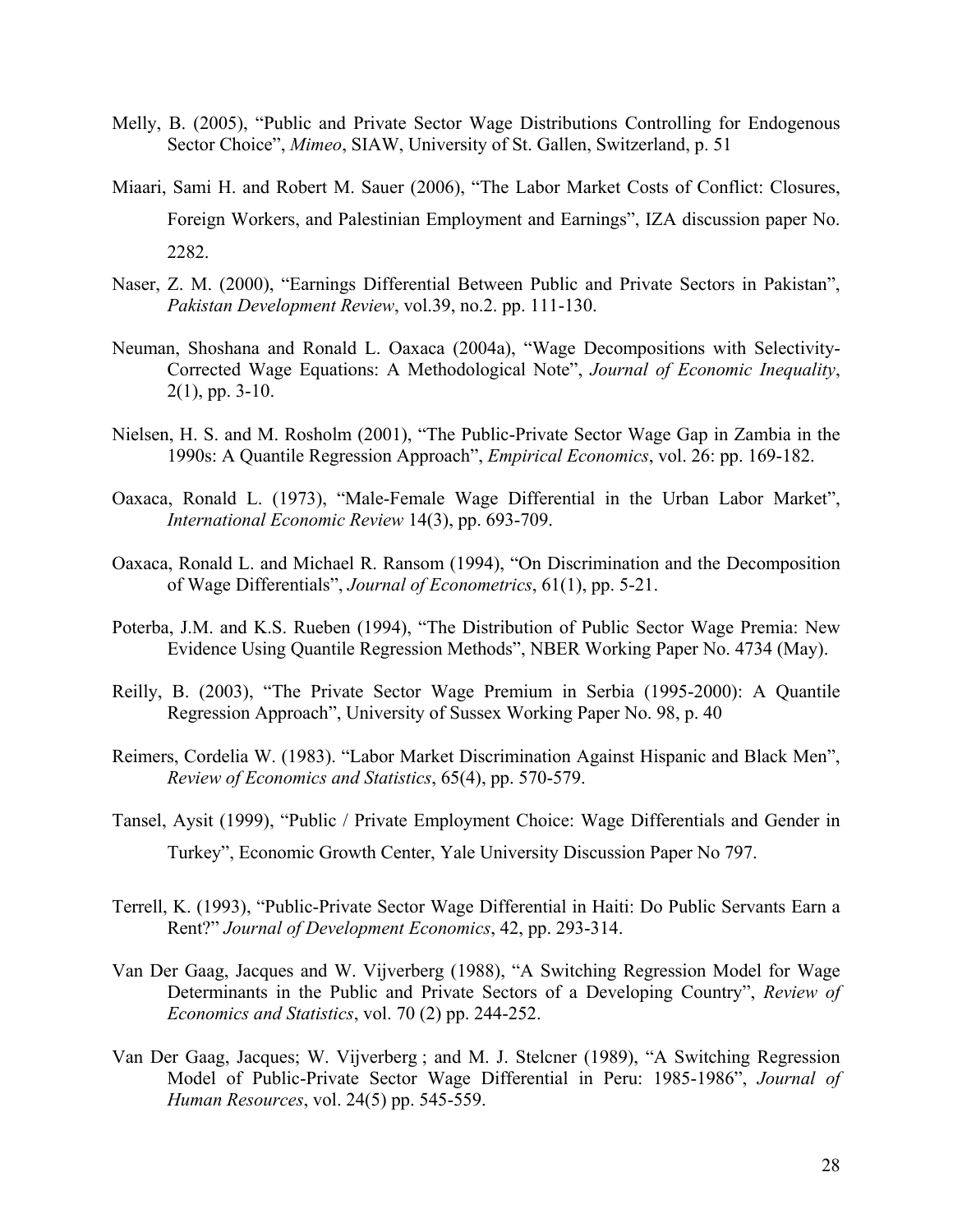- World Bank (2003), "Twenty-Seven Months: Intifada, Closures, and Palestinian Economic Crisis: An Assessment", May, World Bank, Washington, D.C.
- World Bank (2006), *West Bank and Gaza Update*, a quarterly publication of the West Bank and Gaza Office, April, World Bank, Washington, D.C.

# **Table 1: Summary Statistics of Variables by Sector: West Bank Males, 1998-2006**

| Public<br>2,095<br>2,207 | Private<br>4,382                                             |
|--------------------------|--------------------------------------------------------------|
|                          |                                                              |
|                          |                                                              |
|                          |                                                              |
|                          | 4,388                                                        |
|                          |                                                              |
|                          | 4,231                                                        |
|                          |                                                              |
|                          | 2,954                                                        |
|                          |                                                              |
|                          | 1,932                                                        |
|                          |                                                              |
|                          | 2,493                                                        |
|                          |                                                              |
| 1,871                    | 2,548                                                        |
|                          |                                                              |
|                          | 3,505                                                        |
|                          |                                                              |
|                          | 3,460                                                        |
|                          |                                                              |
|                          | 29,893                                                       |
|                          |                                                              |
|                          | 2,525<br>2,111<br>1,524<br>1,790<br>2,356<br>2,331<br>18,810 |

**Source:** Author calculations using Palestinian Labor Force Surveys (PLFS) of the Palestinian Central Bureau of Statistics (PCBS).

**Note:** The sample includes West Bank salaried, prime-aged (18-65) males. The Income variable is the real hourly wage in constant 1996 New Israeli Shekels (₪). In 1996, ₪1.00 equalled approximately \$US 0.33. The Married variable takes on the value 1 if the person is married, and 0 otherwise. The Tenure variable is in months. Standard deviations in parentheses.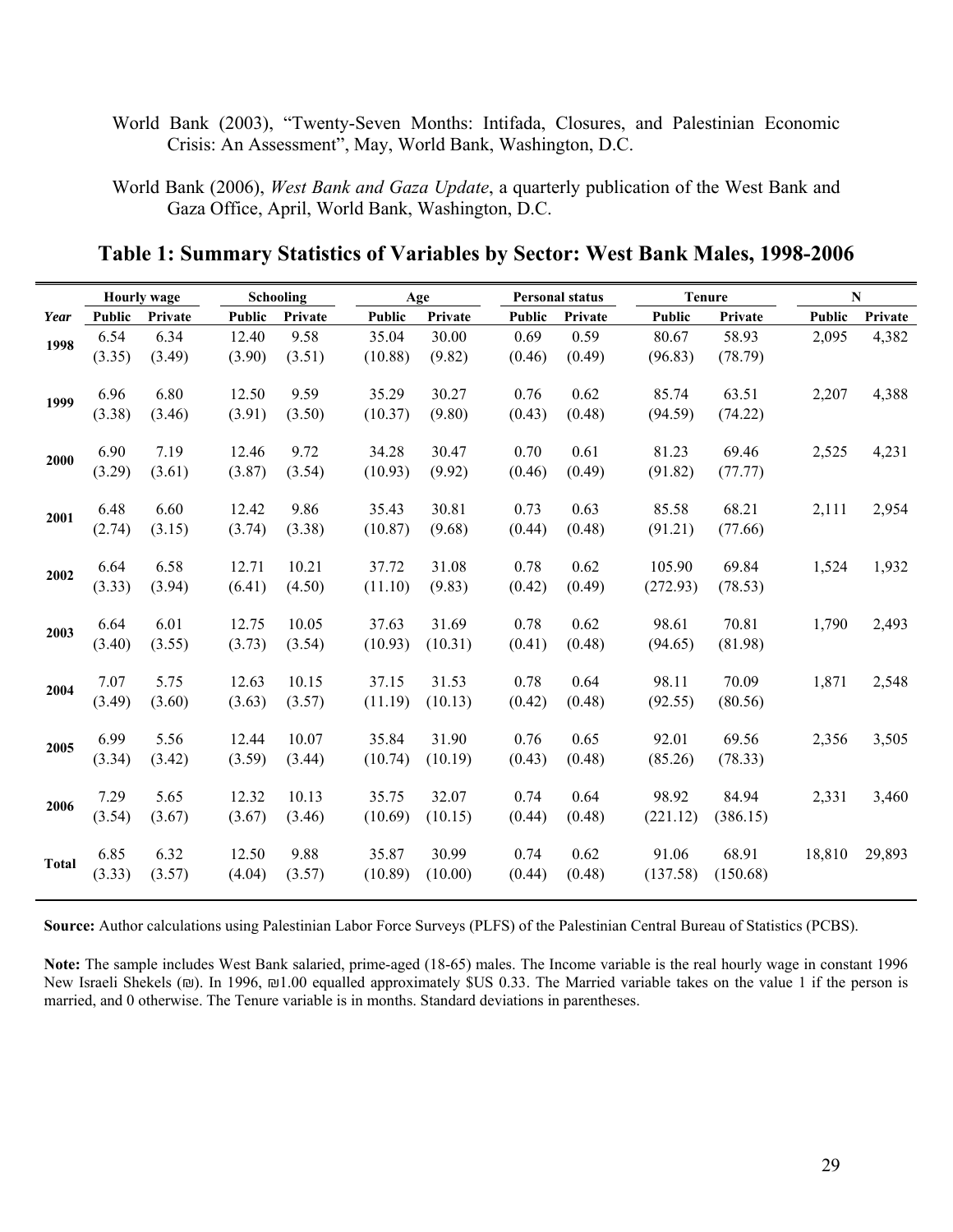|              | <b>Hourly wage</b> |         | Schooling |         |         | Age     |               | <b>Personal status</b> |         | <b>Tenure</b> | N      |         |
|--------------|--------------------|---------|-----------|---------|---------|---------|---------------|------------------------|---------|---------------|--------|---------|
| Year         | Public             | Private | Public    | Private | Public  | Private | <b>Public</b> | Private                | Public  | Private       | Public | Private |
| 1998         | 6.48               | 3.76    | 12.56     | 8.90    | 34.52   | 29.38   | 0.75          | 0.68                   | 62.60   | 38.76         | 1,781  | 1,507   |
|              | (3.44)             | (1.99)  | (3.72)    | (3.64)  | (11.03) | (9.60)  | (0.43)        | (0.47)                 | (79.68) | (49.39)       |        |         |
| 1999         | 6.57               | 4.01    | 12.19     | 9.43    | 35.21   | 29.00   | 0.85          | 0.66                   | 61.71   | 39.68         | 2,294  | 1,762   |
|              | (3.07)             | (2.35)  | (3.74)    | (3.60)  | (10.84) | (9.02)  | (0.35)        | (0.47)                 | (65.09) | (48.28)       |        |         |
| 2000         | 6.77               | 4.35    | 12.41     | 9.45    | 35.13   | 30.04   | 0.83          | 0.67                   | 62.13   | 44.79         | 2,353  | 1,425   |
|              | (3.10)             | (2.69)  | (3.60)    | (3.87)  | (10.58) | (10.01) | (0.38)        | (0.47)                 | (59.89) | (57.92)       |        |         |
| 2001         | 6.73               | 4.60    | 12.49     | 10.05   | 34.92   | 31.14   | 0.81          | 0.73                   | 64.22   | 49.93         | 2,240  | 745     |
|              | (2.60)             | (2.49)  | (3.50)    | (3.80)  | (10.37) | (9.69)  | (0.39)        | (0.45)                 | (58.55) | (60.06)       |        |         |
| 2002         | 6.77               | 4.30    | 12.59     | 9.96    | 36.18   | 31.07   | 0.84          | 0.71                   | 71.23   | 42.81         | 1,902  | 848     |
|              | (2.97)             | (3.09)  | (3.53)    | (3.76)  | (10.37) | (9.85)  | (0.36)        | (0.46)                 | (68.22) | (52.32)       |        |         |
| 2003         | 6.49               | 4.01    | 12.41     | 9.51    | 36.28   | 31.86   | 0.82          | 0.75                   | 75.02   | 44.42         | 2,085  | 1,303   |
|              | (3.12)             | (2.28)  | (3.78)    | (3.67)  | (10.83) | (9.36)  | (0.38)        | (0.43)                 | (59.06) | (48.54)       |        |         |
| 2004         | 6.73               | 3.98    | 12.55     | 9.95    | 36.21   | 32.37   | 0.80          | 0.73                   | 80.83   | 47.46         | 2,186  | 1,140   |
|              | (3.23)             | (2.64)  | (3.71)    | (3.81)  | (10.75) | (9.76)  | (0.40)        | (0.45)                 | (64.26) | (62.33)       |        |         |
| 2005         | 7.68               | 3.69    | 12.46     | 9.72    | 35.95   | 32.38   | 0.84          | 0.72                   | 84.69   | 39.40         | 2,453  | 1,417   |
|              | (3.49)             | (2.56)  | (3.64)    | (3.63)  | (10.15) | (9.90)  | (0.37)        | (0.45)                 | (60.70) | (56.87)       |        |         |
| 2006         | 8.41               | 3.58    | 12.47     | 9.99    | 35.38   | 33.16   | 0.83          | 0.75                   | 87.92   | 37.77         | 2,445  | 1,191   |
|              | (3.66)             | (2.47)  | (3.52)    | (3.55)  | (10.14) | (10.36) | (0.38)        | (0.44)                 | (65.27) | (55.49)       |        |         |
| <b>Total</b> | 7.00               | 3.99    | 12.45     | 9.60    | 35.54   | 31.00   | 0.82          | 0.71                   | 72.67   | 42.20         | 19,739 | 11,338  |
|              | (3.27)             | (2.50)  | (3.64)    | (3.71)  | (10.56) | (9.80)  | (0.38)        | (0.46)                 | (65.11) | (54.32)       |        |         |

**Table 2: Summary Statistics of Variables by Sector: Gaza Males, 1998-2006** 

**Note:** The sample includes Gaza salaried, prime-aged (18-65) males. The Income variable is the real hourly-wage in constant 1996 New Israeli Shekels (₪). In 1996, ₪1.00 equalled approximately \$US 0.33. The Married variable takes on the value 1 if the person is married and 0 otherwise. The Tenure variable is in months. Standard deviations in parentheses.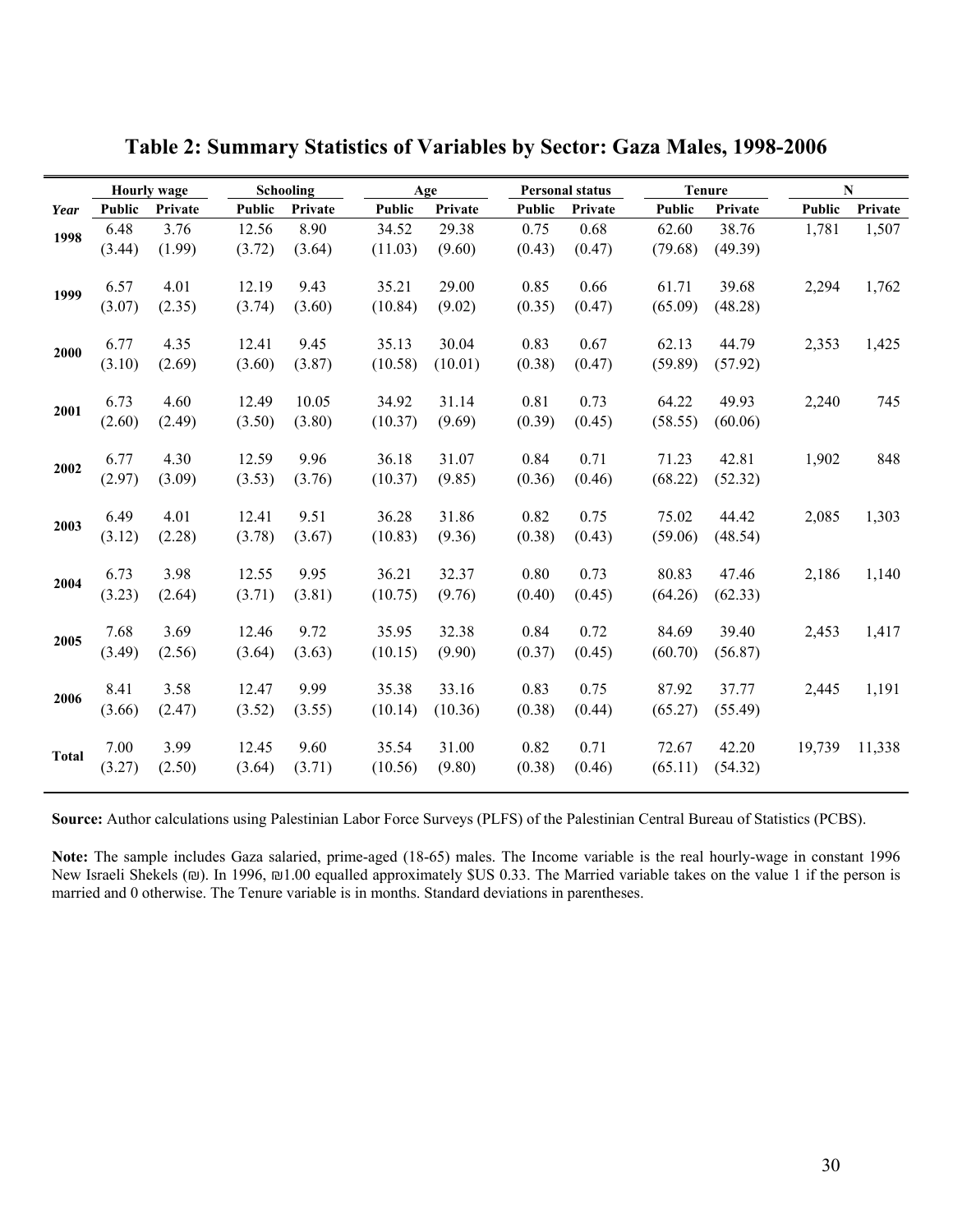|      |          | <b>West Bank males</b> | <b>Gaza males</b> |         |
|------|----------|------------------------|-------------------|---------|
| Year | (1)      | (2)                    | (3)               | (4)     |
| 1998 | 0.063    | $-0.081$               | 0.541             | 0.252   |
|      | (0.013)  | (0.014)                | (0.016)           | (0.020) |
|      | 0.038    | $-0.151$               | 0.528             | 0.214   |
| 1999 | (0.012)  | (0.014)                | (0.014)           | (0.019) |
|      |          |                        |                   |         |
| 2000 | $-0.016$ | $-0.152$               | 0.487             | 0.233   |
|      | (0.012)  | (0.012)                | (0.016)           | (0.017) |
| 2001 | 0.013    | $-0.099$               | 0.433             | 0.236   |
|      | (0.012)  | (0.013)                | (0.019)           | (0.018) |
|      | 0.074    | $-0.144$               | 0.539             | 0.270   |
| 2002 | (0.018)  | (0.019)                | (0.020)           | (0.024) |
|      | 0.149    | $-0.067$               | 0.501             | 0.256   |
| 2003 | (0.016)  | (0.016)                | (0.015)           | (0.019) |
|      |          |                        |                   |         |
| 2004 | 0.274    | 0.033                  | 0.583             | 0.298   |
|      | (0.015)  | (0.014)                | (0.018)           | (0.020) |
|      | 0.287    | 0.077                  | 0.791             | 0.428   |
| 2005 | (0.013)  | (0.013)                | (0.016)           | (0.018) |
|      | 0.330    | 0.158                  | 0.917             | 0.556   |
| 2006 | (0.014)  | (0.016)                | (0.017)           | (0.021) |
|      |          |                        |                   |         |

## **Table 3: Estimated Unadjusted and Adjusted Wage Differential**

**Source:** Author calculations using Palestinian Labor Force Surveys (PLFS) of the Palestinian Central Bureau of Statistics (PCBS).

**Note:** Samples include salaried, prime-aged (18-65) males. The reported gap is measured by the coefficient of sector dummy variables (that take on the value 1 if the worker is employed in the public sector, and 0 if employed in the private sector) in a pooled wage regression that includes both public and private sector employees. The dependent variable in all specifications is the log of hourly wage. Specifications 1 and 3 include only public dummy variable. Specifications 2 and 4 include public dummy variable, age, age squared, years of schooling, tenure, personal status, full-time employment, urban area/ refugee camp residence, and a set of occupational dummies. Standard errors are in parentheses. All figures are significant at the 5% significance level.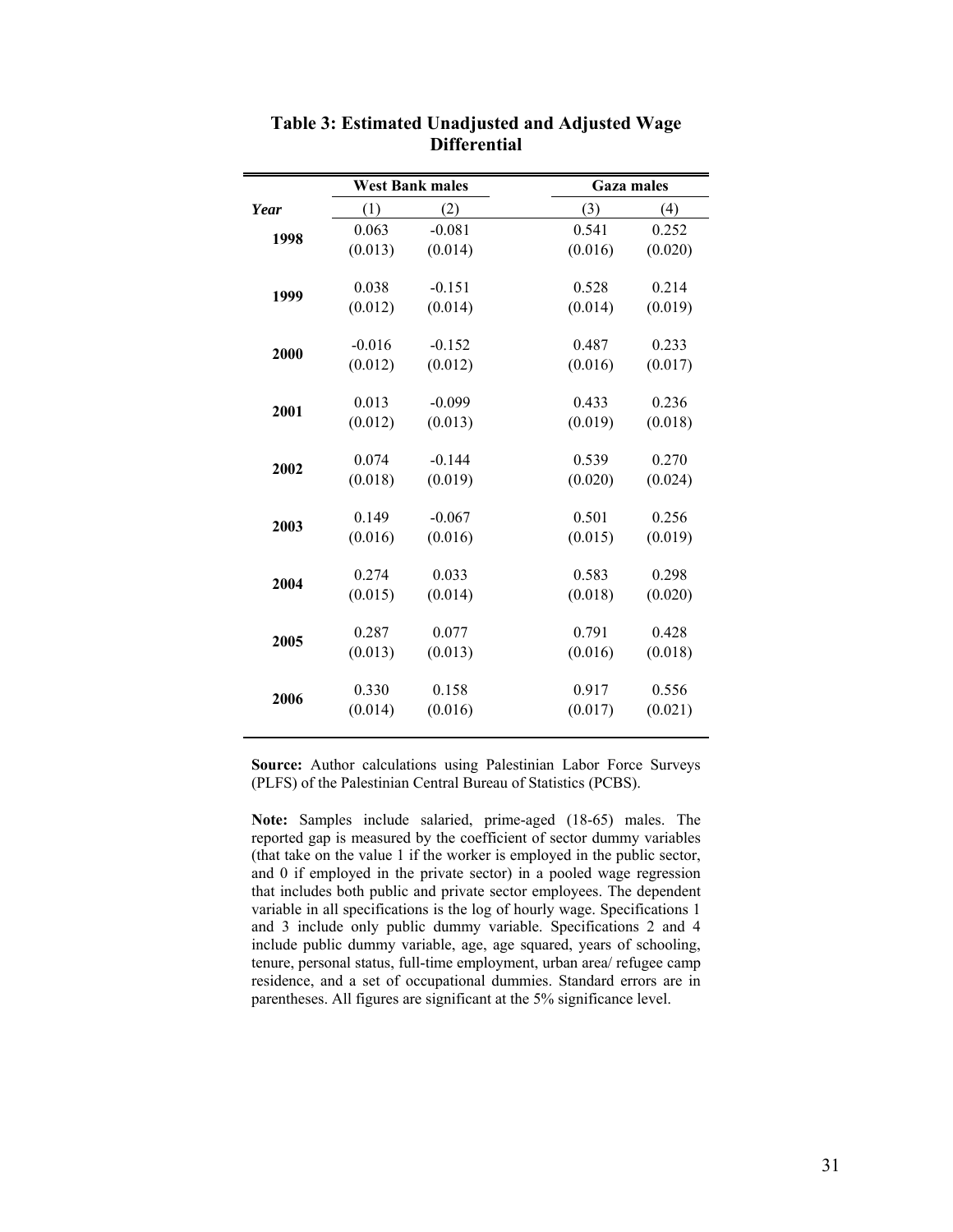|      |          | <b>West Bank males</b> |          |       | <b>Gaza males</b> |       |
|------|----------|------------------------|----------|-------|-------------------|-------|
| Year | G        | E                      | T        | G     | E                 | T     |
| 1998 | 0.063    | 0.147                  | $-0.085$ | 0.541 | 0.259             | 0.282 |
| 1999 | 0.038    | 0.202                  | $-0.164$ | 0.528 | 0.287             | 0.241 |
| 2000 | $-0.016$ | 0.166                  | $-0.182$ | 0.487 | 0.251             | 0.237 |
| 2001 | 0.013    | 0.131                  | $-0.118$ | 0.433 | 0.143             | 0.289 |
| 2002 | 0.074    | 0.208                  | $-0.134$ | 0.539 | 0.191             | 0.348 |
| 2003 | 0.149    | 0.197                  | $-0.047$ | 0.501 | 0.218             | 0.283 |
| 2004 | 0.274    | 0.224                  | 0.050    | 0.583 | 0.231             | 0.352 |
| 2005 | 0.287    | 0.188                  | 0.099    | 0.791 | 0.345             | 0.447 |
| 2006 | 0.330    | 0.170                  | 0.161    | 0.917 | 0.354             | 0.564 |
|      |          |                        |          |       |                   |       |

**Table 4: Decomposing the Wage Differential Over Time β\* = β***public*

**Note:** Specifications based on wage equations with the regressors: age, age squared, years of schooling, tenure, personal status, full-time employment, urban area/ refugee camp residence, and a set of occupational dummies. G refers to the gross wage gap (or  $ln(1+G)$ ), E refers to the human capital component of the wage gap (endowment effect), and T refers to the unexplained (treatment effect) component of the wage gap. All figures are significant at the 5% significance level.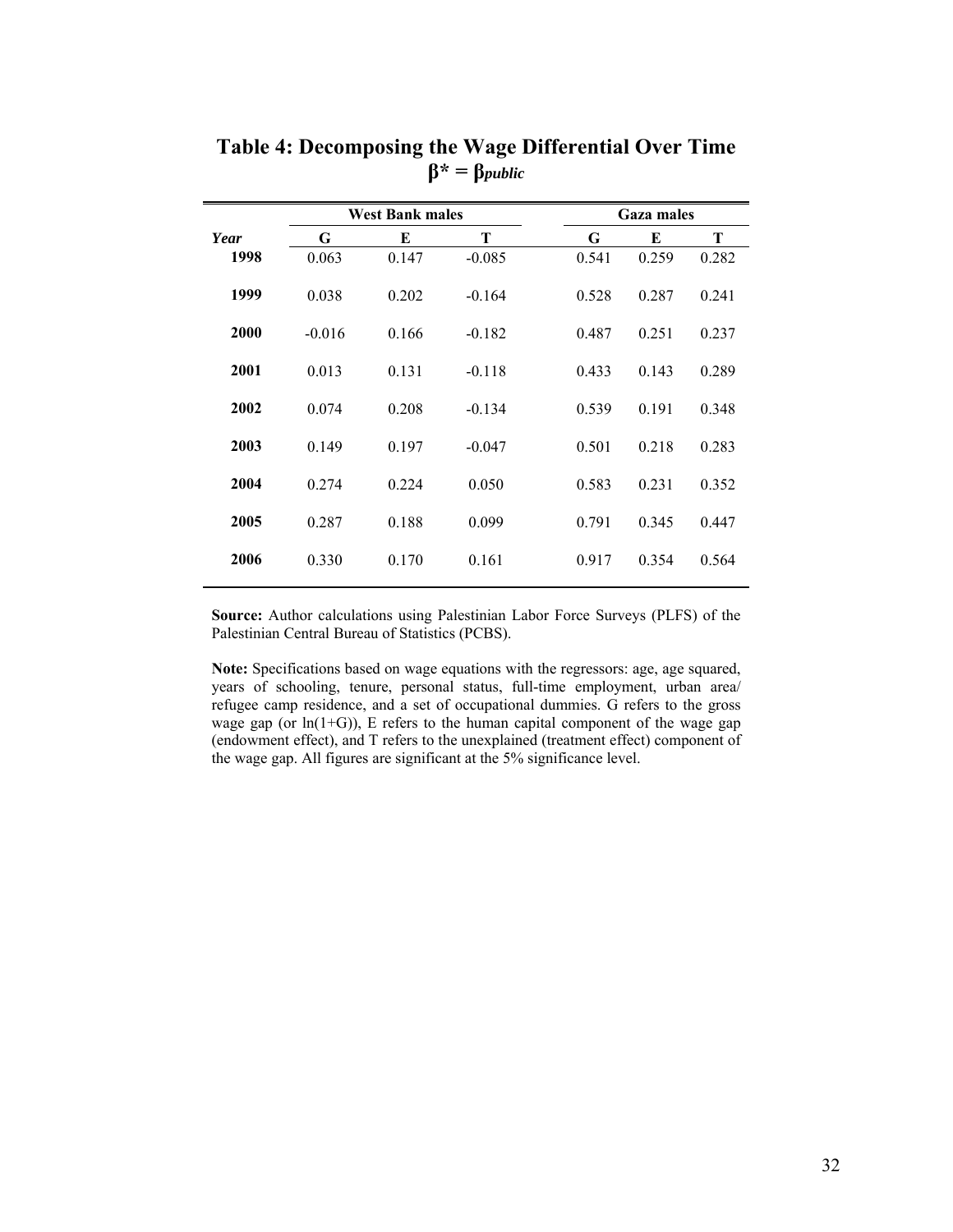|      |          | <b>West Bank males</b> |          |       | <b>Gaza males</b> |       |  |  |  |  |
|------|----------|------------------------|----------|-------|-------------------|-------|--|--|--|--|
| Year | G        | E                      | Т        | G     | E                 | T     |  |  |  |  |
| 1998 | 0.063    | 0.112                  | $-0.049$ | 0.541 | 0.430             | 0.111 |  |  |  |  |
| 1999 | 0.038    | 0.125                  | $-0.087$ | 0.528 | 0.441             | 0.087 |  |  |  |  |
| 2000 | $-0.016$ | 0.078                  | $-0.094$ | 0.487 | 0.366             | 0.122 |  |  |  |  |
| 2001 | 0.013    | 0.074                  | $-0.061$ | 0.433 | 0.293             | 0.139 |  |  |  |  |
| 2002 | 0.074    | 0.168                  | $-0.094$ | 0.539 | 0.389             | 0.150 |  |  |  |  |
| 2003 | 0.149    | 0.195                  | $-0.045$ | 0.501 | 0.368             | 0.133 |  |  |  |  |
| 2004 | 0.274    | 0.251                  | 0.023    | 0.583 | 0.421             | 0.161 |  |  |  |  |
| 2005 | 0.287    | 0.235                  | 0.052    | 0.791 | 0.571             | 0.221 |  |  |  |  |
| 2006 | 0.330    | 0.227                  | 0.103    | 0.917 | 0.620             | 0.297 |  |  |  |  |
|      |          |                        |          |       |                   |       |  |  |  |  |

**Table 5: Decomposing the Wage Differential Over Time β\* = β***pooled*

**Note:** Specifications based on wage equations with the regressors: age, age squared, years of schooling, tenure, personal status, full-time employment, urban area/ refugee camp residence, and a set of occupational dummies. G refers to the gross wage gap (or  $ln(1+G)$ ), E refers to the human capital component of the wage gap (endowment effect), and T refers to the unexplained (treatment effect) component of the wage gap. All figures are significant at the 5% significance level.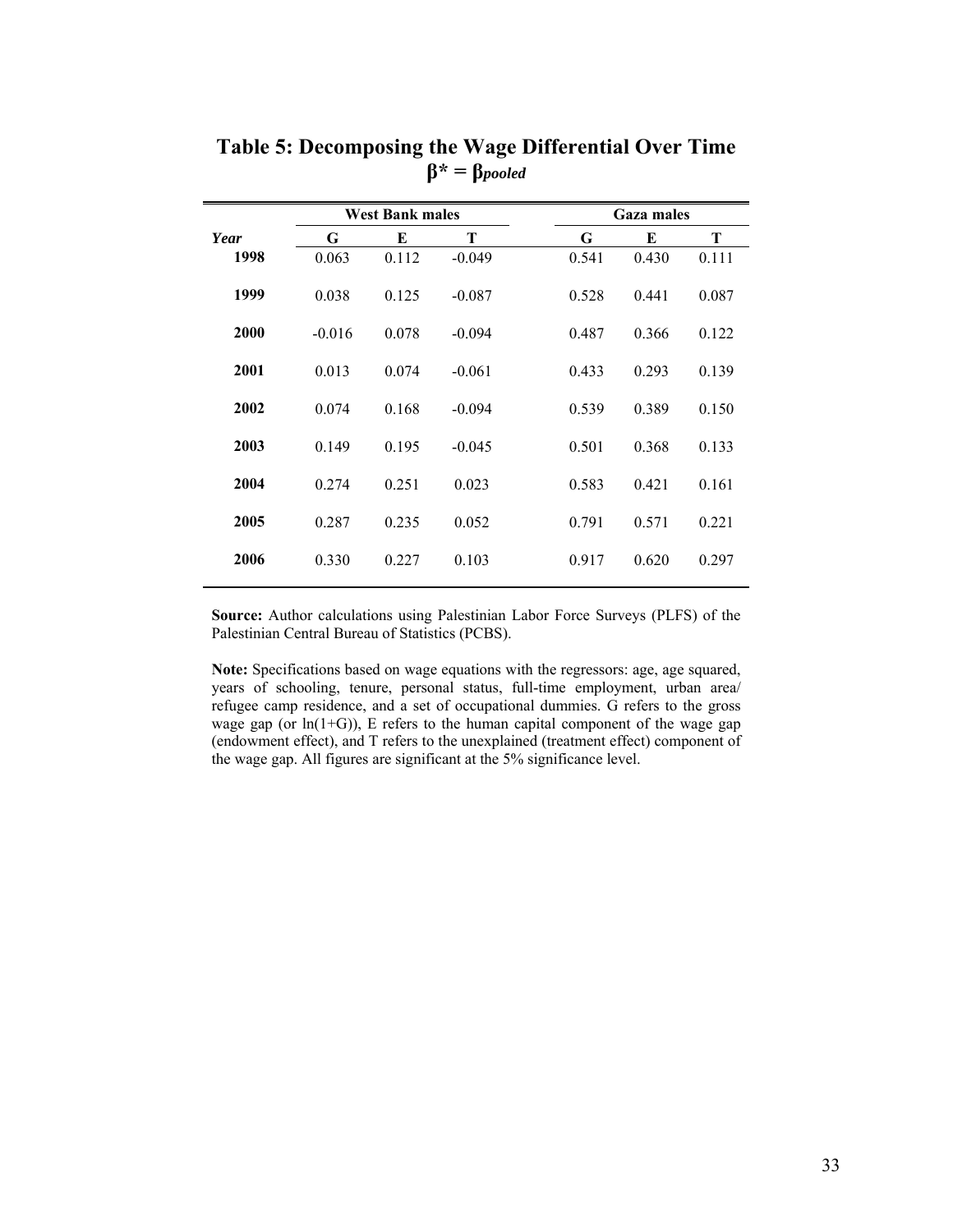|      |                |       | <b>Gaza males</b> |          |                  |          |  |       |                |       |  |       |                  |       |  |
|------|----------------|-------|-------------------|----------|------------------|----------|--|-------|----------------|-------|--|-------|------------------|-------|--|
|      | <b>Skilled</b> |       |                   |          | <b>Unskilled</b> |          |  |       | <b>Skilled</b> |       |  |       | <b>Unskilled</b> |       |  |
| Year | G              | E     | T                 | G        | E                | T        |  | G     | E              | Т     |  | G     | E                | T     |  |
| 1998 | 0.066          | 0.131 | $-0.065$          | $-0.106$ | $-0.017$         | $-0.089$ |  | 0.408 | 0.205          | 0.203 |  | 0.398 | 0.109            | 0.289 |  |
| 1999 | 0.045          | 0.167 | $-0.122$          | $-0.171$ | $-0.021$         | $-0.150$ |  | 0.458 | 0.193          | 0.264 |  | 0.412 | 0.170            | 0.242 |  |
| 2000 | 0.019          | 0.158 | $-0.139$          | $-0.202$ | 0.004            | $-0.206$ |  | 0.351 | 0.185          | 0.165 |  | 0.382 | 0.123            | 0.260 |  |
| 2001 | 0.005          | 0.108 | $-0.102$          | $-0.130$ | $-0.022$         | $-0.107$ |  | 0.225 | 0.101          | 0.124 |  | 0.375 | 0.041            | 0.334 |  |
| 2002 | $-0.077$       | 0.142 | $-0.219$          | $-0.060$ | 0.053            | $-0.113$ |  | 0.246 | 0.117          | 0.129 |  | 0.470 | 0.061            | 0.410 |  |
| 2003 | $-0.008$       | 0.124 | $-0.132$          | 0.019    | 0.050            | $-0.031$ |  | 0.354 | 0.153          | 0.202 |  | 0.400 | 0.113            | 0.287 |  |
| 2004 | 0.080          | 0.129 | $-0.049$          | 0.141    | 0.043            | 0.097    |  | 0.231 | 0.092          | 0.140 |  | 0.519 | 0.136            | 0.383 |  |
| 2005 | 0.158          | 0.148 | 0.011             | 0.153    | 0.019            | 0.134    |  | 0.458 | 0.194          | 0.265 |  | 0.719 | 0.252            | 0.466 |  |
| 2006 | 0.213          | 0.080 | 0.133             | 0.240    | 0.025            | 0.216    |  | 0.676 | 0.243          | 0.433 |  | 0.858 | 0.270            | 0.588 |  |

**Table 6: Wage Differential Decomposition by Skill Group:** *β\* = βpublic*

**Note:** A skilled worker is defined as one with more than 12 years of schooling. Specifications based on wage equations with the regressors: age, age squared, years of schooling, tenure, personal status, full-time employment, urban area/refugee camp residence, and a set of occupational dummies. G refers to the gross wage gap (or  $ln(1+G)$ ), E refers to the human capital component of the wage gap (endowment effect), T refers to the unexplained (treatment effect) component of the wage gap. All figures are significant at the 5% significance level.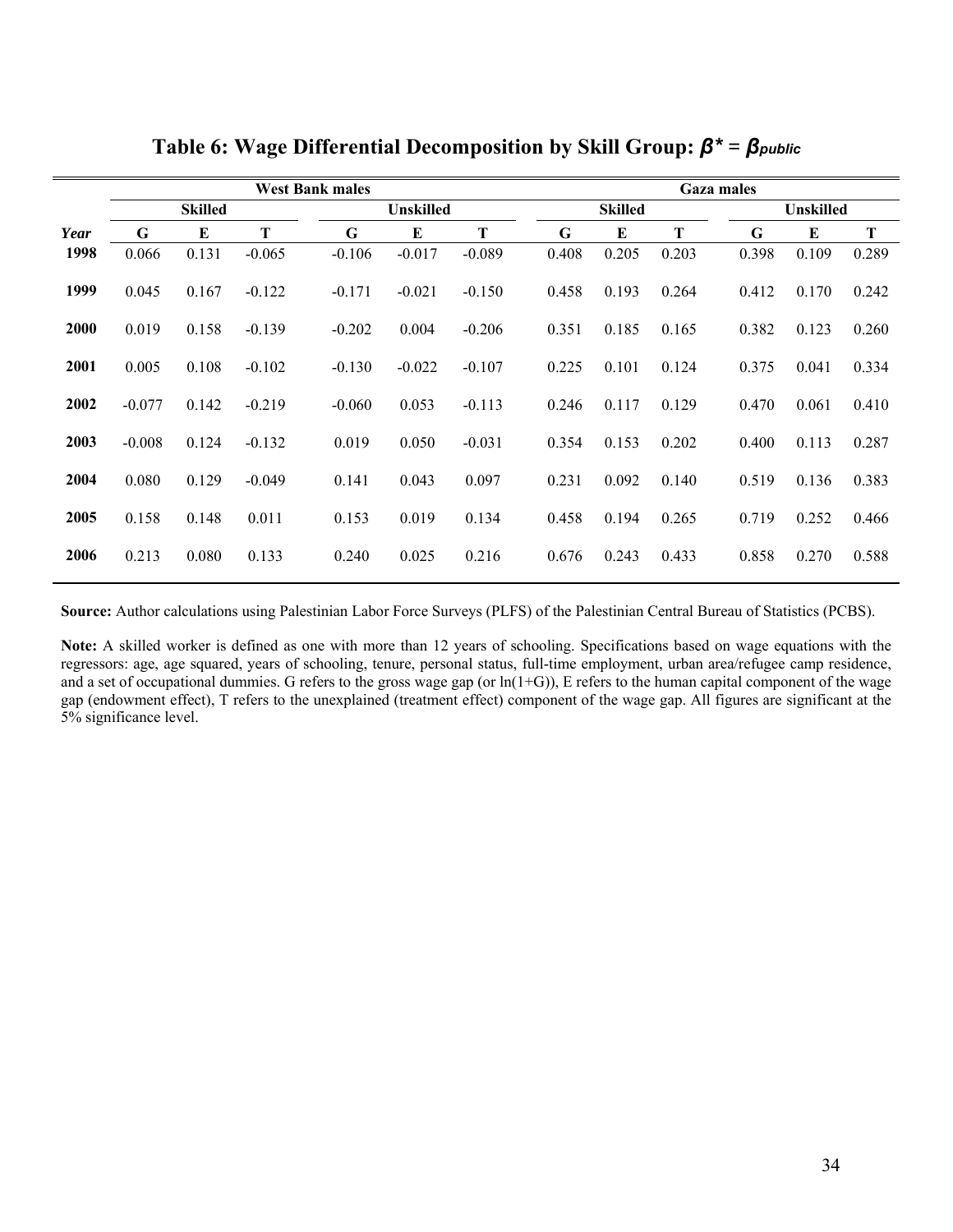|      |          |       | <b>West Bank males</b> |                  |          |       | <b>Gaza males</b> |          |                  |       |  |  |  |  |  |
|------|----------|-------|------------------------|------------------|----------|-------|-------------------|----------|------------------|-------|--|--|--|--|--|
| Year | G        | E     | T                      | <b>Selection</b> | Ĝ        | G     | E                 | T        | <b>Selection</b> | Ĝ     |  |  |  |  |  |
| 1998 | 0.062    | 0.577 | $-0.183$               | $-0.332$         | 0.393    | 0.541 | 0.444             | 0.368    | $-0.271$         | 0.812 |  |  |  |  |  |
| 1999 | 0.035    | 0.542 | $-0.779$               | 0.272            | $-0.237$ | 0.528 | 0.625             | $-0.200$ | 0.103            | 0.424 |  |  |  |  |  |
| 2000 | $-0.016$ | 0.144 | $-0.510$               | 0.350            | $-0.366$ | 0.487 | 0.468             | $-0.115$ | 0.134            | 0.353 |  |  |  |  |  |
| 2001 | 0.013    | 0.158 | $-0.420$               | 0.276            | $-0.262$ | 0.433 | 0.398             | $-0.143$ | 0.177            | 0.255 |  |  |  |  |  |
| 2002 | 0.074    | 0.171 | 0.225                  | $-0.322$         | 0.396    | 0.539 | $-0.062$          | 0.803    | $-0.202$         | 0.741 |  |  |  |  |  |
| 2003 | 0.149    | 0.274 | $-0.225$               | 0.100            | 0.049    | 0.501 | 0.192             | 0.617    | $-0.308$         | 0.809 |  |  |  |  |  |
| 2004 | 0.274    | 0.317 | 0.329                  | $-0.372$         | 0.646    | 0.583 | $-0.032$          | 0.760    | $-0.146$         | 0.728 |  |  |  |  |  |
| 2005 | 0.287    | 0.271 | $-0.442$               | 0.458            | $-0.171$ | 0.791 | 0.097             | 0.895    | $-0.201$         | 0.993 |  |  |  |  |  |
| 2006 | 0.330    | 0.289 | $-0.351$               | 0.392            | $-0.062$ | 0.917 | 0.171             | 1.084    | $-0.337$         | 1.254 |  |  |  |  |  |

**Table 7: Selectivity-Corrected Wage Gap Decomposition: β\* = β***public*

**Note:** G refers to the gross wage gap (or  $\ln(1+G)$ ), E refers to the human capital component of the wage gap (endowment effect), T refers to the unexplained (treatment effect) component of the wage gap. Selection is the component of the wage gap attributed to self-selection into Sector, and  $\hat{G}$  is the selectivity-corrected gross wage gap. Main entries are based on the two-step Heckman procedure. The dependent variable in the wage equations is the logarithm of hourly wage; the independent variables are age, age squared, years of schooling, tenure, personal status, full-time employment, urban area/refugee camp residence, and a set of occupational dummies. The selection equation includes as explanatory variables age, age squared, years of schooling, tenure, personal status, full-time employment, urban area/ refugee camp residence, a set of occupational dummies, and number of jobholders in the same household. All figures are significant at the 5% significance level.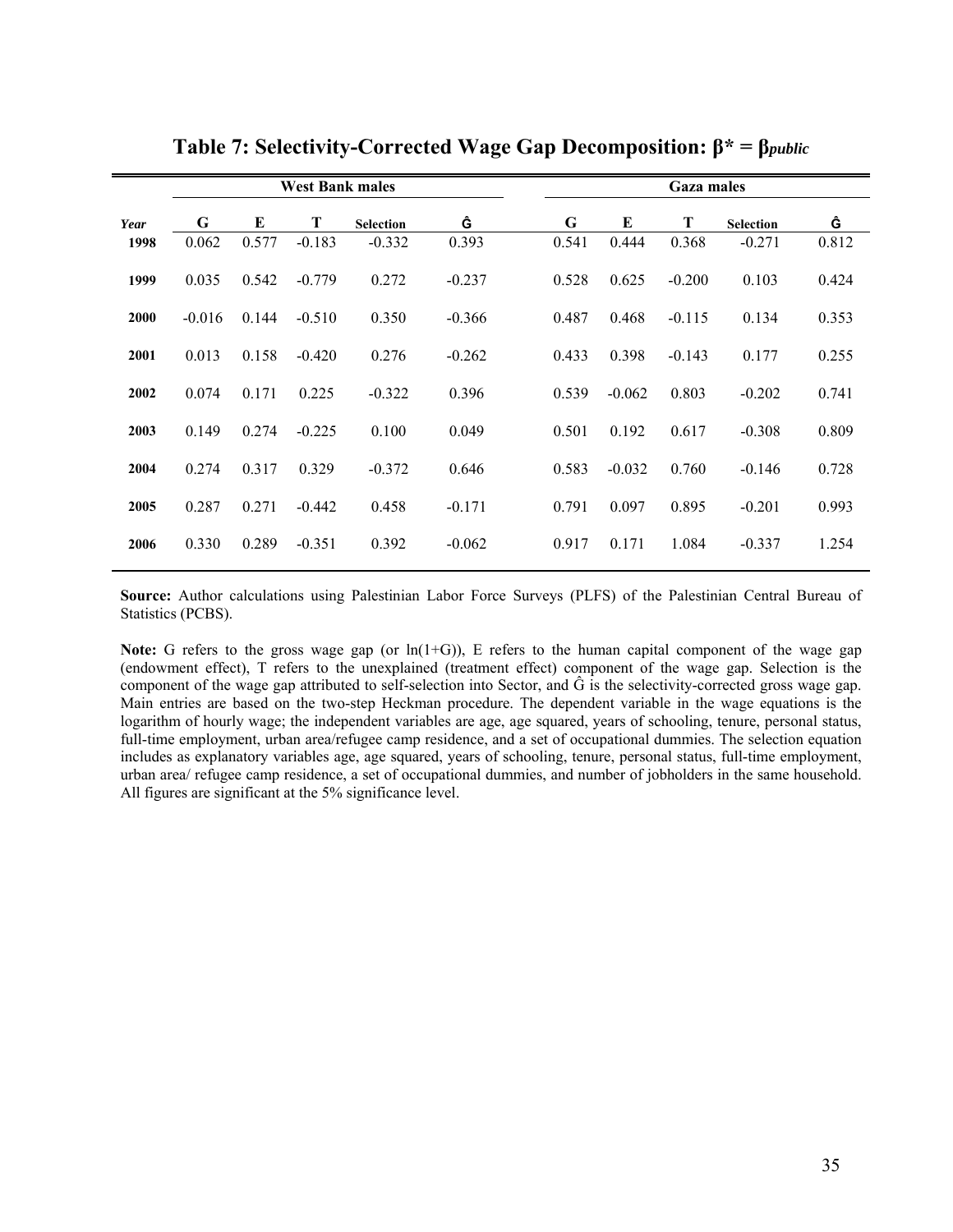|      |                          |                 |                        |                  |                  | <b>Quantile Regression wage differentials at various percentiles</b> |                          |                 |                  |                  |                  |                  |  |
|------|--------------------------|-----------------|------------------------|------------------|------------------|----------------------------------------------------------------------|--------------------------|-----------------|------------------|------------------|------------------|------------------|--|
|      |                          |                 | <b>West Bank males</b> |                  |                  | <b>Gaza males</b>                                                    |                          |                 |                  |                  |                  |                  |  |
| Year | OLS wage<br>differential | 5 <sup>th</sup> | 20 <sup>th</sup>       | $50^{\text{th}}$ | $75^{\text{th}}$ | $95^{\text{th}}$                                                     | OLS wage<br>differential | 5 <sup>th</sup> | 20 <sup>th</sup> | $50^{\text{th}}$ | $75^{\text{th}}$ | $95^{\text{th}}$ |  |
| 1998 | $-0.081$                 | 0.169           | 0.050                  | $-0.106$         | $-0.200$         | $-0.251$                                                             | 0.252                    | 0.558           | 0.374            | 0.249            | 0.143            | 0.075            |  |
| 1999 | $-0.151$                 | 0.072           | $-0.026$               | $-0.146$         | $-0.241$         | $-0.385$                                                             | 0.214                    | 0.439           | 0.376            | 0.227            | 0.141            | $-0.018$         |  |
| 2000 | $-0.152$                 | 0.225           | $-0.033$               | $-0.187$         | $-0.277$         | $-0.400$                                                             | 0.233                    | 0.527           | 0.395            | 0.247            | 0.140            | $-0.039$         |  |
| 2001 | $-0.099$                 | 0.221           | 0.023                  | $-0.127$         | $-0.237$         | $-0.327$                                                             | 0.236                    | 0.482           | 0.360            | 0.251            | 0.143            | 0.027            |  |
| 2002 | $-0.144$                 | 0.186           | 0.095                  | $-0.159$         | $-0.309$         | $-0.440$                                                             | 0.270                    | 0.670           | 0.523            | 0.290            | 0.153            | $-0.091$         |  |
| 2003 | $-0.067$                 | 0.311           | 0.096                  | $-0.084$         | $-0.224$         | $-0.293$                                                             | 0.256                    | 0.550           | 0.353            | 0.241            | 0.174            | 0.088            |  |
| 2004 | 0.033                    | 0.338           | 0.205                  | 0.033            | $-0.086$         | $-0.263$                                                             | 0.298                    | 0.490           | 0.443            | 0.321            | 0.238            | 0.027            |  |
| 2005 | 0.077                    | 0.387           | 0.237                  | 0.062            | $-0.048$         | $-0.174$                                                             | 0.428                    | 0.703           | 0.554            | 0.439            | 0.350            | 0.216            |  |
| 2006 | 0.158                    | 0.401           | 0.354                  | 0.157            | 0.010            | $-0.177$                                                             | 0.556                    | 0.815           | 0.684            | 0.583            | 0.469            | 0.281            |  |

**Table 8: Comparing the OLS and Quantile Regression Results** 

**Note:** The dependent variable in the wage equations is the logarithm of hourly wage; the independent variables are age, age squared, years of schooling, tenure, personal status, full-time employment, urban area/refugee camp residence, a set of occupational dummies, and a sector dummy variable (that takes on the value 1 if the worker is employed in the public sector, and 0 if employed in the private sector). All figures are significant at the 5% significance level.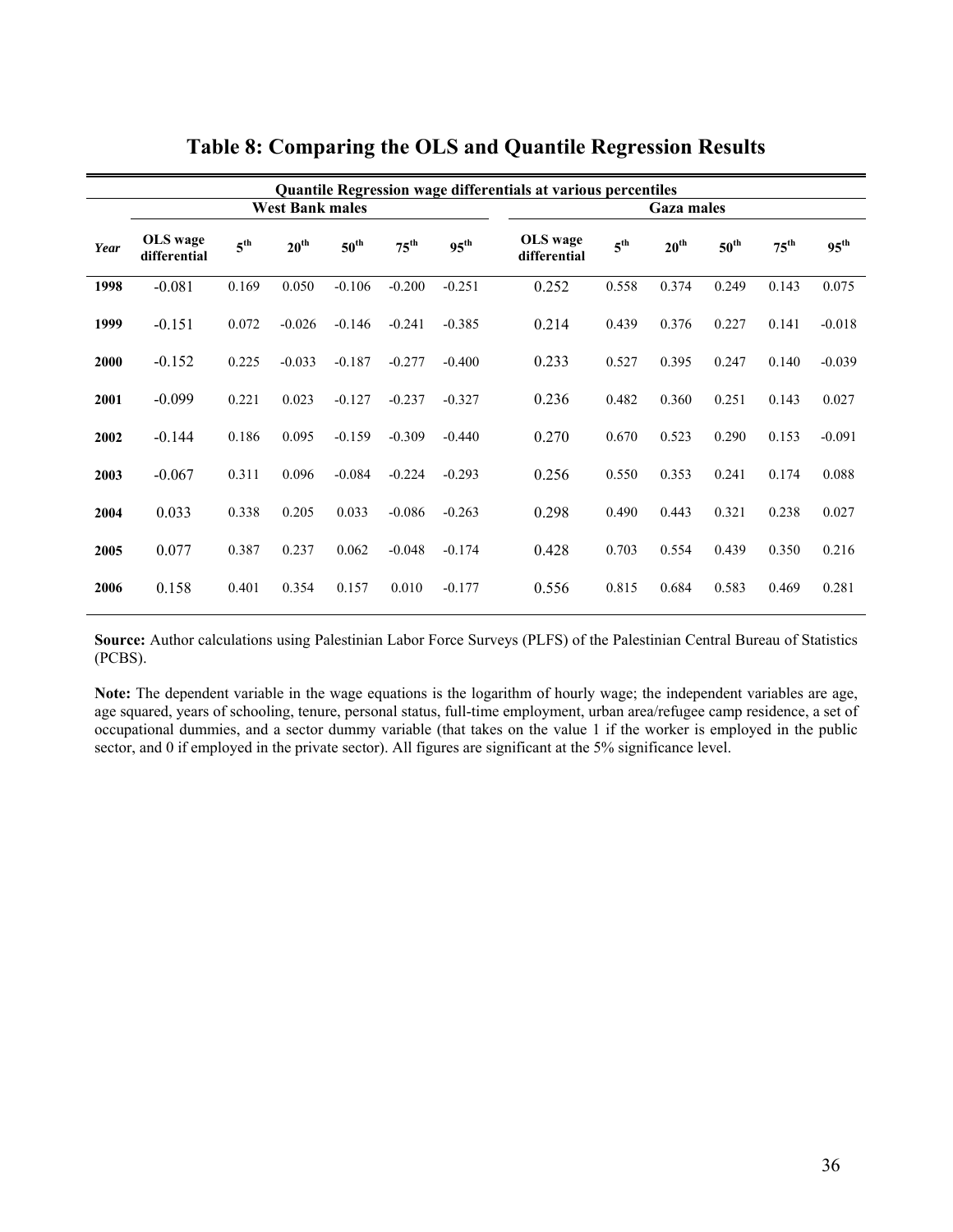

**Figure 1: Net Revenue and Wage Bill, 1998-2005** 

Source: International Monetary Fund data Files .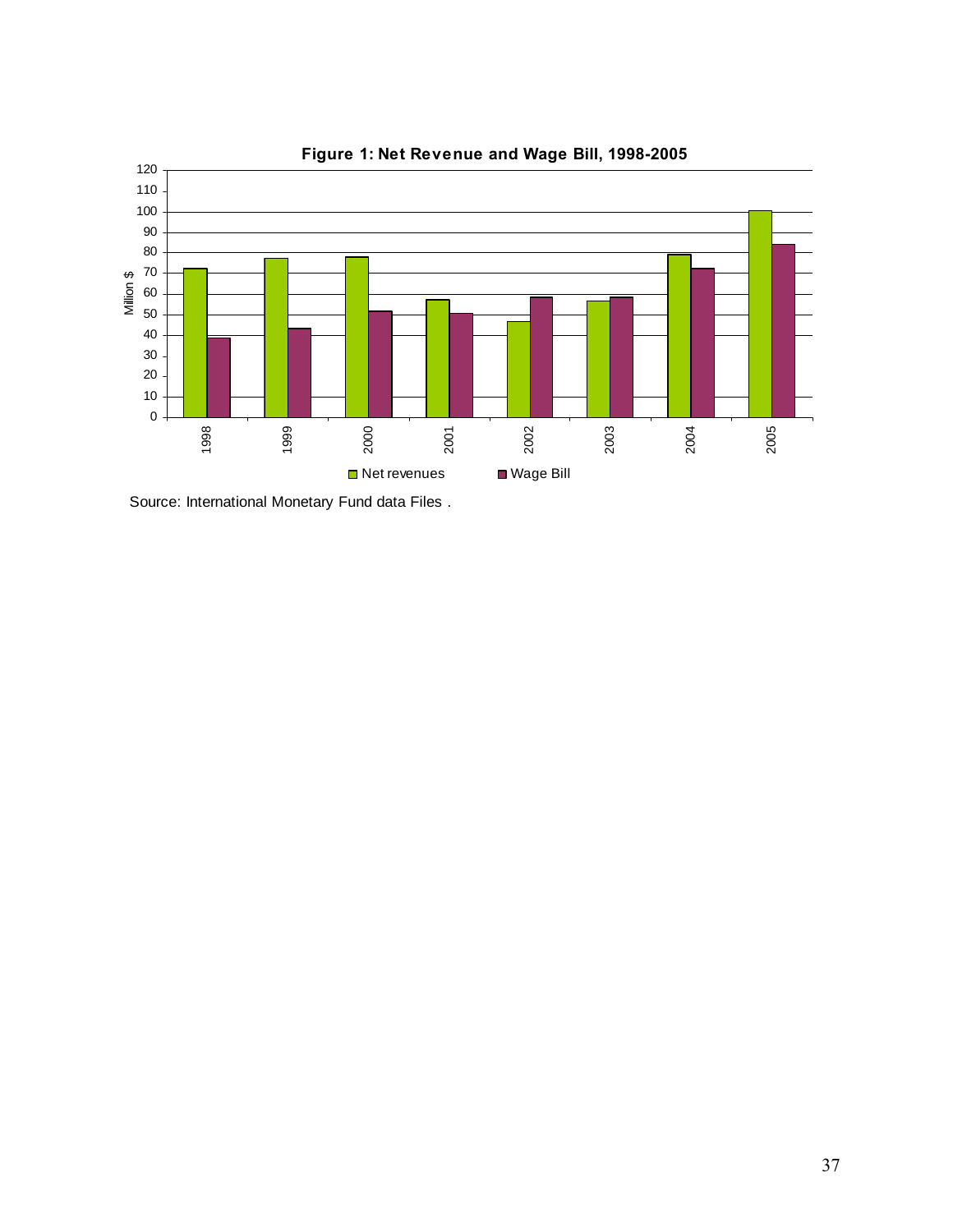

**Figure 2: Share of West Bank male employees across various sectors, 1998-2006.** 

Source: Author calculations using Palestinian Labor Force Surveys (PLFS) .